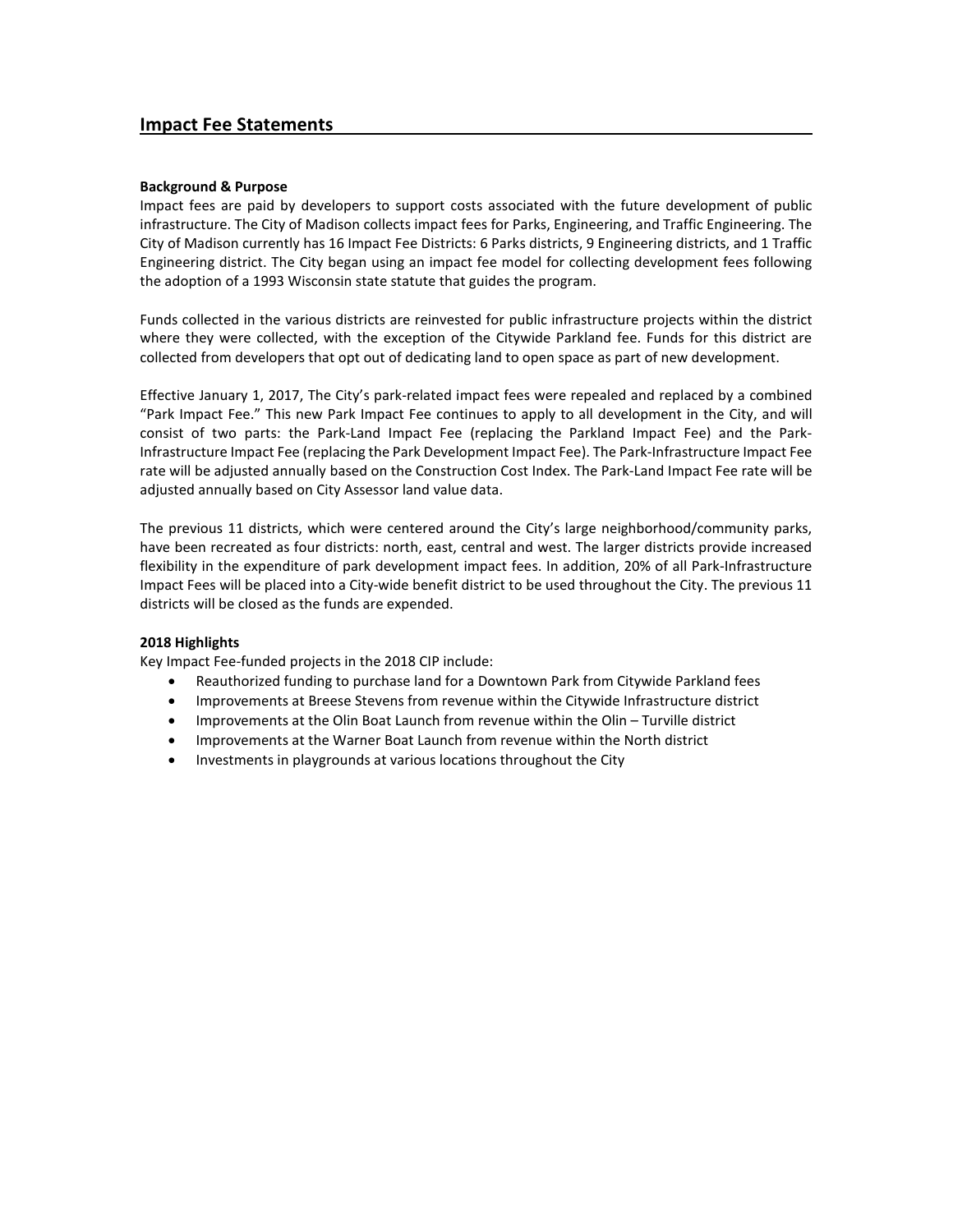# **Impact Fees Citywide Summary - All Active Impact Fee Funds 2018 Adopted Budget**

|                                     |         | 2016<br><b>Actual</b> | 2017<br><b>Budget</b> |    | 2017<br>Projected |     | 2018<br><b>Executive</b> | 2018<br><b>Budget</b> |
|-------------------------------------|---------|-----------------------|-----------------------|----|-------------------|-----|--------------------------|-----------------------|
| Cash Balance (Deficit), January 1   | \$      | 8,317,183             | \$<br>11,465,955      | \$ | 12,169,935        | \$  | 9,957,263                | \$<br>9,957,263       |
| <b>Fund Inflows:</b>                |         |                       |                       |    |                   |     |                          |                       |
| <b>County Grants</b>                |         |                       |                       |    |                   |     |                          |                       |
| Interest on Investments             |         | 103,542               | 25,745                |    | 87,380            |     | 72,610                   | 72,610                |
| Revenue - Impact Fees               |         | 666,179               | 1,227,500             |    | 1,227,500         |     | 453,000                  | 453,000               |
| Park Dev. / Impact Fees             |         | 5,516,539             | 2,555,000             |    | 3,673,025         |     | 3,079,470                | 3,079,470             |
| <b>General Obligation Debt</b>      |         |                       |                       |    |                   |     |                          |                       |
| Revenue Bonds                       |         |                       |                       |    |                   |     |                          |                       |
| Other                               |         | 6,134                 | 2,830                 |    | 4,224             |     |                          |                       |
| <b>Total Inflows:</b>               | S.      | 6,292,394             | \$<br>3,811,075       | \$ | 4,992,129         | \$  | 3,605,080                | \$<br>3,605,080       |
| <b>Fund Outflows:</b>               |         |                       |                       |    |                   |     |                          |                       |
| Advances - Principal                |         |                       |                       |    |                   |     |                          |                       |
| Advances - Interest                 |         |                       | 21,600                |    | 21,600            |     |                          |                       |
| Land and Land Improvements          |         | 1,051,781             | 10,939,000            |    | 5,629,000         |     | 10,849,000               | 11,169,000            |
| <b>Major Streets</b>                |         |                       |                       |    |                   |     |                          |                       |
| <b>Storm Utility</b>                |         | 450,626               |                       |    |                   |     |                          |                       |
| Sewer Utility                       |         | 518,849               | 890,000               |    | 890,000           |     |                          |                       |
| Debt Service - Principal            |         | 336,254               | 336,211               |    | 336,211           |     | 336,210                  | 336,210               |
| Debt Service - Interest             |         | 82,133                | 65,990                |    | 65,990            |     | 59,186                   | 59,186                |
| Development and Plan                |         |                       |                       |    |                   |     |                          |                       |
| Equipment                           |         |                       |                       |    |                   |     |                          |                       |
| <b>Buildings</b>                    |         |                       | 415,000               |    | 262,000           |     | 475,000                  | 520,000               |
| Other                               |         |                       |                       |    |                   |     |                          |                       |
| <b>Total Outflows:</b>              | $\zeta$ | 2,439,642             | \$<br>12,667,801      | Ş  | 7,204,801         | Ş   | 11,719,396               | \$<br>12,084,396      |
| <b>Annual Net Cash Flow</b>         | \$      | 3,852,752             | \$<br>(8,856,726)     | S  | (2, 212, 672)     | \$. | (8, 114, 316)            | \$<br>(8,479,316)     |
| Cash Balance (Deficit), December 31 | Ś       | 12,169,935            | \$<br>2,609,229       | \$ | 9,957,263         | \$  | 1,842,947                | \$<br>1,477,947       |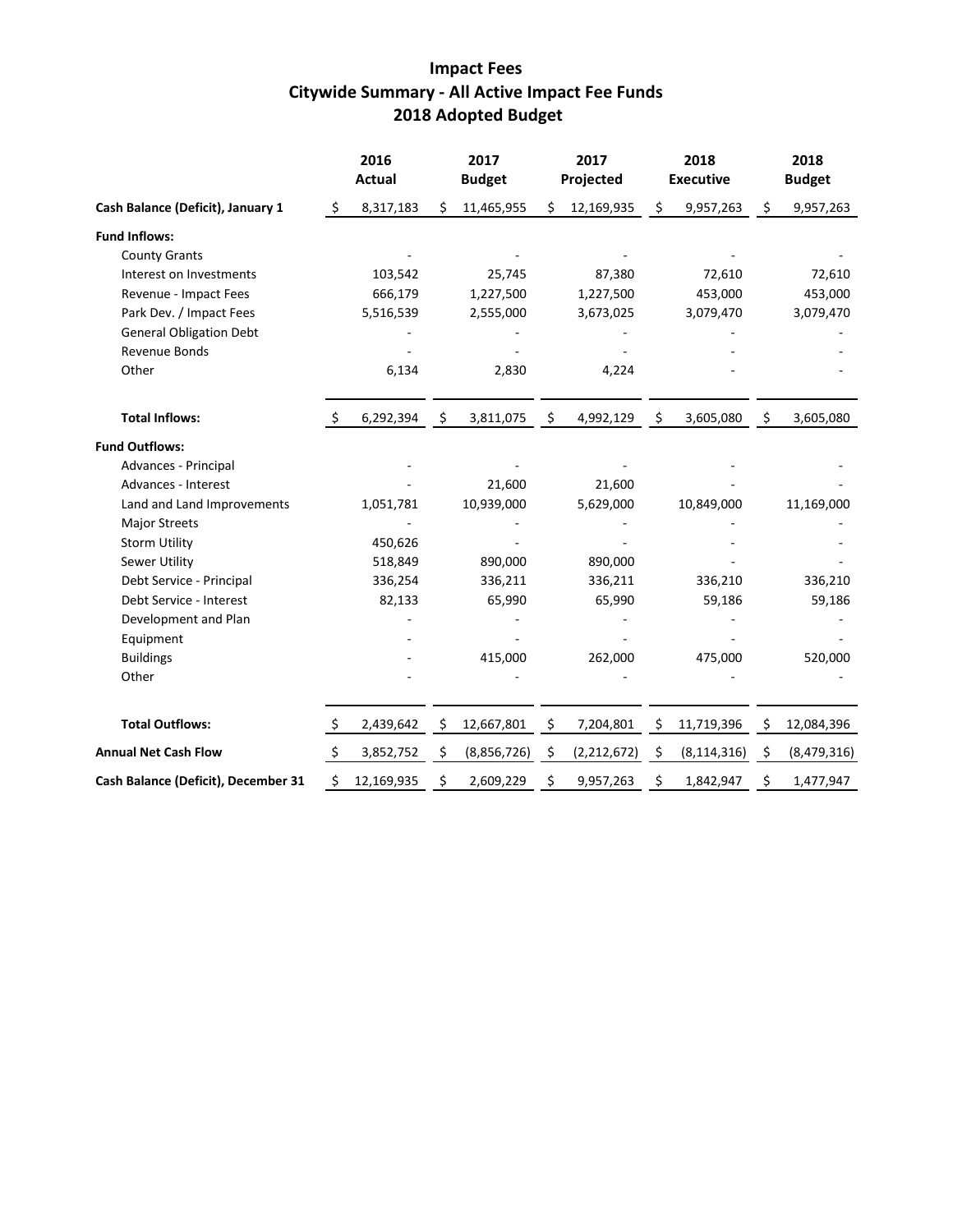# **Impact Fees Parks Subtotal**

|                                     |                    | 2016<br><b>Actual</b> |      | 2017<br><b>Budget</b> |     | 2017<br>Projected |      | 2018<br><b>Executive</b> | 2018<br><b>Budget</b> |
|-------------------------------------|--------------------|-----------------------|------|-----------------------|-----|-------------------|------|--------------------------|-----------------------|
| Cash Balance (Deficit), January 1   | -\$                | 12,980,073            | \$   | 15,481,850            | \$  | 17,444,252        | \$   | 15,213,726               | \$<br>15,213,726      |
| <b>Project Inflows:</b>             |                    |                       |      |                       |     |                   |      |                          |                       |
| <b>County Grants</b>                |                    |                       |      |                       |     |                   |      |                          |                       |
| Interest on Investments             |                    | 103,000               |      | 25,745                |     | 87,380            |      | 72,610                   | 72,610                |
| Revenue - Impact Fees               |                    |                       |      |                       |     |                   |      |                          |                       |
| Park Dev. / Impact Fees             |                    | 5,516,539             |      | 2,555,000             |     | 3,673,025         |      | 3,079,470                | 3,079,470             |
| <b>General Obligation Debt</b>      |                    |                       |      |                       |     |                   |      |                          |                       |
| Revenue Bonds                       |                    |                       |      |                       |     |                   |      |                          |                       |
| Other                               |                    | 3,589                 |      |                       |     | 1,394             |      |                          |                       |
| <b>Total Inflows:</b>               | -S                 | 5,623,127             | - \$ | 2,580,745             | \$  | 3,761,799         | - \$ | 3,152,080                | \$<br>3,152,080       |
| <b>Project Outflows:</b>            |                    |                       |      |                       |     |                   |      |                          |                       |
| Advances - Principal                |                    |                       |      |                       |     |                   |      |                          |                       |
| Advances - Interest                 |                    |                       |      |                       |     |                   |      |                          |                       |
| Land and Land Improvements          |                    | 1,051,781             |      | 10,939,000            |     | 5,629,000         |      | 10,849,000               | 11,169,000            |
| <b>Major Streets</b>                |                    |                       |      |                       |     |                   |      |                          |                       |
| <b>Storm Utility</b>                |                    |                       |      |                       |     |                   |      |                          |                       |
| Sewer Utility                       |                    |                       |      |                       |     |                   |      |                          |                       |
| Debt Service - Principal            |                    | 89,966                |      | 89,966                |     | 89,966            |      | 89,966                   | 89,966                |
| Debt Service - Interest             |                    | 17,202                |      | 11,359                |     | 11,359            |      | 11,094                   | 11,094                |
| Development and Plan                |                    |                       |      |                       |     |                   |      |                          |                       |
| Equipment                           |                    |                       |      |                       |     |                   |      |                          |                       |
| <b>Buildings</b>                    |                    |                       |      | 415,000               |     | 262,000           |      | 475,000                  | 520,000               |
| Other                               |                    |                       |      |                       |     |                   |      |                          |                       |
| <b>Total Outflows:</b>              | \$                 | 1,158,949             | \$   | 11,455,325            | \$  | 5,992,325         | Ş    | 11,425,060               | \$<br>11,790,060      |
| <b>Annual Net Cash Flow</b>         | $\ddot{\varsigma}$ | 4,464,179             | \$   | (8,874,580)           | \$. | (2, 230, 526)     | \$   | (8, 272, 980)            | \$<br>(8,637,980)     |
| Cash Balance (Deficit), December 31 | \$                 | 17,444,252            | \$   | 6,607,270             | S   | 15,213,726        | Ś    | 6,940,746                | \$<br>6,575,746       |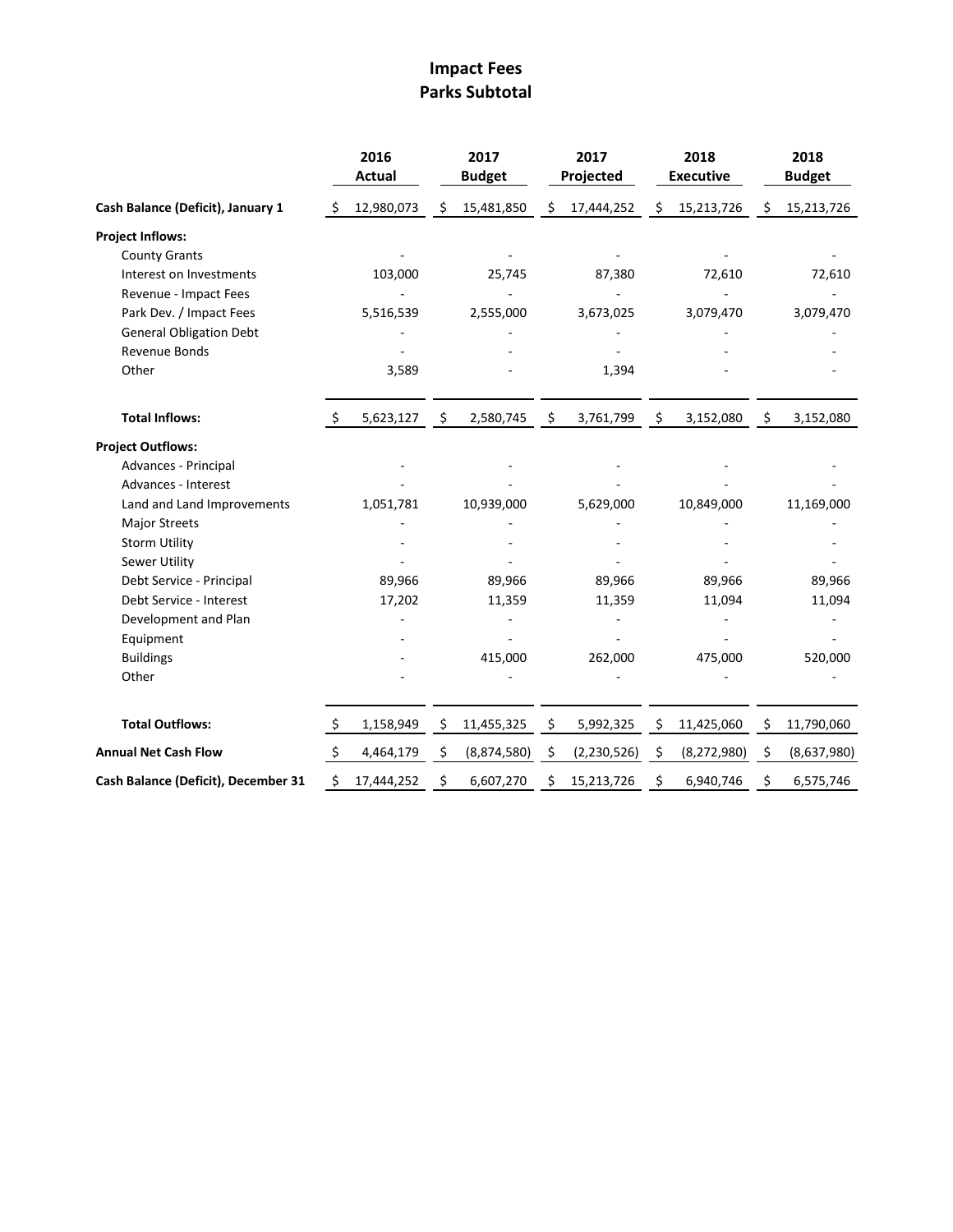## **Impact Fees 12405101 Parks - Warner**

|                                     |                     | 2016<br><b>Actual</b> |               | 2017<br><b>Budget</b> | 2017<br>Projected | 2018<br><b>Executive</b> | 2018<br><b>Budget</b> |
|-------------------------------------|---------------------|-----------------------|---------------|-----------------------|-------------------|--------------------------|-----------------------|
| Cash Balance (Deficit), January 1   | $\ddot{\varsigma}$  | 34,065                | \$            | 49,065                | \$<br>84,447      | \$<br>61,292             | \$<br>61,292          |
| <b>Project Inflows:</b>             |                     |                       |               |                       |                   |                          |                       |
| <b>County Grants</b>                |                     |                       |               |                       | ÷,                |                          |                       |
| Interest on Investments             |                     | 502                   |               | 50                    | 400               | 300                      | 300                   |
| Revenue - Impact Fees               |                     |                       |               |                       |                   |                          |                       |
| Park Dev. / Impact Fees             |                     | 59,880                |               | 15,000                | 21,445            |                          |                       |
| <b>General Obligation Debt</b>      |                     |                       |               |                       |                   |                          |                       |
| <b>Revenue Bonds</b>                |                     |                       |               |                       |                   |                          |                       |
| Other                               |                     |                       |               |                       |                   |                          |                       |
| <b>Total Inflows:</b>               | $\ddot{\zeta}$      | 60,382                | $\ddot{\phi}$ | 15,050                | \$<br>21,845      | \$<br>300                | \$<br>300             |
| <b>Project Outflows:</b>            |                     |                       |               |                       |                   |                          |                       |
| Advances - Principal                |                     |                       |               |                       |                   |                          |                       |
| Advances - Interest                 |                     |                       |               |                       |                   |                          |                       |
| Land and Land Improvements          |                     | 10,000                |               | 55,000                | 45,000            |                          |                       |
| <b>Major Streets</b>                |                     |                       |               |                       |                   |                          |                       |
| <b>Storm Utility</b>                |                     |                       |               |                       |                   |                          |                       |
| Sewer Utility                       |                     |                       |               |                       |                   |                          |                       |
| Debt Service - Principal            |                     |                       |               |                       |                   |                          |                       |
| Debt Service - Interest             |                     |                       |               |                       |                   |                          |                       |
| Development and Plan                |                     |                       |               |                       |                   |                          |                       |
| Equipment                           |                     |                       |               |                       |                   |                          |                       |
| <b>Buildings</b>                    |                     |                       |               |                       |                   |                          |                       |
| Other                               |                     |                       |               |                       |                   |                          |                       |
| <b>Total Outflows:</b>              | $\ddot{\mathsf{S}}$ | 10,000                | $\frac{5}{2}$ | 55,000                | \$<br>45,000      | \$                       | \$                    |
| <b>Annual Net Cash Flow</b>         | $\zeta$             | 50,382                | \$            | (39, 950)             | \$<br>(23, 155)   | \$<br>300                | \$<br>300             |
| Cash Balance (Deficit), December 31 | \$                  | 84,447                | \$            | 9,115                 | \$<br>61,292      | \$<br>61,592             | \$<br>61,592          |

Includes 2017 amounts as follows:

| <b>Parks Division:</b>                                               |      |   |        |
|----------------------------------------------------------------------|------|---|--------|
| Playground/Accessibility Imp.,<br>Playgrounds Group 3 (Reauthorized) | cash | S | 10,000 |
| Conservation Park Improvements, Oak<br>Savanna Owen Cherokee Trails  | cash | S | 25.000 |
| Park Land Improvements, Basketball                                   | cash | Ś | 20,000 |
|                                                                      |      |   | 55.000 |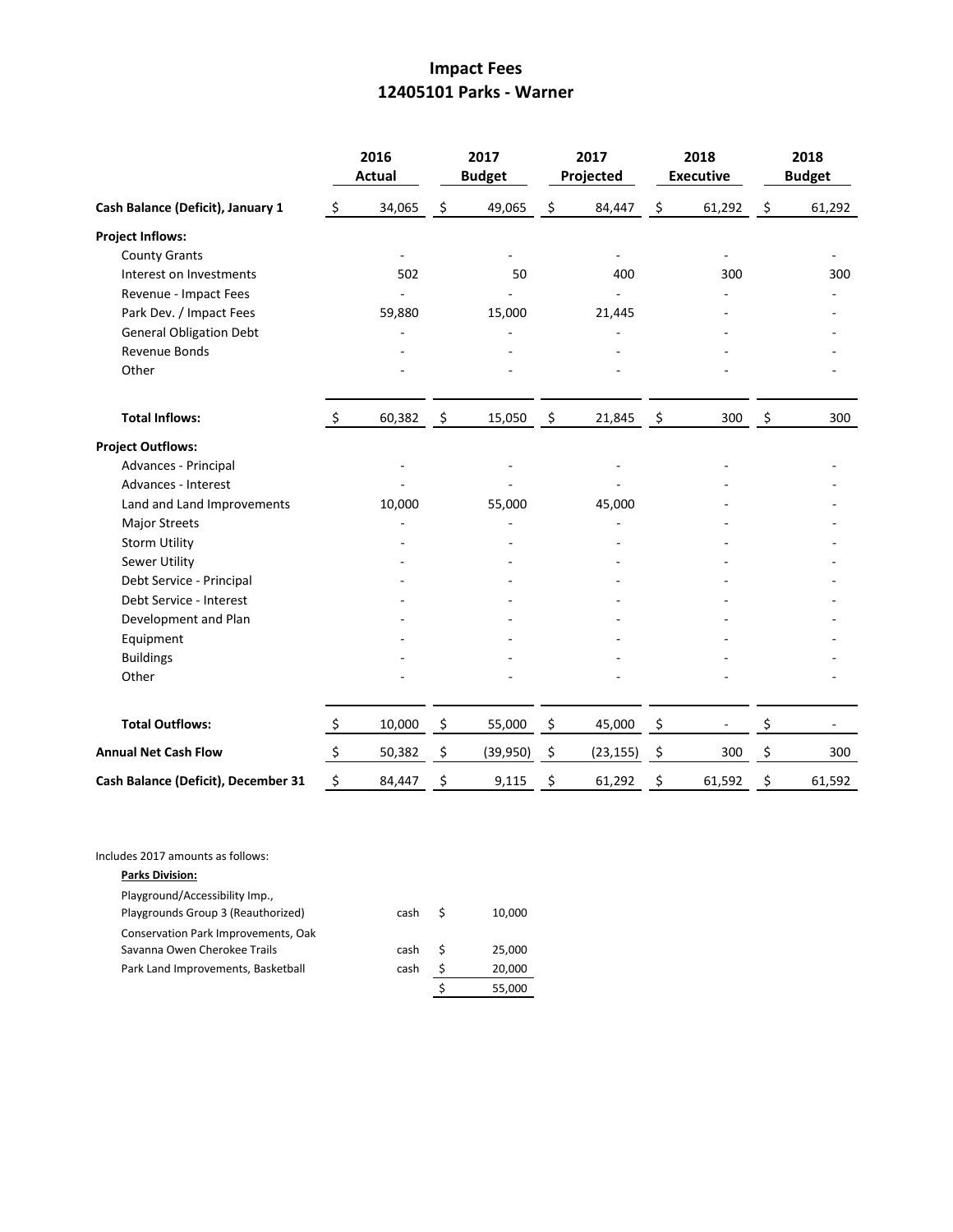### **Impact Fees 12405102 Parks - Reindahl**

|                                     |                     | 2016<br>Actual |                    | 2017<br><b>Budget</b> |                     | 2017<br>Projected | 2018<br><b>Executive</b> |                    | 2018<br><b>Budget</b> |
|-------------------------------------|---------------------|----------------|--------------------|-----------------------|---------------------|-------------------|--------------------------|--------------------|-----------------------|
| Cash Balance (Deficit), January 1   | \$                  | 42,152         | \$                 | 310,352               | \$                  | 305,352           | \$<br>256,852            | \$                 | 256,852               |
| <b>Project Inflows:</b>             |                     |                |                    |                       |                     |                   |                          |                    |                       |
| <b>County Grants</b>                |                     |                |                    |                       |                     |                   |                          |                    |                       |
| Interest on Investments             |                     | 1,217          |                    | 200                   |                     | 1,500             | 1,250                    |                    | 1,250                 |
| Revenue - Impact Fees               |                     |                |                    |                       |                     |                   |                          |                    |                       |
| Park Dev. / Impact Fees             |                     | 297,009        |                    | 15,000                |                     |                   |                          |                    |                       |
| <b>General Obligation Debt</b>      |                     |                |                    |                       |                     |                   |                          |                    |                       |
| Revenue Bonds                       |                     |                |                    |                       |                     |                   |                          |                    |                       |
| Other                               |                     |                |                    |                       |                     |                   |                          |                    |                       |
| <b>Total Inflows:</b>               | $\ddot{\varsigma}$  | 298,226        | $\ddot{\varsigma}$ | 15,200                | $\ddot{\mathsf{S}}$ | 1,500             | \$<br>1,250              | $\ddot{\varsigma}$ | 1,250                 |
| <b>Project Outflows:</b>            |                     |                |                    |                       |                     |                   |                          |                    |                       |
| Advances - Principal                |                     |                |                    |                       |                     |                   |                          |                    |                       |
| Advances - Interest                 |                     |                |                    |                       |                     |                   |                          |                    |                       |
| Land and Land Improvements          |                     | 35,026         |                    | 55,000                |                     | 50,000            | 26,000                   |                    | 26,000                |
| <b>Major Streets</b>                |                     |                |                    |                       |                     |                   |                          |                    |                       |
| <b>Storm Utility</b>                |                     |                |                    |                       |                     |                   |                          |                    |                       |
| <b>Sewer Utility</b>                |                     |                |                    |                       |                     |                   |                          |                    |                       |
| Debt Service - Principal            |                     |                |                    |                       |                     |                   |                          |                    |                       |
| Debt Service - Interest             |                     |                |                    |                       |                     |                   |                          |                    |                       |
| Development and Plan                |                     |                |                    |                       |                     |                   |                          |                    |                       |
| Equipment                           |                     |                |                    |                       |                     |                   |                          |                    |                       |
| <b>Buildings</b>                    |                     |                |                    |                       |                     |                   |                          |                    |                       |
| Other                               |                     |                |                    |                       |                     |                   |                          |                    |                       |
| <b>Total Outflows:</b>              | $\ddot{\mathsf{S}}$ | 35,026         | $\ddot{\varsigma}$ | 55,000                | \$                  | 50,000            | \$<br>26,000             | \$                 | 26,000                |
| <b>Annual Net Cash Flow</b>         | $\ddot{\varsigma}$  | 263,200        | \$                 | (39, 800)             | \$                  | (48,500)          | \$<br>(24, 750)          | \$                 | (24, 750)             |
| Cash Balance (Deficit), December 31 | $\zeta$             | 305,352        | \$                 | 270,552               | \$                  | 256,852           | \$<br>232,102            | \$                 | 232,102               |

Includes 2017 amounts as follows:

| <b>Parks Division:</b>            |      |   |        |
|-----------------------------------|------|---|--------|
| Playground/Accessibility          |      |   |        |
| Improvements, Playgrounds Group 2 |      |   |        |
| (Reauthorized)                    | cash | S | 5.000  |
| Playground/Accessibility          |      |   |        |
| Improvements, Playgrounds Group 3 | cash |   | 50,000 |
|                                   |      | S | 55,000 |

**Parks Division:**

Playground/Accessibility Improvements, Playgrounds Replacements cash cash 5 8,000

Park Land Improvements **and State 2008** Cash \$ 18,000  $\frac{1}{5}$  26,000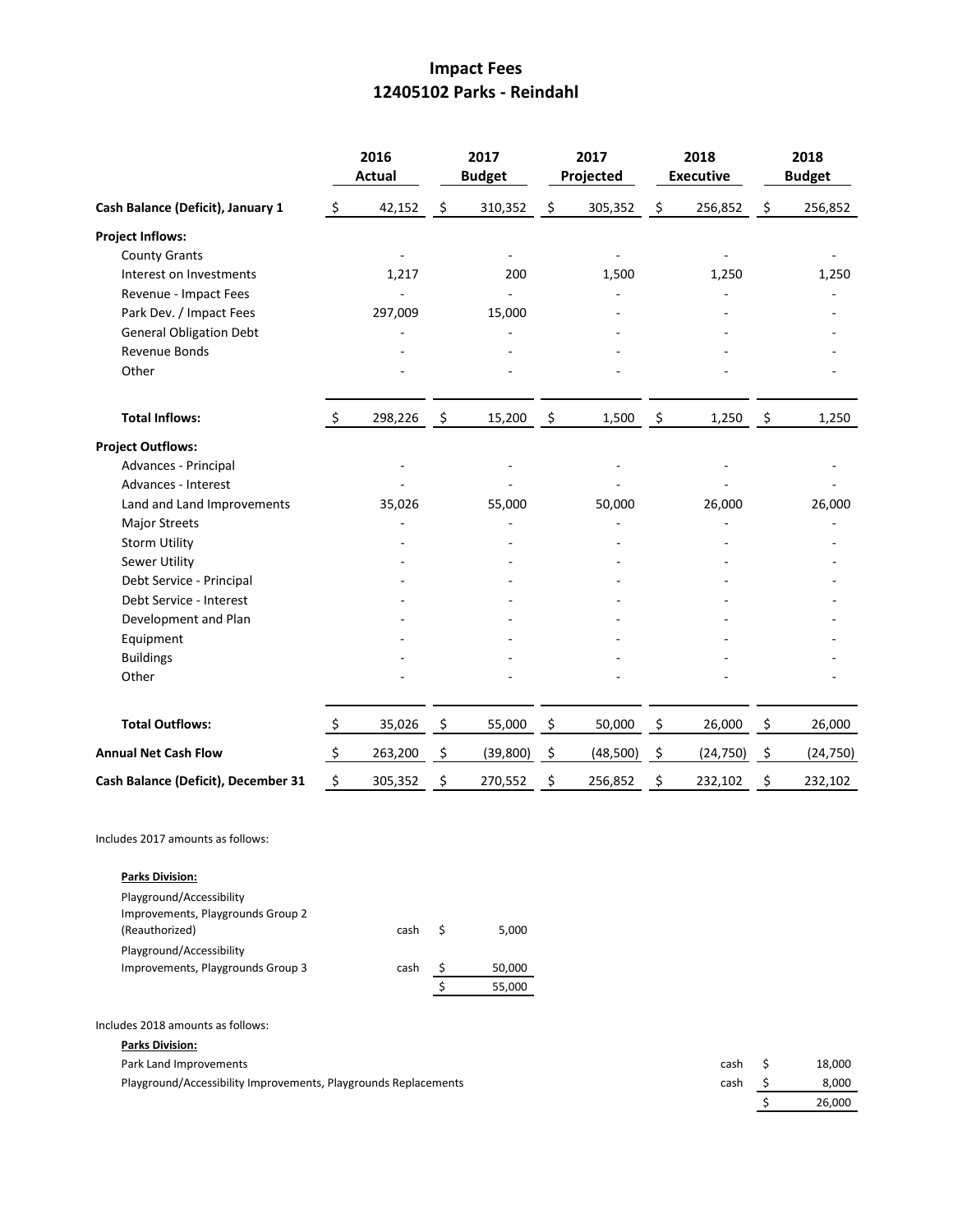### **Impact Fees 12405103 Parks - Door Creek**

|                                     |                | 2016<br><b>Actual</b> |                     | 2017<br><b>Budget</b> | 2017<br>Projected        |                     | 2018<br><b>Executive</b> |         | 2018<br><b>Budget</b> |
|-------------------------------------|----------------|-----------------------|---------------------|-----------------------|--------------------------|---------------------|--------------------------|---------|-----------------------|
| Cash Balance (Deficit), January 1   | $\zeta$        | 102,151               | $\ddot{\varsigma}$  | 142,351               | \$<br>178,321            | \$                  | 105,088                  | \$      | 105,088               |
| <b>Project Inflows:</b>             |                |                       |                     |                       |                          |                     |                          |         |                       |
| <b>County Grants</b>                |                |                       |                     |                       | $\overline{\phantom{a}}$ |                     |                          |         |                       |
| Interest on Investments             |                | 975                   |                     | 250                   | 900                      |                     | 525                      |         | 525                   |
| Revenue - Impact Fees               |                |                       |                     |                       |                          |                     |                          |         |                       |
| Park Dev. / Impact Fees             |                | 152,576               |                     | 25,000                |                          |                     |                          |         |                       |
| <b>General Obligation Debt</b>      |                |                       |                     |                       |                          |                     |                          |         |                       |
| Revenue Bonds                       |                |                       |                     |                       |                          |                     |                          |         |                       |
| <b>Federal Grants</b>               |                | 3,589                 |                     |                       | 1,394                    |                     |                          |         |                       |
| <b>Total Inflows:</b>               | $\zeta$        | 157,140               | $\ddot{\mathsf{S}}$ | 25,250                | \$<br>2,294              | $\ddot{\mathsf{s}}$ | 525                      | $\zeta$ | 525                   |
| <b>Project Outflows:</b>            |                |                       |                     |                       |                          |                     |                          |         |                       |
| Advances - Principal                |                |                       |                     |                       |                          |                     |                          |         |                       |
| Advances - Interest                 |                |                       |                     |                       |                          |                     |                          |         |                       |
| Land and Land Improvements          |                |                       |                     |                       |                          |                     |                          |         |                       |
| <b>Major Streets</b>                |                |                       |                     |                       |                          |                     |                          |         |                       |
| <b>Storm Utility</b>                |                |                       |                     |                       |                          |                     |                          |         |                       |
| <b>Sewer Utility</b>                |                |                       |                     |                       |                          |                     |                          |         |                       |
| Debt Service - Principal            |                | 69,968                |                     | 69,968                | 69,968                   |                     | 69,968                   |         | 69,968                |
| Debt Service - Interest             |                | 11,002                |                     | 5,560                 | 5,560                    |                     | 5,895                    |         | 5,895                 |
| Development and Plan                |                |                       |                     |                       |                          |                     |                          |         |                       |
| Equipment                           |                |                       |                     |                       |                          |                     |                          |         |                       |
| <b>Buildings</b>                    |                |                       |                     |                       |                          |                     |                          |         |                       |
| Other                               |                |                       |                     |                       |                          |                     |                          |         |                       |
| <b>Total Outflows:</b>              | $\ddot{\zeta}$ | 80,970                | - \$                | 75,528                | \$<br>75,528             | $\frac{5}{2}$       | 75,862                   | \$      | 75,862                |
| <b>Annual Net Cash Flow</b>         | $\zeta$        | 76,170                | \$                  | (50, 278)             | \$<br>(73, 234)          | \$                  | (75, 337)                | \$      | (75, 337)             |
| Cash Balance (Deficit), December 31 | \$             | 178,321               | \$                  | 92,073                | \$<br>105,088            | \$                  | 29,750                   | \$      | 29,750                |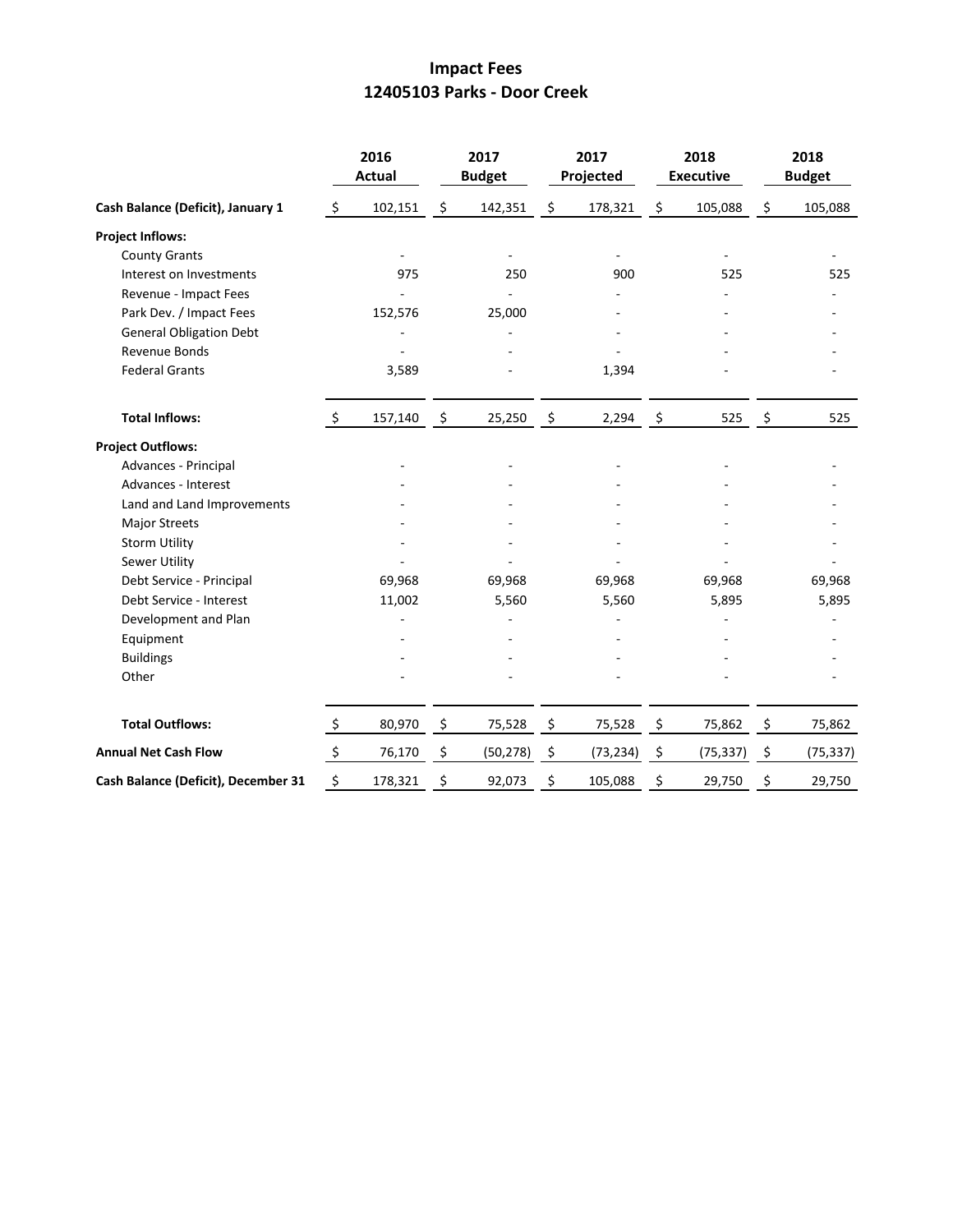### **Impact Fees 12405104 Parks - Yahara Hills**

|                                     |                | 2016<br><b>Actual</b> |                     | 2017<br><b>Budget</b> | 2017<br>Projected |                    | 2018<br><b>Executive</b> | 2018<br><b>Budget</b> |
|-------------------------------------|----------------|-----------------------|---------------------|-----------------------|-------------------|--------------------|--------------------------|-----------------------|
| Cash Balance (Deficit), January 1   | $\ddot{\zeta}$ | 52,023                | \$                  | 7,023                 | \$<br>(63, 161)   | $\ddot{\varsigma}$ | (63, 161)                | \$<br>(63, 161)       |
| <b>Project Inflows:</b>             |                |                       |                     |                       |                   |                    |                          |                       |
| <b>County Grants</b>                |                |                       |                     |                       |                   |                    |                          |                       |
| Interest on Investments             |                | 712                   |                     | 20                    |                   |                    |                          |                       |
| Revenue - Impact Fees               |                |                       |                     |                       |                   |                    |                          |                       |
| Park Dev. / Impact Fees             |                | 7,131                 |                     | 20,000                |                   |                    |                          |                       |
| <b>General Obligation Debt</b>      |                |                       |                     |                       |                   |                    |                          |                       |
| Revenue Bonds                       |                |                       |                     |                       |                   |                    |                          |                       |
| Other                               |                |                       |                     |                       |                   |                    |                          |                       |
| <b>Total Inflows:</b>               | $\mathsf{S}$   | 7,844                 | $\ddot{\mathsf{s}}$ | 20,020                | \$                | \$                 |                          | \$                    |
| <b>Project Outflows:</b>            |                |                       |                     |                       |                   |                    |                          |                       |
| Advances - Principal                |                |                       |                     |                       |                   |                    |                          |                       |
| Advances - Interest                 |                |                       |                     |                       |                   |                    |                          |                       |
| Land and Land Improvements          |                | 123,028               |                     | 20,000                |                   |                    |                          |                       |
| <b>Major Streets</b>                |                |                       |                     |                       |                   |                    |                          |                       |
| <b>Storm Utility</b>                |                |                       |                     |                       |                   |                    |                          |                       |
| Sewer Utility                       |                |                       |                     |                       |                   |                    |                          |                       |
| Debt Service - Principal            |                |                       |                     |                       |                   |                    |                          |                       |
| Debt Service - Interest             |                |                       |                     |                       |                   |                    |                          |                       |
| Development and Plan                |                |                       |                     |                       |                   |                    |                          |                       |
| Equipment                           |                |                       |                     |                       |                   |                    |                          |                       |
| <b>Buildings</b>                    |                |                       |                     |                       |                   |                    |                          |                       |
| Other                               |                |                       |                     |                       |                   |                    |                          |                       |
| <b>Total Outflows:</b>              | $\ddot{\zeta}$ | 123,028               | $\ddot{\varsigma}$  | 20,000                | \$                | \$                 |                          | \$                    |
| <b>Annual Net Cash Flow</b>         | $\zeta$        | (115, 184)            | \$                  | 20                    | \$                | \$                 |                          | \$                    |
| Cash Balance (Deficit), December 31 | \$             | (63, 161)             | \$                  | 7,043                 | \$<br>(63, 161)   | \$                 | (63, 161)                | \$<br>(63, 161)       |

Includes 2017 amounts as follows:

#### **Parks Division:**

| Park Land Improvements, Shelters   |      |    |        |
|------------------------------------|------|----|--------|
| Junction Owl Worthington (Reauth)  | cash | -S | 10,000 |
| Park Land Improvements, Ski Trails |      |    |        |
| Yahara                             | cash |    | 10,000 |
|                                    |      |    | 20,000 |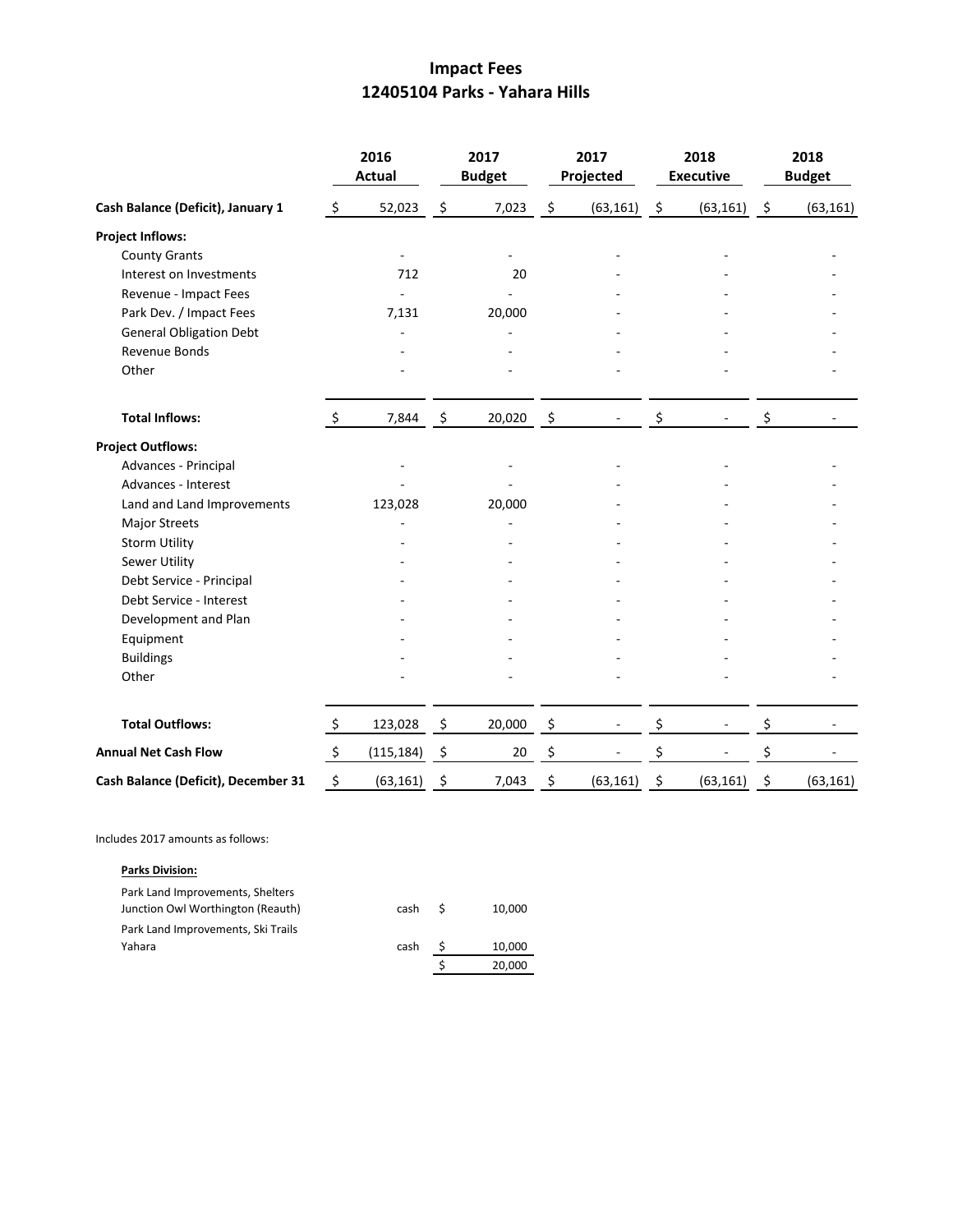## **Impact Fees 12405105 Parks - Olbrich**

|                                                                                                    |                           | 2016<br><b>Actual</b> |                    | 2017<br><b>Budget</b> |                | 2017<br>Projected |      | 2018<br><b>Executive</b> |      | 2018<br><b>Budget</b> |
|----------------------------------------------------------------------------------------------------|---------------------------|-----------------------|--------------------|-----------------------|----------------|-------------------|------|--------------------------|------|-----------------------|
| Cash Balance (Deficit), January 1                                                                  | \$                        | 43,643                | \$                 | 165,720               | \$             | 166,425           | \$   | 62,225                   | \$   | 62,225                |
| <b>Project Inflows:</b>                                                                            |                           |                       |                    |                       |                |                   |      |                          |      |                       |
| <b>County Grants</b>                                                                               |                           |                       |                    |                       |                |                   |      |                          |      |                       |
| Interest on Investments                                                                            |                           | 883                   |                    | 100                   |                | 800               |      | 100                      |      | 100                   |
| Revenue - Impact Fees                                                                              |                           |                       |                    |                       |                |                   |      |                          |      |                       |
| Park Dev. / Impact Fees                                                                            |                           | 121,977               |                    | 40,000                |                | 40,000            |      |                          |      |                       |
| <b>General Obligation Debt</b>                                                                     |                           |                       |                    |                       |                |                   |      |                          |      |                       |
| Revenue Bonds                                                                                      |                           |                       |                    |                       |                |                   |      |                          |      |                       |
| Other                                                                                              |                           |                       |                    |                       |                |                   |      |                          |      |                       |
| <b>Total Inflows:</b>                                                                              | $\ddot{\varsigma}$        | 122,860               | $\ddot{\varsigma}$ | 40,100                | $\ddot{\zeta}$ | 40,800            | - \$ | 100                      | - \$ | 100                   |
| <b>Project Outflows:</b>                                                                           |                           |                       |                    |                       |                |                   |      |                          |      |                       |
| Advances - Principal                                                                               |                           |                       |                    |                       |                |                   |      |                          |      |                       |
| Advances - Interest                                                                                |                           |                       |                    |                       |                |                   |      |                          |      |                       |
| Land and Land Improvements                                                                         |                           | 78                    |                    | 145,000               |                | 145,000           |      | 22,000                   |      | 22,000                |
| <b>Major Streets</b>                                                                               |                           |                       |                    |                       |                |                   |      |                          |      |                       |
| <b>Storm Utility</b>                                                                               |                           |                       |                    |                       |                |                   |      |                          |      |                       |
| Sewer Utility                                                                                      |                           |                       |                    |                       |                |                   |      |                          |      |                       |
| Debt Service - Principal                                                                           |                           |                       |                    |                       |                |                   |      |                          |      |                       |
| Debt Service - Interest                                                                            |                           |                       |                    |                       |                |                   |      |                          |      |                       |
| Development and Plan                                                                               |                           |                       |                    |                       |                |                   |      |                          |      |                       |
| Equipment                                                                                          |                           |                       |                    |                       |                |                   |      |                          |      |                       |
| <b>Buildings</b>                                                                                   |                           |                       |                    |                       |                |                   |      |                          |      |                       |
| Other                                                                                              |                           |                       |                    |                       |                |                   |      |                          |      |                       |
| <b>Total Outflows:</b>                                                                             | $\mathsf{S}$              | 78                    | \$                 | 145,000               | \$             | 145,000           | \$   | 22,000                   | \$   | 22,000                |
| <b>Annual Net Cash Flow</b>                                                                        | $\boldsymbol{\mathsf{S}}$ | 122,782               | \$                 | (104, 900)            | \$             | (104, 200)        | \$   | (21,900)                 | \$   | (21,900)              |
| Cash Balance (Deficit), December 31                                                                | \$                        | 166,425               | \$                 | 60,820                | \$             | 62,225            | \$   | 40,325                   | \$   | 40,325                |
| Includes 2017 amounts as follows:<br><u> Parks Division:</u><br>Parks Facility Improvements, Field |                           |                       |                    |                       |                |                   |      |                          |      |                       |
| <b>Irrigation Olbrich</b>                                                                          |                           | cash                  | \$                 | 15,000                |                |                   |      |                          |      |                       |
| Park Land Improvements, Courts Tennis<br>Playground/Accessibility                                  |                           | cash                  | \$                 | 10,000                |                |                   |      |                          |      |                       |
| Improvements, Playgrounds Group 3<br>Playground/Accessibility<br>Improvements, Playground          |                           | cash                  | \$                 | 100,000               |                |                   |      |                          |      |                       |
| Improvements                                                                                       |                           | cash                  | -Ş                 | 20,000                |                |                   |      |                          |      |                       |
|                                                                                                    |                           |                       | \$                 | 145,000               |                |                   |      |                          |      |                       |
|                                                                                                    |                           |                       |                    |                       |                |                   |      |                          |      |                       |

Includes 2018 amounts as follows:

#### **Parks Division:**

Playground/Accessibility Improvements, Playground Replacements

| cash | 22,000 |
|------|--------|
|      | 22,000 |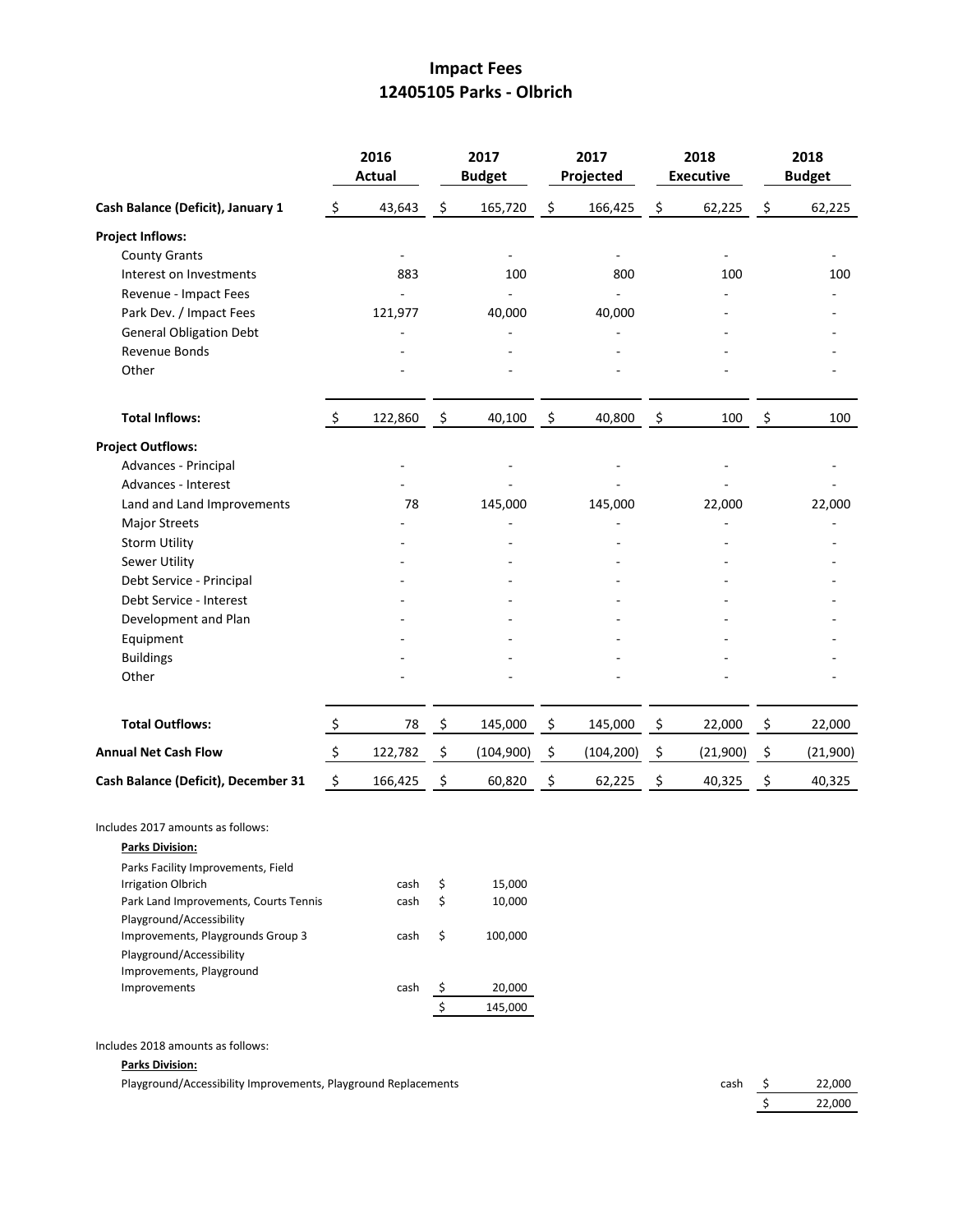## **Impact Fees 12405106 Parks - Law - Tenney**

|                                                                     |                | 2016<br><b>Actual</b> |      | 2017<br><b>Budget</b> |      | 2017<br>Projected | 2018<br><b>Executive</b> |           | 2018<br><b>Budget</b> |
|---------------------------------------------------------------------|----------------|-----------------------|------|-----------------------|------|-------------------|--------------------------|-----------|-----------------------|
| Cash Balance (Deficit), January 1                                   | \$             | (117, 438)            | \$   | 164,341               | \$   | 345,355           | \$                       | 137,058   | \$<br>137,058         |
| <b>Project Inflows:</b>                                             |                |                       |      |                       |      |                   |                          |           |                       |
| <b>County Grants</b>                                                |                |                       |      |                       |      |                   |                          |           |                       |
| Interest on Investments                                             |                | 3,987                 |      |                       |      | 1,700             |                          |           |                       |
| Revenue - Impact Fees                                               |                |                       |      |                       |      |                   |                          |           |                       |
| Park Dev. / Impact Fees                                             |                | 459,382               |      | 300,000               |      | 112,800           |                          |           |                       |
| <b>General Obligation Debt</b>                                      |                |                       |      |                       |      |                   |                          |           |                       |
| Revenue Bonds                                                       |                |                       |      |                       |      |                   |                          |           |                       |
| Other                                                               |                |                       |      |                       |      |                   |                          |           |                       |
| <b>Total Inflows:</b>                                               | $\ddot{\zeta}$ | 463,370               | - \$ | 300,000               | - \$ | 114,500           | - \$                     |           | \$                    |
| <b>Project Outflows:</b>                                            |                |                       |      |                       |      |                   |                          |           |                       |
| Advances - Principal                                                |                |                       |      |                       |      |                   |                          |           |                       |
| Advances - Interest                                                 |                |                       |      |                       |      |                   |                          |           |                       |
| Land and Land Improvements                                          |                | (25, 621)             |      | 270,000               |      | 200,000           |                          |           |                       |
| <b>Major Streets</b>                                                |                |                       |      |                       |      |                   |                          |           |                       |
| <b>Storm Utility</b>                                                |                |                       |      |                       |      |                   |                          |           |                       |
| Sewer Utility                                                       |                |                       |      |                       |      |                   |                          |           |                       |
| Debt Service - Principal                                            |                | 19,998                |      | 19,998                |      | 19,998            |                          | 19,998    | 19,998                |
| Debt Service - Interest                                             |                | 6,199                 |      | 5,799                 |      | 5,799             |                          | 5,200     | 5,200                 |
| Development and Plan                                                |                |                       |      |                       |      |                   |                          |           |                       |
| Equipment                                                           |                |                       |      |                       |      |                   |                          |           |                       |
| <b>Buildings</b>                                                    |                |                       |      | 250,000               |      | 97,000            |                          |           |                       |
| Other                                                               |                |                       |      |                       |      |                   |                          |           |                       |
| <b>Total Outflows:</b>                                              | \$             | 576                   | \$   | 545,797               | \$   | 322,797           | \$                       | 25,198    | \$<br>25,198          |
| <b>Annual Net Cash Flow</b>                                         | \$             | 462,793               | \$   | (245, 797)            | \$   | (208, 297)        | \$                       | (25, 198) | \$<br>(25, 198)       |
| Cash Balance (Deficit), December 31                                 | \$             | 345,355               | \$   | (81, 456)             | \$   | 137,058           | \$                       | 111,861   | \$<br>111,861         |
| Includes 2017 amounts as follows:                                   |                |                       |      |                       |      |                   |                          |           |                       |
| <b>Parks Division:</b>                                              |                |                       |      |                       |      |                   |                          |           |                       |
| Park Land Improvements, Reynolds                                    |                |                       |      |                       |      |                   |                          |           |                       |
| Park (Reauthorized)<br>Park Land Improvements, Paving               |                | cash                  | \$   | 40,000                |      |                   |                          |           |                       |
| Bowman Burr Jones Park                                              |                | cash                  | \$   | 70,000                |      |                   |                          |           |                       |
| <b>Breese Stevens Improvements</b>                                  |                | cash                  | \$   | 200,000               |      |                   |                          |           |                       |
| Conservation Parks Improvements,<br>Yahara River Historic Landscape |                | cash                  | \$   | 20,000                |      |                   |                          |           |                       |
| Parks Facility Improvements, Gates of                               |                |                       |      |                       |      |                   |                          |           |                       |

cash \$ 50,000

Playground/Accessibility

Heaven Improvements

Improvements, Playgrounds Group 3

cash \$ 65,000  $\frac{1}{5}$  445,000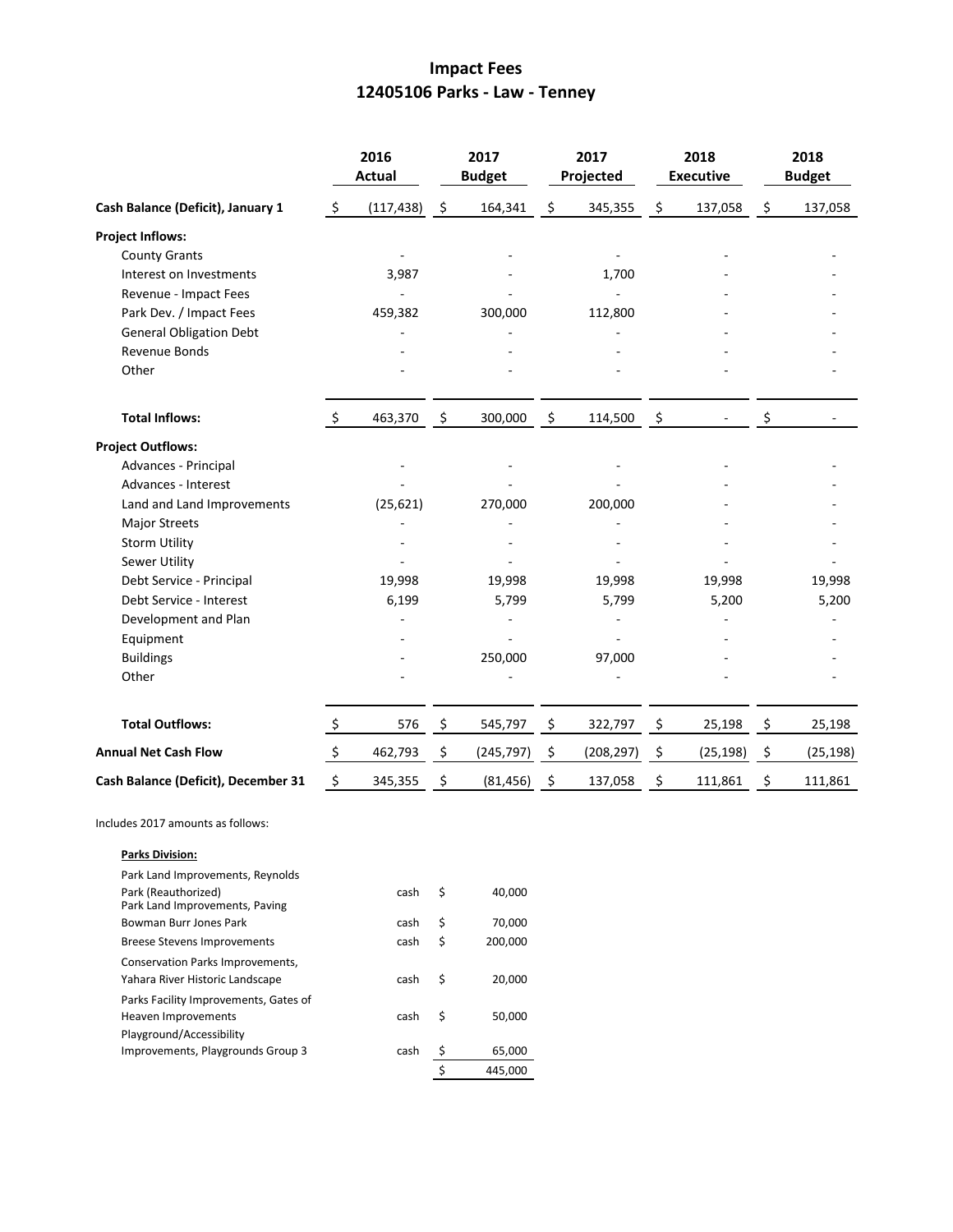# **Impact Fees 12405107 Parks - Vilas - Brittingham**

|                                                                |               | 2016<br><b>Actual</b> |      | 2017<br><b>Budget</b> |     | 2017<br>Projected |                    | 2018<br><b>Executive</b> | 2018<br><b>Budget</b> |           |
|----------------------------------------------------------------|---------------|-----------------------|------|-----------------------|-----|-------------------|--------------------|--------------------------|-----------------------|-----------|
| Cash Balance (Deficit), January 1                              | \$            | 1,583,379             | \$   | 1,557,504             | \$  | 1,608,284         | \$                 | 494,284                  | \$                    | 494,284   |
| <b>Project Inflows:</b>                                        |               |                       |      |                       |     |                   |                    |                          |                       |           |
| <b>County Grants</b>                                           |               |                       |      |                       |     |                   |                    |                          |                       |           |
| Interest on Investments                                        |               | 10,039                |      | 2,500                 |     | 8,000             |                    | 700                      |                       | 700       |
| Revenue - Impact Fees                                          |               |                       |      |                       |     |                   |                    |                          |                       |           |
| Park Dev. / Impact Fees                                        |               | 60,076                |      | 100,000               |     |                   |                    |                          |                       |           |
| <b>General Obligation Debt</b>                                 |               |                       |      |                       |     |                   |                    |                          |                       |           |
| Revenue Bonds                                                  |               |                       |      |                       |     |                   |                    |                          |                       |           |
| Other                                                          |               |                       |      |                       |     |                   |                    |                          |                       |           |
| <b>Total Inflows:</b>                                          | $\zeta$       | 70,115                | - \$ | 102,500               | \$  | 8,000             | \$                 | 700                      | \$                    | 700       |
| <b>Project Outflows:</b>                                       |               |                       |      |                       |     |                   |                    |                          |                       |           |
| Advances - Principal                                           |               |                       |      |                       |     |                   |                    |                          |                       |           |
| Advances - Interest                                            |               |                       |      |                       |     |                   |                    |                          |                       |           |
| Land and Land Improvements                                     |               | 45,210                |      | 1,387,000             |     | 1,042,000         |                    | 170,000                  |                       | 490,000   |
| <b>Major Streets</b>                                           |               |                       |      |                       |     |                   |                    |                          |                       |           |
| <b>Storm Utility</b>                                           |               |                       |      |                       |     |                   |                    |                          |                       |           |
| Sewer Utility                                                  |               |                       |      |                       |     |                   |                    |                          |                       |           |
| Debt Service - Principal                                       |               |                       |      |                       |     |                   |                    |                          |                       |           |
| Debt Service - Interest                                        |               |                       |      |                       |     |                   |                    |                          |                       |           |
| Development and Plan                                           |               |                       |      |                       |     |                   |                    |                          |                       |           |
| Equipment                                                      |               |                       |      |                       |     |                   |                    |                          |                       |           |
| <b>Buildings</b>                                               |               |                       |      | 80,000                |     | 80,000            |                    |                          |                       |           |
| Other                                                          |               |                       |      |                       |     |                   |                    |                          |                       |           |
| <b>Total Outflows:</b>                                         | $\frac{1}{2}$ | 45,210                | - \$ | 1,467,000             | \$  | 1,122,000         | \$                 | 170,000                  | \$                    | 490,000   |
| <b>Annual Net Cash Flow</b>                                    | $\frac{1}{2}$ | 24,905                | - \$ | (1,364,500)           | -\$ | (1, 114, 000)     | $\ddot{\varsigma}$ | (169, 300)               | - \$                  | (489,300) |
| Cash Balance (Deficit), December 31                            | \$            | 1,608,284             | \$   | 193,004               | \$  | 494,284           | \$                 | 324,984                  | \$                    | 4,984     |
| Includes 2017 amounts as follows:                              |               |                       |      |                       |     |                   |                    |                          |                       |           |
| <b>Parks Division:</b>                                         |               |                       |      |                       |     |                   |                    |                          |                       |           |
| Playground/Accessibility (Brittingham                          |               |                       |      |                       |     |                   |                    |                          |                       |           |
| Park) (Reauthorized)                                           |               | cash                  | \$   | 252,000               |     |                   |                    |                          |                       |           |
| Brittingham Park Improvements 2016                             |               |                       |      |                       |     |                   |                    |                          |                       |           |
| (Reauthorized)                                                 |               | cash                  | \$   | 275,000               |     |                   |                    |                          |                       |           |
| Beach and Shoreline Improve.,                                  |               |                       |      |                       |     |                   |                    |                          |                       |           |
| Shoreline Improvements Wingra                                  |               | cash                  | \$   | 50,000                |     |                   |                    |                          |                       |           |
| Parks Facility Improvements, Beach                             |               |                       |      |                       |     |                   |                    |                          |                       |           |
| Boat Shelter Improvements                                      |               | cash                  | \$   | 80,000                |     |                   |                    |                          |                       |           |
| Park Land Improvements, Fencing                                |               | cash                  | \$   | 10,000                |     |                   |                    |                          |                       |           |
| Vilas Park Improvements                                        |               | cash                  | \$   | 800,000               |     |                   |                    |                          |                       |           |
|                                                                |               |                       |      | 1,467,000             |     |                   |                    |                          |                       |           |
| Includes 2018 amounts as follows:                              |               |                       |      |                       |     |                   |                    |                          |                       |           |
| <b>Parks Division:</b>                                         |               |                       |      |                       |     |                   |                    |                          |                       |           |
| Dog Park Improvements, Brittingham                             |               |                       |      |                       |     |                   |                    | cash                     | \$                    | 300,000   |
| Park Land Improvements, Annie C. Stewart Memorial Fountain     |               |                       |      |                       |     |                   |                    | cash                     | \$                    | 20,000    |
| Park Land Improvements, Fencing                                |               |                       |      |                       |     |                   |                    | cash                     | \$                    | 65,000    |
| Playground/Accessibility Improvements, Playground Replacements |               |                       |      |                       |     |                   |                    | cash                     | \$                    | 105,000   |
|                                                                |               |                       |      |                       |     |                   |                    |                          | \$                    | 490,000   |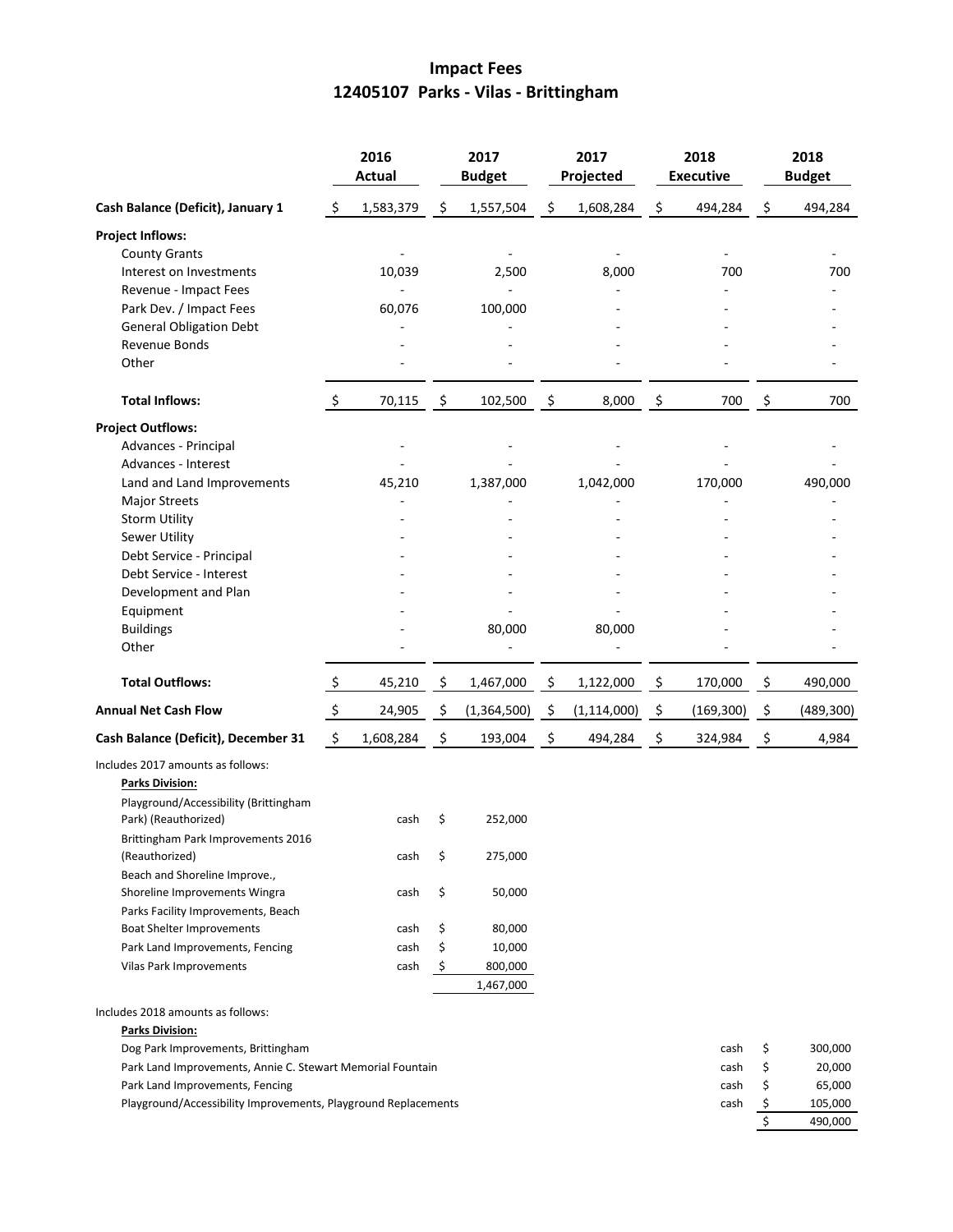## **Impact Fees 12405108 Parks Olin - Turville**

|                                     | 2016<br><b>Actual</b> |         |                    | 2017<br><b>Budget</b> |                    | 2017<br>Projected |         | 2018<br><b>Executive</b> | 2018<br><b>Budget</b> |           |  |
|-------------------------------------|-----------------------|---------|--------------------|-----------------------|--------------------|-------------------|---------|--------------------------|-----------------------|-----------|--|
| Cash Balance (Deficit), January 1   | $\ddot{\mathsf{S}}$   | 87,033  | \$                 | 42,633                | \$                 | 165,053           | \$      | 130,878                  | \$                    | 130,878   |  |
| <b>Project Inflows:</b>             |                       |         |                    |                       |                    |                   |         |                          |                       |           |  |
| <b>County Grants</b>                |                       |         |                    |                       |                    |                   |         |                          |                       |           |  |
| Interest on Investments             |                       | 743     |                    | 150                   |                    | 825               |         | 500                      |                       | 500       |  |
| Revenue - Impact Fees               |                       |         |                    |                       |                    |                   |         |                          |                       |           |  |
| Park Dev. / Impact Fees             |                       | 111,890 |                    | 10,000                |                    |                   |         |                          |                       |           |  |
| <b>General Obligation Debt</b>      |                       |         |                    |                       |                    |                   |         |                          |                       |           |  |
| Revenue Bonds                       |                       |         |                    |                       |                    |                   |         |                          |                       |           |  |
| Other                               |                       |         |                    |                       |                    |                   |         |                          |                       |           |  |
| <b>Total Inflows:</b>               | $\ddot{\varsigma}$    | 112,633 | \$                 | 10,150                | \$                 | 825               | $\zeta$ | 500                      | \$                    | 500       |  |
| <b>Project Outflows:</b>            |                       |         |                    |                       |                    |                   |         |                          |                       |           |  |
| Advances - Principal                |                       |         |                    |                       |                    |                   |         |                          |                       |           |  |
| Advances - Interest                 |                       |         |                    |                       |                    |                   |         |                          |                       |           |  |
| Land and Land Improvements          |                       | 34,613  |                    | 35,000                |                    | 35,000            |         | 130,000                  |                       | 130,000   |  |
| <b>Major Streets</b>                |                       |         |                    |                       |                    |                   |         |                          |                       |           |  |
| <b>Storm Utility</b>                |                       |         |                    |                       |                    |                   |         |                          |                       |           |  |
| <b>Sewer Utility</b>                |                       |         |                    |                       |                    |                   |         |                          |                       |           |  |
| Debt Service - Principal            |                       |         |                    |                       |                    |                   |         |                          |                       |           |  |
| Debt Service - Interest             |                       |         |                    |                       |                    |                   |         |                          |                       |           |  |
| Development and Plan                |                       |         |                    |                       |                    |                   |         |                          |                       |           |  |
| Equipment                           |                       |         |                    |                       |                    |                   |         |                          |                       |           |  |
| <b>Buildings</b>                    |                       |         |                    |                       |                    |                   |         |                          |                       |           |  |
| Other                               |                       |         |                    |                       |                    |                   |         |                          |                       |           |  |
| <b>Total Outflows:</b>              | $\ddot{\varsigma}$    | 34,613  | $\dot{\mathsf{S}}$ | 35,000                | \$                 | 35,000            | \$      | 130,000                  | \$                    | 130,000   |  |
| <b>Annual Net Cash Flow</b>         | $\zeta$               | 78,020  | $\ddot{\varsigma}$ | (24, 850)             | $\ddot{\varsigma}$ | (34, 175)         | \$      | (129,500)                | $\ddot{\varsigma}$    | (129,500) |  |
| Cash Balance (Deficit), December 31 | $\ddot{\varsigma}$    | 165,053 | \$                 | 17,783                | \$                 | 130,878           | \$      | 1,378                    | \$                    | 1,378     |  |
|                                     |                       |         |                    |                       |                    |                   |         |                          |                       |           |  |

Includes 2017 amounts as follows:

| <b>Parks Division:</b>            |      |     |        |
|-----------------------------------|------|-----|--------|
| Playground/Accessibility          |      |     |        |
| Improvements, Playgrounds Group 1 | cash | - S | 5.000  |
| Park Land Improvements, Fencing   | cash |     | 30,000 |
|                                   |      |     | 35,000 |

Includes 2018 amounts as follows:

**Parks Division:**

| Beach and Shoreline Improvements, Olin Boat Launch | cash S | 100.000 |
|----------------------------------------------------|--------|---------|
| Park Land Improvements, Seating Areas              | cash S | 30,000  |
|                                                    |        | 130.000 |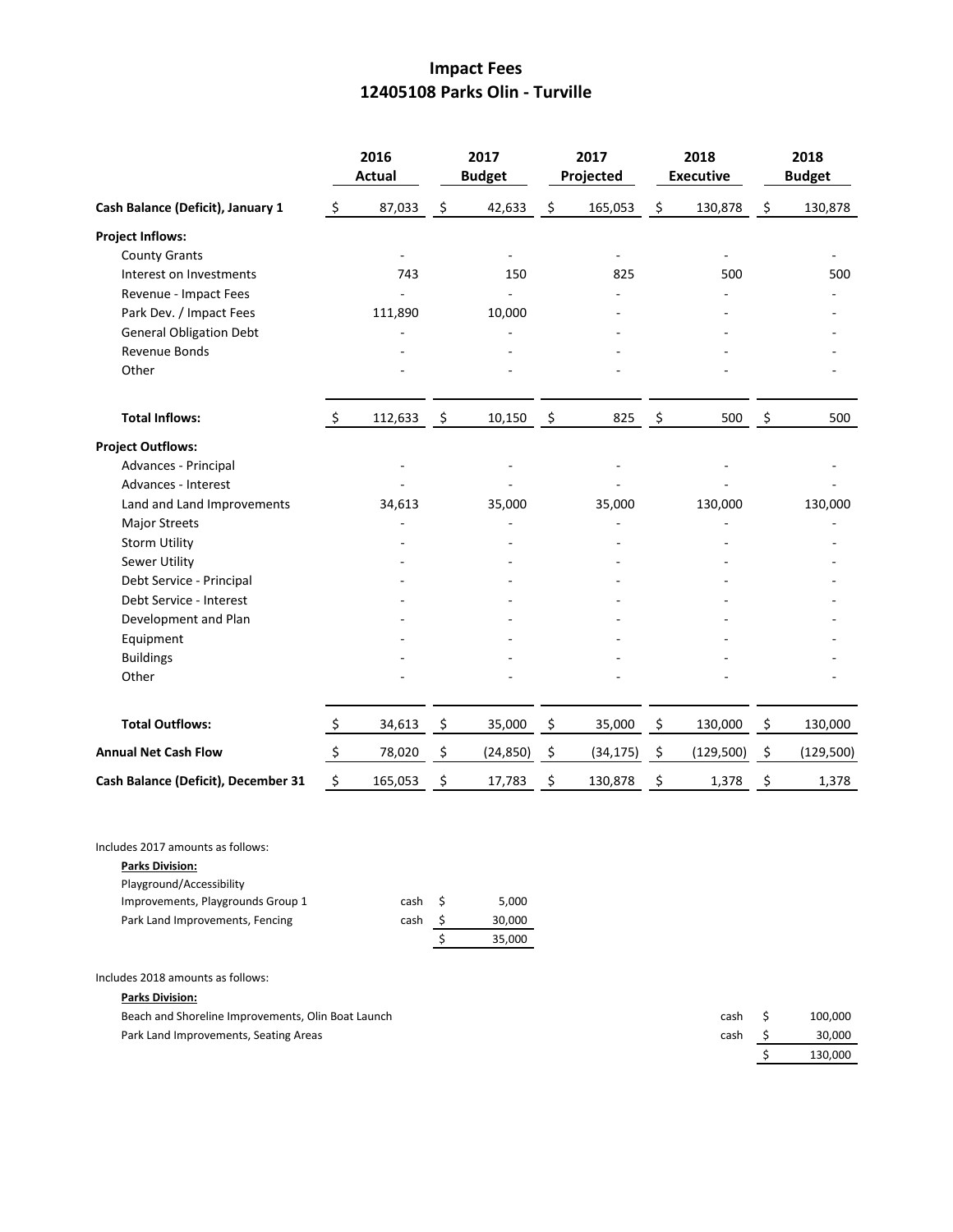## **Impact Fees 12405109 Parks - Garner**

|                                     | 2016<br><b>Actual</b> |           | 2017<br><b>Budget</b> |                  | 2017<br>Projected        | 2018<br><b>Executive</b> | 2018<br><b>Budget</b> |                          |
|-------------------------------------|-----------------------|-----------|-----------------------|------------------|--------------------------|--------------------------|-----------------------|--------------------------|
| Cash Balance (Deficit), January 1   | \$                    | 69,187    | \$                    | 34,537           | \$<br>25,023             | \$<br>33,268             | \$                    | 33,268                   |
| <b>Project Inflows:</b>             |                       |           |                       |                  |                          |                          |                       |                          |
| <b>County Grants</b>                |                       | ä,        |                       |                  |                          |                          |                       |                          |
| Interest on Investments             |                       | 449       |                       | 75               | 125                      | 115                      |                       | 115                      |
| Revenue - Impact Fees               |                       | $\bar{a}$ |                       | ÷                | $\overline{\phantom{a}}$ | ÷.                       |                       | $\overline{\phantom{0}}$ |
| Park Dev. / Impact Fees             |                       | 2,162     |                       | 5,000            | 38,120                   | 38,120                   |                       | 38,120                   |
| <b>General Obligation Debt</b>      |                       |           |                       |                  |                          |                          |                       |                          |
| Revenue Bonds                       |                       |           |                       |                  |                          |                          |                       |                          |
| Other                               |                       |           |                       |                  |                          |                          |                       |                          |
| <b>Total Inflows:</b>               | \$                    | 2,611     | \$                    | 5,075            | \$<br>38,245             | \$<br>38,235             | \$                    | 38,235                   |
| <b>Project Outflows:</b>            |                       |           |                       |                  |                          |                          |                       |                          |
| Advances - Principal                |                       |           |                       | ÷,               |                          |                          |                       |                          |
| Advances - Interest                 |                       |           |                       |                  |                          |                          |                       |                          |
| Land and Land Improvements          |                       | 46,775    |                       | 35,000           | 30,000                   | 25,000                   |                       | 25,000                   |
| <b>Major Streets</b>                |                       |           |                       |                  |                          |                          |                       |                          |
| <b>Storm Utility</b>                |                       |           |                       |                  |                          |                          |                       |                          |
| Sewer Utility                       |                       |           |                       |                  |                          |                          |                       |                          |
| Debt Service - Principal            |                       |           |                       |                  |                          |                          |                       |                          |
| Debt Service - Interest             |                       |           |                       |                  |                          |                          |                       |                          |
| Development and Plan                |                       |           |                       |                  |                          |                          |                       |                          |
| Equipment                           |                       |           |                       |                  |                          |                          |                       |                          |
| <b>Buildings</b>                    |                       |           |                       |                  |                          |                          |                       |                          |
| Other                               |                       |           |                       |                  |                          |                          |                       |                          |
| <b>Total Outflows:</b>              | $\ddot{\varsigma}$    | 46,775    | - \$                  | 35,000           | \$<br>30,000             | \$<br>25,000             | \$                    | 25,000                   |
| <b>Annual Net Cash Flow</b>         | $\ddot{\varsigma}$    | (44, 164) | - \$                  | (29, 925)        | \$<br>8,245              | \$<br>13,235             | \$                    | 13,235                   |
| Cash Balance (Deficit), December 31 | \$                    | 25,023    | $\ddot{\varsigma}$    | 4,612            | \$<br>33,268             | \$<br>46,503             | \$                    | 46,503                   |
| Includes 2017 amounts as follows:   |                       |           |                       |                  |                          |                          |                       |                          |
| <b>Parks Division:</b>              |                       |           |                       |                  |                          |                          |                       |                          |
| Park Land Improvements, Pickleball  |                       |           |                       |                  |                          |                          |                       |                          |
| Complex (Reauthorized)              |                       | cash      | \$                    | 15,000           |                          |                          |                       |                          |
| Garner                              |                       | cash      | \$                    | 10,000           |                          |                          |                       |                          |
| Improvements, Playgrounds Group 2   |                       | cash      | $\frac{1}{2}$<br>\$   | 10,000<br>35,000 |                          |                          |                       |                          |
| Includes 2018 amounts as follows:   |                       |           |                       |                  |                          |                          |                       |                          |
| <b>Parks Division:</b>              |                       |           |                       |                  |                          |                          |                       |                          |
| Park Land Improvements, Courts      |                       |           |                       |                  |                          | cash                     | \$                    | 25,000                   |

 $$ 25,000$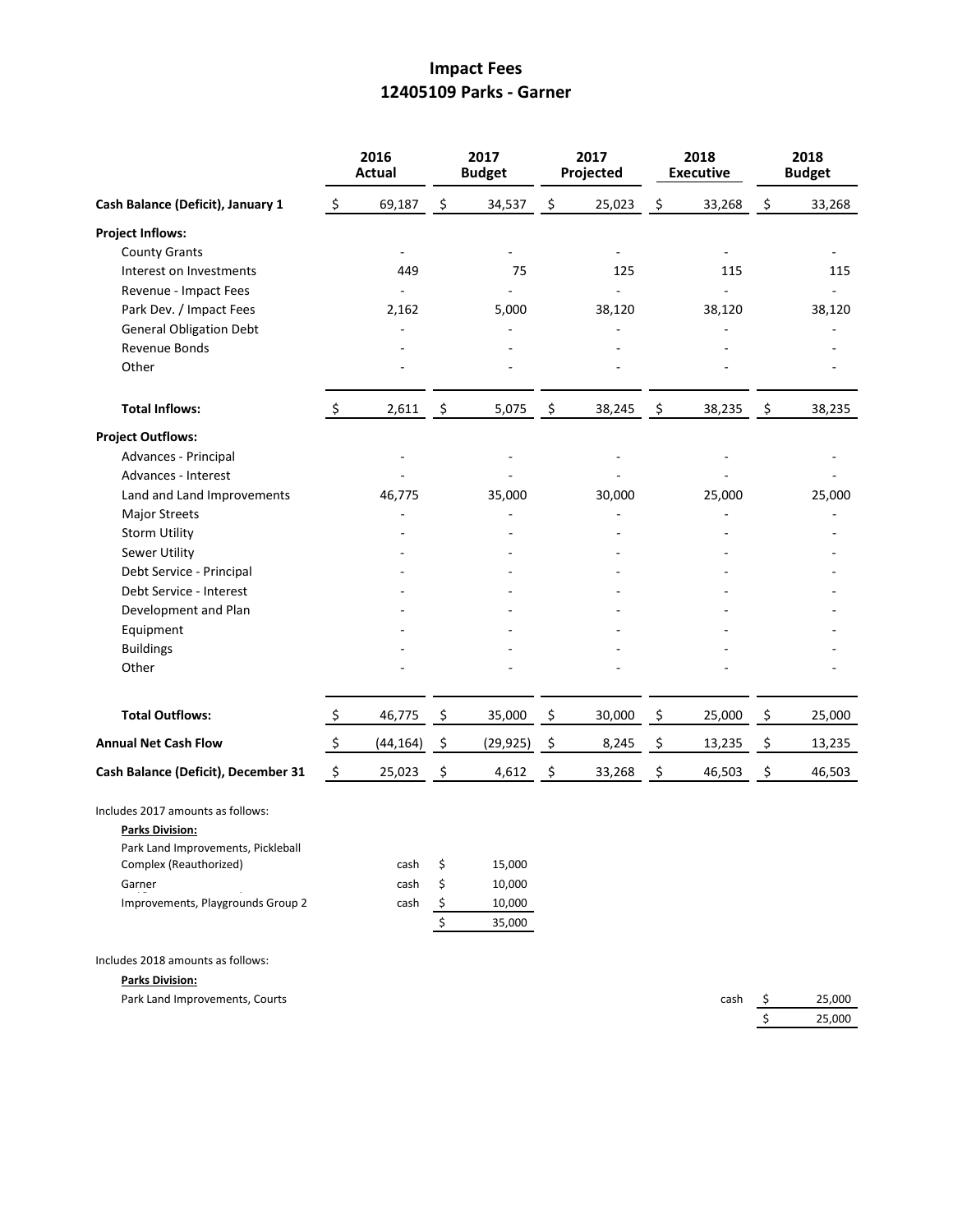### **Impact Fees 12405110 Parks - Far West**

|                                                                                                                                                                                                                                                                                                                                                                       | 2016<br>Actual |                                                      | 2017<br><b>Budget</b>                                                               |                                                                               | 2017<br>Projected                  | 2018<br><b>Executive</b> | 2018<br><b>Budget</b> |                  |  |
|-----------------------------------------------------------------------------------------------------------------------------------------------------------------------------------------------------------------------------------------------------------------------------------------------------------------------------------------------------------------------|----------------|------------------------------------------------------|-------------------------------------------------------------------------------------|-------------------------------------------------------------------------------|------------------------------------|--------------------------|-----------------------|------------------|--|
| Cash Balance (Deficit), January 1                                                                                                                                                                                                                                                                                                                                     | \$             | 460,923                                              | $\ddot{\varsigma}$                                                                  | 383,423                                                                       | \$<br>395,981                      | \$<br>196,461            | \$                    | 196,461          |  |
| <b>Project Inflows:</b><br><b>County Grants</b><br>Interest on Investments                                                                                                                                                                                                                                                                                            |                | 3,227                                                |                                                                                     | 1,500                                                                         | 1,980                              | 980                      |                       | 980              |  |
| Revenue - Impact Fees<br>Park Dev. / Impact Fees<br><b>General Obligation Debt</b><br>Revenue Bonds<br>Other                                                                                                                                                                                                                                                          |                | 112,525                                              |                                                                                     | 25,000                                                                        | 20,500                             | 28,150                   |                       | 28,150           |  |
| <b>Total Inflows:</b>                                                                                                                                                                                                                                                                                                                                                 | $\ddot{\phi}$  | 115,753                                              | $\ddot{\varsigma}$                                                                  | 26,500                                                                        | \$<br>22,480                       | \$<br>29,130             | \$                    | 29,130           |  |
| <b>Project Outflows:</b><br>Advances - Principal<br>Advances - Interest<br>Land and Land Improvements<br><b>Major Streets</b><br><b>Storm Utility</b><br>Sewer Utility<br>Debt Service - Principal<br>Debt Service - Interest<br>Development and Plan<br>Equipment<br><b>Buildings</b><br>Other<br><b>Total Outflows:</b>                                             | \$             | 180,695<br>180,695                                   | \$                                                                                  | 137,000<br>85,000<br>222,000                                                  | \$<br>137,000<br>85,000<br>222,000 | \$<br>70,000<br>70,000   | \$                    | 70,000<br>70,000 |  |
| <b>Annual Net Cash Flow</b>                                                                                                                                                                                                                                                                                                                                           | \$             | (64, 943)                                            | $\ddot{\mathsf{S}}$                                                                 | (195, 500)                                                                    | \$<br>(199, 520)                   | \$<br>(40, 870)          | \$                    | (40, 870)        |  |
| Cash Balance (Deficit), December 31                                                                                                                                                                                                                                                                                                                                   | $\ddot{\phi}$  | 395,981                                              | - \$                                                                                | 187,923                                                                       | \$<br>196,461                      | \$<br>155,591            | $\ddot{\varsigma}$    | 155,591          |  |
| Includes 2017 amounts as follows:<br><b>Parks Division:</b><br>Junction Owl Worthington<br>(Reauthorized)<br>Park Land Impr., Land Management<br>(Reauthorized)<br>Agreements<br>Park Land Impr., Park Landscaping<br>Park Land Impr., Paths - Junction Ridge<br>Park Land Impr., Shelters Sauk Creek<br>Playground/Accessibility<br>Improvements, Playground Group 1 |                | cash<br>cash<br>cash<br>cash<br>cash<br>cash<br>cash | Ş<br>\$<br>\$<br>\$<br>\$<br>\$<br>$\frac{1}{2}$<br>$\boldsymbol{\mathsf{\dot{S}}}$ | 10,000<br>20,000<br>10,000<br>12,000<br>20,000<br>75,000<br>75,000<br>222,000 |                                    |                          |                       |                  |  |

Includes 2018 amounts as follows:

#### **Parks Division:**

Park Land Improvements, Fields

| cash | 70,000 |
|------|--------|
|      | 70,000 |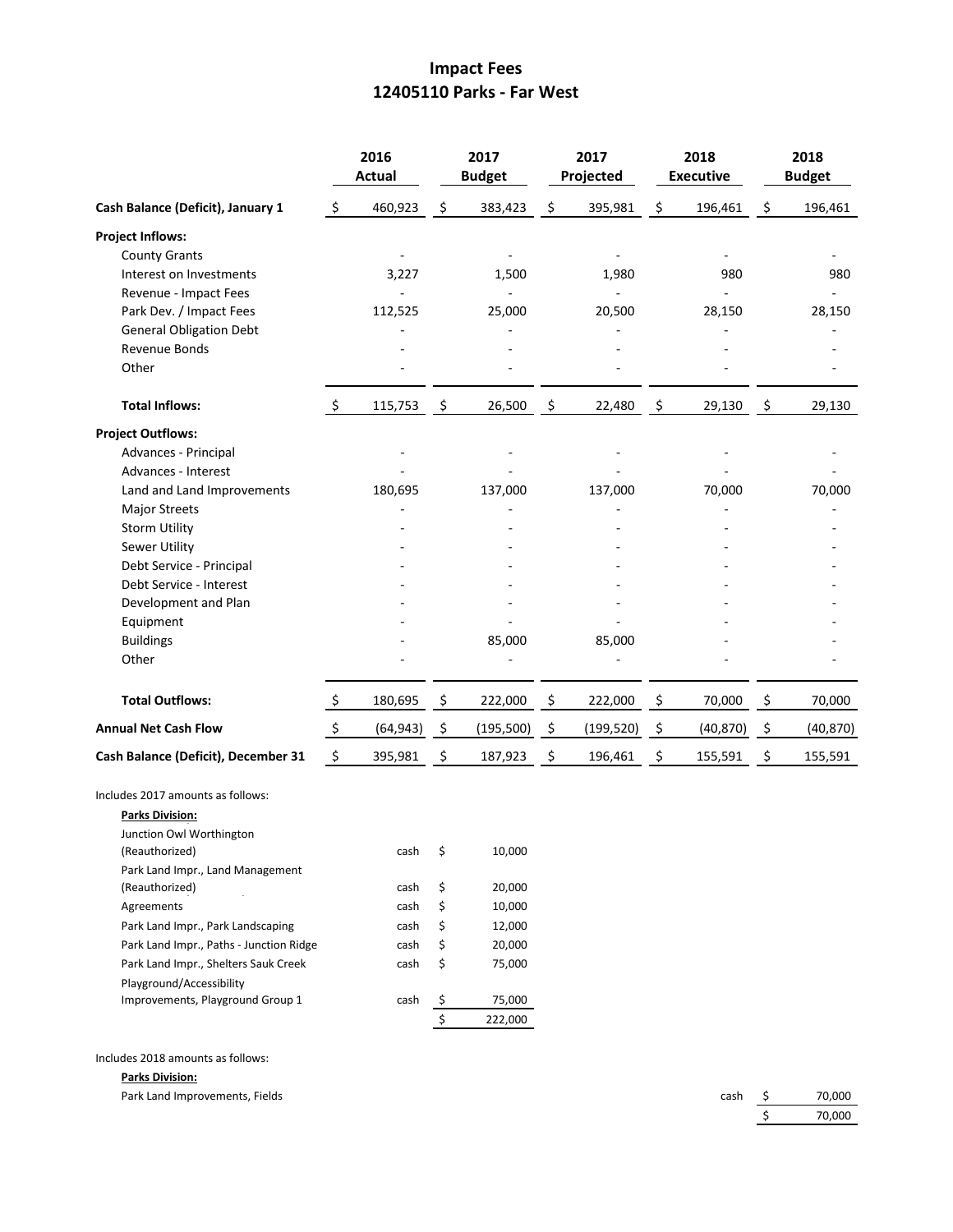### **Impact Fees 12405111 Parks - Elver**

|                                                                 | 2016<br>Actual     |         | 2017<br><b>Budget</b> |            | 2017<br>Projected |                    | 2018<br><b>Executive</b> | 2018<br><b>Budget</b> |            |
|-----------------------------------------------------------------|--------------------|---------|-----------------------|------------|-------------------|--------------------|--------------------------|-----------------------|------------|
| Cash Balance (Deficit), January 1                               | $\varsigma$        | 610,842 | \$                    | 564,647    | \$<br>890,366     | \$                 | 451,976                  | \$                    | 451,976    |
| <b>Project Inflows:</b>                                         |                    |         |                       |            |                   |                    |                          |                       |            |
| <b>County Grants</b>                                            |                    |         |                       |            |                   |                    |                          |                       |            |
| Interest on Investments                                         |                    | 5,187   |                       | 900        | 4,450             |                    | 1,485                    |                       | 1,485      |
| Revenue - Impact Fees                                           |                    |         |                       |            |                   |                    |                          |                       |            |
| Park Dev. / Impact Fees                                         |                    | 476,210 |                       | 100,000    | 2,160             |                    |                          |                       |            |
| <b>General Obligation Debt</b>                                  |                    |         |                       |            |                   |                    |                          |                       |            |
| Revenue Bonds<br>Other                                          |                    |         |                       |            |                   |                    |                          |                       |            |
| <b>Total Inflows:</b>                                           | \$                 | 481,397 | \$                    | 100,900    | \$<br>6,610       | \$                 | 1,485                    | $\zeta$               | 1,485      |
| <b>Project Outflows:</b>                                        |                    |         |                       |            |                   |                    |                          |                       |            |
| Advances - Principal                                            |                    |         |                       |            |                   |                    |                          |                       |            |
| Advances - Interest                                             |                    |         |                       |            |                   |                    |                          |                       |            |
| Land and Land Improvements                                      |                    | 201,873 |                       | 570,000    | 445,000           |                    | 405,000                  |                       | 405,000    |
| <b>Major Streets</b>                                            |                    |         |                       |            |                   |                    |                          |                       |            |
| <b>Storm Utility</b>                                            |                    |         |                       |            |                   |                    |                          |                       |            |
| <b>Sewer Utility</b>                                            |                    |         |                       |            |                   |                    |                          |                       |            |
| Debt Service - Principal                                        |                    |         |                       |            |                   |                    |                          |                       |            |
| Debt Service - Interest<br>Development and Plan                 |                    |         |                       |            |                   |                    |                          |                       |            |
| Equipment                                                       |                    |         |                       |            |                   |                    |                          |                       |            |
| <b>Buildings</b>                                                |                    |         |                       |            |                   |                    |                          |                       | 45,000     |
| Other                                                           |                    |         |                       |            |                   |                    |                          |                       |            |
|                                                                 |                    |         |                       |            |                   |                    |                          |                       |            |
| <b>Total Outflows:</b>                                          | \$                 | 201,873 | \$                    | 570,000    | \$<br>445,000     | \$                 | 405,000                  | \$                    | 450,000    |
| <b>Annual Net Cash Flow</b>                                     | $\ddot{\varsigma}$ | 279,524 | \$                    | (469, 100) | \$<br>(438, 390)  | $\ddot{\varsigma}$ | (403, 515)               | - \$                  | (448, 515) |
| Cash Balance (Deficit), December 31                             | $\ddot{\varsigma}$ | 890,366 | \$                    | 95,547     | \$<br>451,976     | \$                 | 48,461                   | $\ddot{\mathsf{S}}$   | 3,461      |
| Includes 2017 amounts as follows:<br><b>Parks Division:</b>     |                    |         |                       |            |                   |                    |                          |                       |            |
| Project #12, Park Ridge Neighborhood                            |                    |         |                       |            |                   |                    |                          |                       |            |
| (Park Ridge Neigh. Park) (Reauthorized)                         |                    | cash    | \$                    | 150,000    |                   |                    |                          |                       |            |
| Park Land Improvements, Planning<br>Development (Reauthorized)  |                    | cash    | \$                    | 15,000     |                   |                    |                          |                       |            |
| Park Land Improvements, Cardinal Glenn                          |                    |         |                       |            |                   |                    |                          |                       |            |
| Improvements (Reauthorized)                                     |                    | cash    | \$                    | 130,000    |                   |                    |                          |                       |            |
| Park Land Impr., Paths Court Waldorf                            |                    | cash    | \$                    | 50,000     |                   |                    |                          |                       |            |
| Park Land Improvements, Ski Trails Elver                        |                    | cash    | \$                    | 25,000     |                   |                    |                          |                       |            |
| Playground/Accessibility Improvements,                          |                    |         |                       |            |                   |                    |                          |                       |            |
| Playgrounds Group 1                                             |                    | cash    | \$                    | 200,000    |                   |                    |                          |                       |            |
|                                                                 |                    |         | \$                    | 570,000    |                   |                    |                          |                       |            |
| Includes 2018 amounts as follows:                               |                    |         |                       |            |                   |                    |                          |                       |            |
| <b>Parks Division:</b>                                          |                    |         |                       |            |                   |                    |                          |                       |            |
| Park Land Improvements, Meadowood Shelter                       |                    |         |                       |            |                   |                    | cash                     | \$                    | 45,000     |
| Park Land Improvements, Paving                                  |                    |         |                       |            |                   |                    | cash                     | \$                    | 10,000     |
| Park Land Improvements, Planning                                |                    |         |                       |            |                   |                    | cash                     | \$                    | 45,000     |
| Parks Facility Improvements, Facility Maintenance               |                    |         |                       |            |                   |                    | cash                     | \$                    | 50,000     |
| Playground/Accessibility Improvements, All Inclusive Playground |                    |         |                       |            |                   |                    | cash                     | \$                    | 300,000    |
|                                                                 |                    |         |                       |            |                   |                    |                          | \$                    | 450,000    |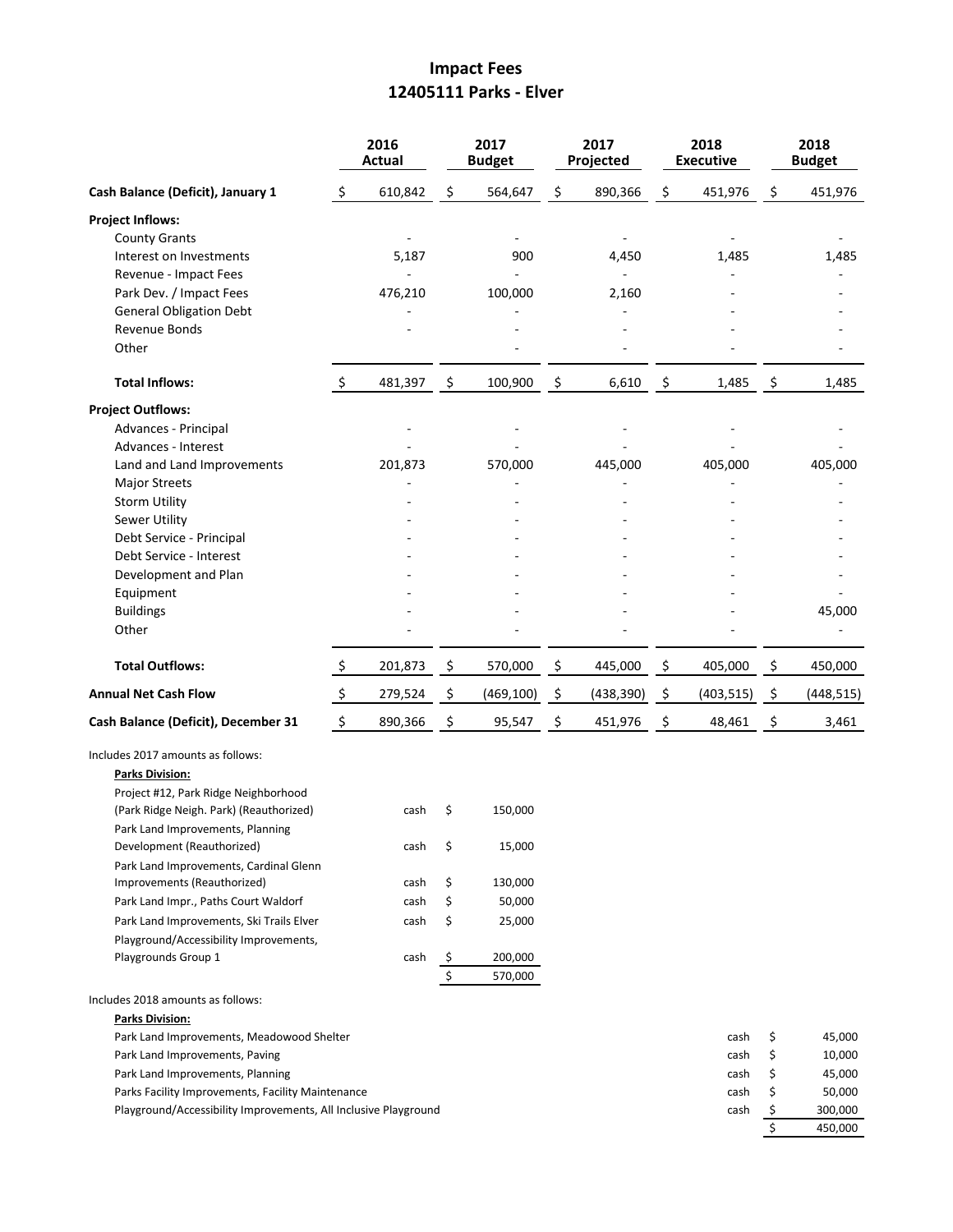## **Impact Fees 12405112 Parks - Citywide Parkland Fee**

|                                     | 2016<br><b>Actual</b> |            | 2017<br><b>Budget</b> |             |    | 2017<br>Projected |                | 2018<br><b>Executive</b> | 2018<br><b>Budget</b> |             |
|-------------------------------------|-----------------------|------------|-----------------------|-------------|----|-------------------|----------------|--------------------------|-----------------------|-------------|
| Cash Balance (Deficit), January 1   | \$                    | 10,012,113 | \$                    | 12,060,254  | \$ | 13,342,808        | \$             | 10,414,508               | \$                    | 10,414,508  |
| <b>Project Inflows:</b>             |                       |            |                       |             |    |                   |                |                          |                       |             |
| <b>County Grants</b>                |                       |            |                       |             |    |                   |                |                          |                       |             |
| Interest on Investments             |                       | 75,079     |                       | 20,000      |    | 66,700            |                | 52,000                   |                       | 52,000      |
| Revenue - Impact Fees               |                       |            |                       |             |    |                   |                |                          |                       |             |
| Park Dev. / Impact Fees             |                       | 3,655,719  |                       | 1,900,000   |    | 505,000           |                | 80,200                   |                       | 80,200      |
| <b>General Obligation Debt</b>      |                       |            |                       |             |    |                   |                |                          |                       |             |
| Revenue Bonds                       |                       |            |                       |             |    |                   |                |                          |                       |             |
| <b>State Grant</b>                  |                       |            |                       |             |    |                   |                |                          |                       |             |
| <b>Total Inflows:</b>               | -S                    | 3,730,798  | $\mathfrak{S}$        | 1,920,000   | \$ | 571,700           | $\mathfrak{S}$ | 132,200                  | $\ddot{\varsigma}$    | 132,200     |
| <b>Project Outflows:</b>            |                       |            |                       |             |    |                   |                |                          |                       |             |
| Advances - Principal                |                       |            |                       |             |    |                   |                |                          |                       |             |
| Advances - Interest                 |                       |            |                       |             |    |                   |                |                          |                       |             |
| Land and Land Improvements          |                       | 400,103    |                       | 8,230,000   |    | 3,500,000         |                | 9,000,000                |                       | 9,000,000   |
| <b>Major Streets</b>                |                       |            |                       |             |    |                   |                |                          |                       |             |
| <b>Storm Utility</b>                |                       |            |                       |             |    |                   |                |                          |                       |             |
| Sewer Utility                       |                       |            |                       |             |    |                   |                |                          |                       |             |
| Debt Service - Principal            |                       |            |                       |             |    |                   |                |                          |                       |             |
| Debt Service - Interest             |                       |            |                       |             |    |                   |                |                          |                       |             |
| Development and Plan                |                       |            |                       |             |    |                   |                |                          |                       |             |
| Equipment                           |                       |            |                       |             |    |                   |                |                          |                       |             |
| <b>Buildings</b>                    |                       |            |                       |             |    |                   |                |                          |                       |             |
| Other                               |                       |            |                       |             |    |                   |                |                          |                       |             |
| <b>Total Outflows:</b>              | \$                    | 400,103    | \$                    | 8,230,000   | \$ | 3,500,000         | \$             | 9,000,000                | \$                    | 9,000,000   |
| <b>Annual Net Cash Flow</b>         | $\ddot{\varsigma}$    | 3,330,694  | - \$                  | (6,310,000) | \$ | (2,928,300)       | \$             | (8,867,800)              | \$                    | (8,867,800) |
| Cash Balance (Deficit), December 31 | \$                    | 13,342,808 | \$                    | 5,750,254   | \$ | 10,414,508        | \$             | 1,546,708                | \$                    | 1,546,708   |

Includes 2017 amounts as follows:

| <b>Parks Division:</b>                     |      |    |           |
|--------------------------------------------|------|----|-----------|
| Central Park (Reauthorized)                | cash | Ś  | 480.000   |
| Land Acquisition, Downtown Park            |      |    |           |
| (Reauthorized)                             | cash | \$ | 7.500.000 |
| Land Acquisition, Land Acquisition Proj. 1 | cash | \$ | 100,000   |
| Land Acquisition, Land Acquisition Proj. 2 | cash | \$ | 100,000   |
| Land Acquisition, Land Acquisition Proj. 3 | cash | \$ | 50,000    |
|                                            |      | ς  | 8,230,000 |
|                                            |      |    |           |

Includes 2018 amounts as follows:

**Parks Division:**

Land Acquisition **cash**  $\zeta$  9,000,000 \$ 9,000,000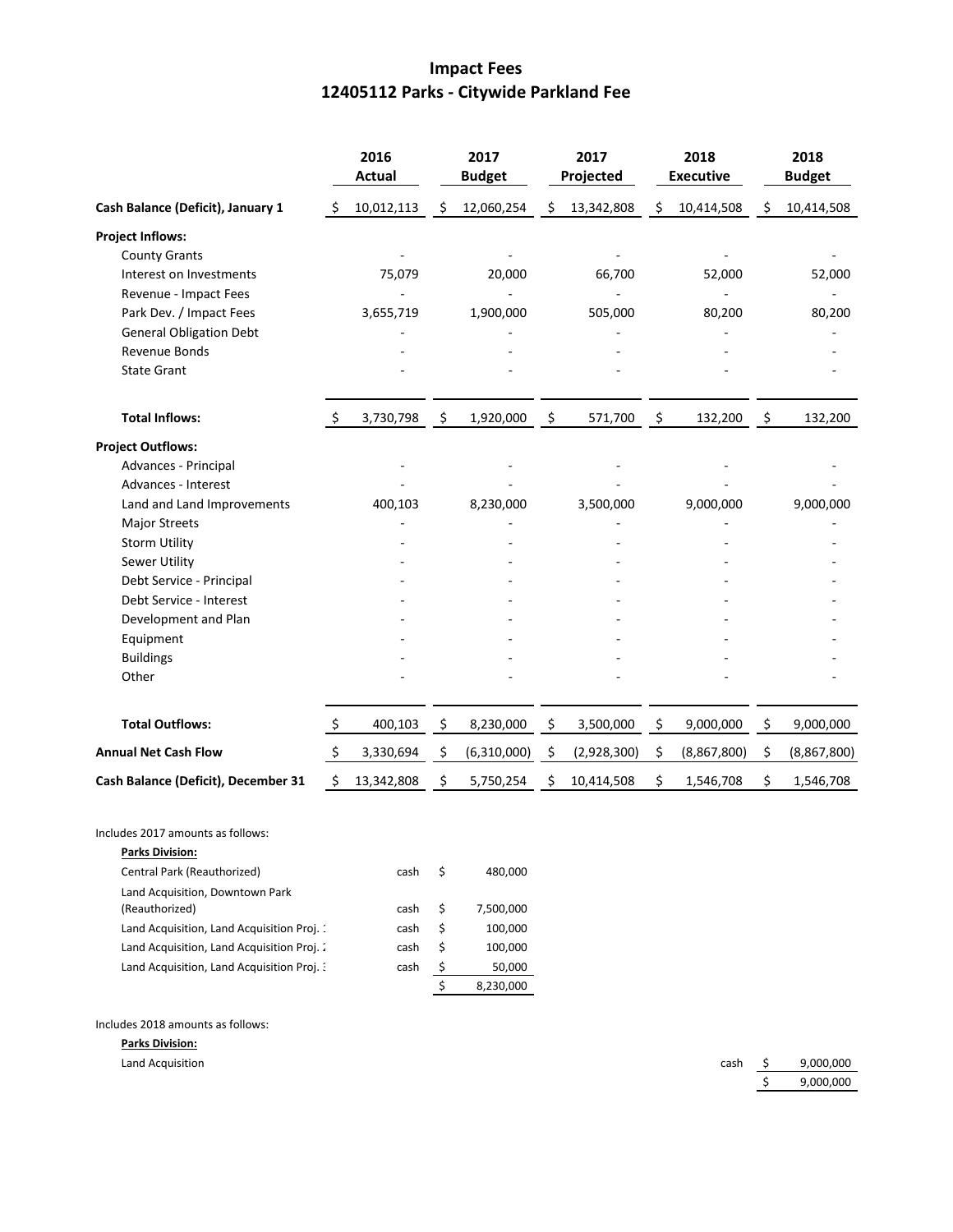# **Impact Fees 12405113 Parks - Citywide Infrastructure Fee**

|                                     | 2016<br><b>Actual</b>     |                          | 2017<br><b>Budget</b> |    | 2017<br>Projected |                     | 2018<br><b>Executive</b> | 2018<br><b>Budget</b> |           |
|-------------------------------------|---------------------------|--------------------------|-----------------------|----|-------------------|---------------------|--------------------------|-----------------------|-----------|
| Cash Balance (Deficit), January 1   | $\zeta$                   |                          | \$                    | \$ |                   | \$                  | 220,000                  | \$                    | 220,000   |
| <b>Project Inflows:</b>             |                           |                          |                       |    |                   |                     |                          |                       |           |
| <b>County Grants</b>                |                           |                          |                       |    |                   |                     |                          |                       |           |
| Interest on Investments             |                           |                          |                       |    |                   |                     | 1,100                    |                       | 1,100     |
| Revenue - Impact Fees               |                           |                          |                       |    |                   |                     |                          |                       |           |
| Park Dev. / Impact Fees             |                           |                          |                       |    | 220,000           |                     | 220,000                  |                       | 220,000   |
| <b>General Obligation Debt</b>      |                           |                          |                       |    |                   |                     |                          |                       |           |
| Revenue Bonds                       |                           |                          |                       |    |                   |                     |                          |                       |           |
| <b>State Grant</b>                  |                           |                          |                       |    |                   |                     |                          |                       |           |
| <b>Total Inflows:</b>               | $\ddot{\mathsf{S}}$       |                          | \$                    | \$ | 220,000           | $\ddot{\mathsf{s}}$ | 221,100                  | $\ddot{\mathsf{s}}$   | 221,100   |
| <b>Project Outflows:</b>            |                           |                          |                       |    |                   |                     |                          |                       |           |
| Advances - Principal                |                           |                          |                       |    |                   |                     |                          |                       |           |
| Advances - Interest                 |                           |                          |                       |    |                   |                     |                          |                       |           |
| Land and Land Improvements          |                           |                          |                       |    |                   |                     |                          |                       |           |
| <b>Major Streets</b>                |                           |                          |                       |    |                   |                     |                          |                       |           |
| <b>Storm Utility</b>                |                           |                          |                       |    |                   |                     |                          |                       |           |
| <b>Sewer Utility</b>                |                           |                          |                       |    |                   |                     |                          |                       |           |
| Debt Service - Principal            |                           |                          |                       |    |                   |                     |                          |                       |           |
| Debt Service - Interest             |                           |                          |                       |    |                   |                     |                          |                       |           |
| Development and Plan                |                           |                          |                       |    |                   |                     |                          |                       |           |
| Equipment                           |                           |                          |                       |    |                   |                     |                          |                       |           |
| <b>Buildings</b>                    |                           |                          |                       |    |                   |                     | 475,000                  |                       | 475,000   |
| Other                               |                           |                          |                       |    |                   |                     |                          |                       |           |
| <b>Total Outflows:</b>              | $\boldsymbol{\mathsf{S}}$ |                          | \$                    | \$ |                   | \$                  | 475,000                  | \$                    | 475,000   |
| <b>Annual Net Cash Flow</b>         | $\zeta$                   | $\overline{\phantom{a}}$ | \$                    | \$ | 220,000           | \$                  | (253,900)                | \$                    | (253,900) |
| Cash Balance (Deficit), December 31 | \$                        |                          | \$                    | \$ | 220,000           | \$                  | (33,900)                 | \$                    | (33,900)  |

Includes 2018 amounts as follows:

**Parks Division:**

Breese Stevens Improvements

| cash | 475,000 |
|------|---------|
|      | 475,000 |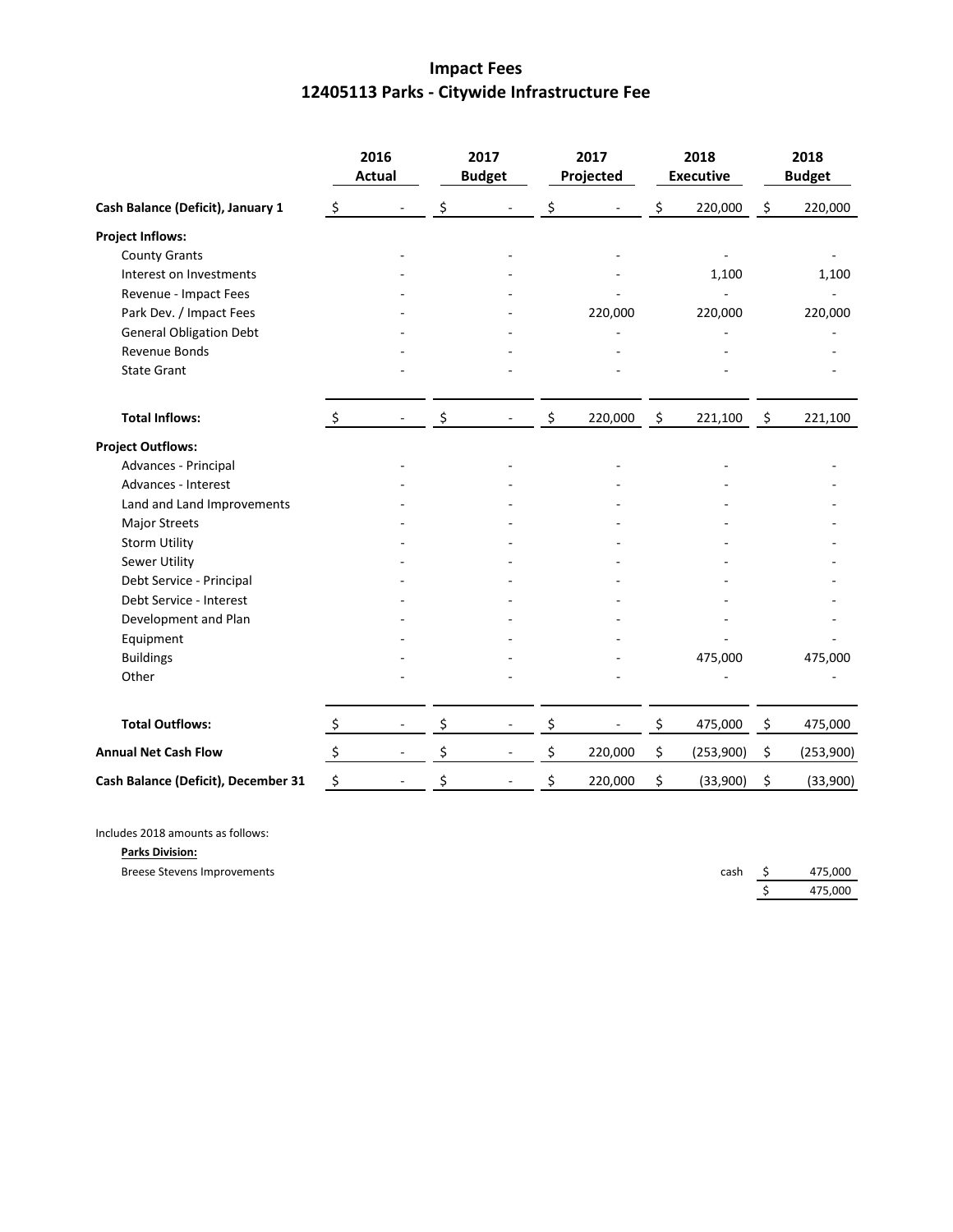## **Impact Fees 12405114 - North**

|                                     |                           | 2016<br><b>Actual</b>    | 2017<br><b>Budget</b> | 2017<br>Projected |                | 2018<br><b>Executive</b> | 2018<br><b>Budget</b> |            |  |
|-------------------------------------|---------------------------|--------------------------|-----------------------|-------------------|----------------|--------------------------|-----------------------|------------|--|
| Cash Balance (Deficit), January 1   | \$                        |                          | \$                    | \$                | \$             | 108,000                  | \$                    | 108,000    |  |
| <b>Project Inflows:</b>             |                           |                          |                       |                   |                |                          |                       |            |  |
| <b>County Grants</b>                |                           |                          |                       |                   |                |                          |                       |            |  |
| Interest on Investments             |                           |                          |                       |                   |                | 540                      |                       | 540        |  |
| Revenue - Impact Fees               |                           |                          |                       |                   |                |                          |                       |            |  |
| Park Dev. / Impact Fees             |                           |                          |                       | 108,000           |                | 108,000                  |                       | 108,000    |  |
| <b>General Obligation Debt</b>      |                           |                          |                       |                   |                |                          |                       |            |  |
| Revenue Bonds                       |                           |                          |                       |                   |                |                          |                       |            |  |
| <b>State Grant</b>                  |                           |                          |                       |                   |                |                          |                       |            |  |
| <b>Total Inflows:</b>               | $\ddot{\varsigma}$        |                          | \$                    | \$<br>108,000     | $\ddot{\zeta}$ | 108,540                  | $\ddot{\varsigma}$    | 108,540    |  |
| <b>Project Outflows:</b>            |                           |                          |                       |                   |                |                          |                       |            |  |
| Advances - Principal                |                           |                          |                       |                   |                |                          |                       |            |  |
| Advances - Interest                 |                           |                          |                       |                   |                |                          |                       |            |  |
| Land and Land Improvements          |                           |                          |                       |                   |                | 585,000                  |                       | 585,000    |  |
| <b>Major Streets</b>                |                           |                          |                       |                   |                |                          |                       |            |  |
| <b>Storm Utility</b>                |                           |                          |                       |                   |                |                          |                       |            |  |
| <b>Sewer Utility</b>                |                           |                          |                       |                   |                |                          |                       |            |  |
| Debt Service - Principal            |                           |                          |                       |                   |                |                          |                       |            |  |
| Debt Service - Interest             |                           |                          |                       |                   |                |                          |                       |            |  |
| Development and Plan                |                           |                          |                       |                   |                |                          |                       |            |  |
| Equipment                           |                           |                          |                       |                   |                |                          |                       |            |  |
| <b>Buildings</b>                    |                           |                          |                       |                   |                |                          |                       |            |  |
| Other                               |                           |                          |                       |                   |                |                          |                       |            |  |
| <b>Total Outflows:</b>              | $\boldsymbol{\mathsf{S}}$ | $\overline{\phantom{a}}$ | \$                    | \$                | \$             | 585,000                  | \$                    | 585,000    |  |
| <b>Annual Net Cash Flow</b>         | $\zeta$                   |                          | \$                    | \$<br>108,000     | \$             | (476, 460)               | \$                    | (476, 460) |  |
| Cash Balance (Deficit), December 31 | \$                        |                          | \$                    | \$<br>108,000     | \$             | (368, 460)               | \$                    | (368, 460) |  |

Includes 2018 amounts as follows:

**Parks Division:**

Beach and Shoreline Improvements, Warner Boat Launch cash cash \$ 400,000 Park Land Improvements, Courts cash \$ 35,000 Park Land Improvements, Lighting cash \$ 80,000 Park Land Improvements, Paving cash 5 70,000  $\frac{1}{5}$  585,000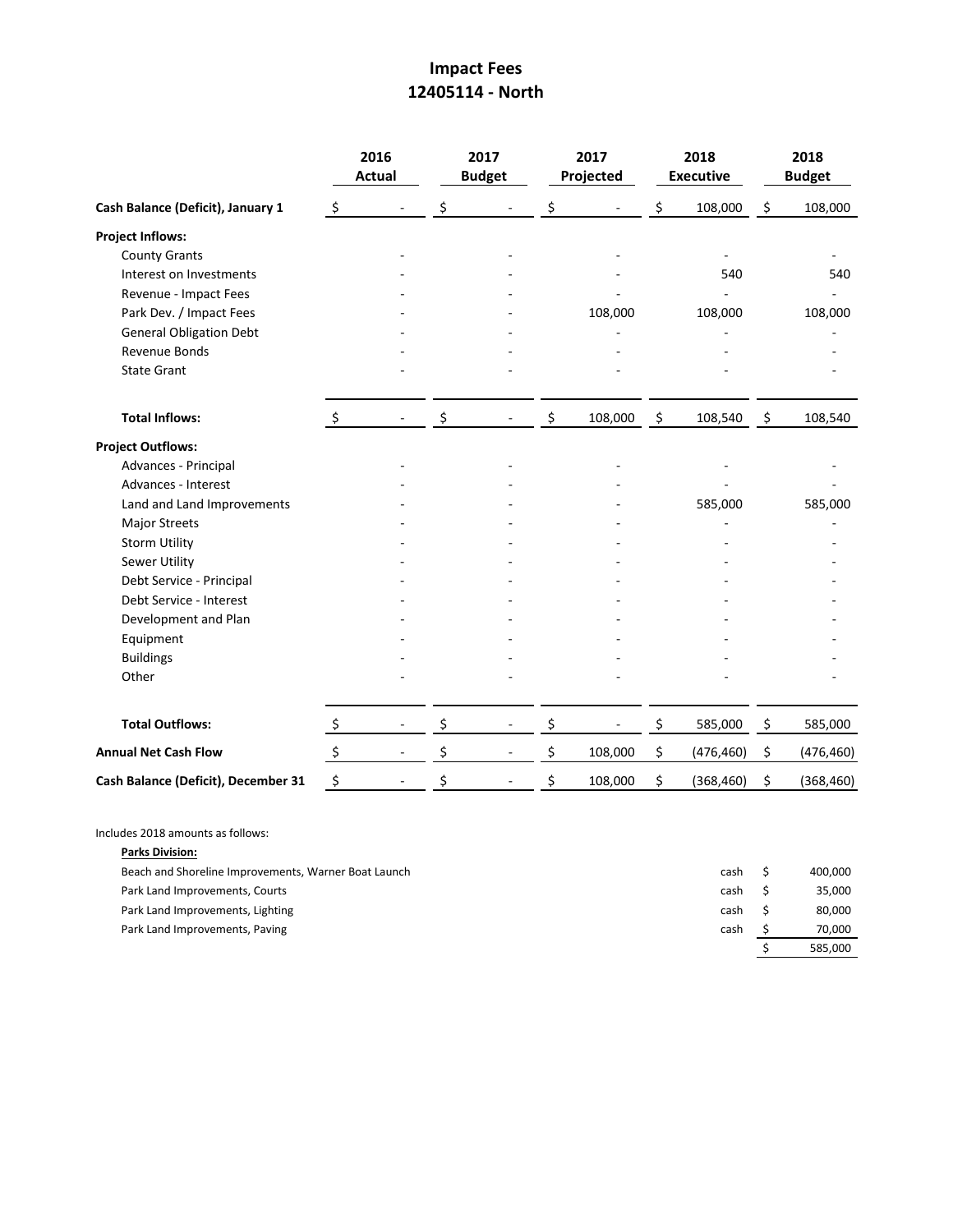# **Impact Fees 12405115 - East**

|                                     |                      | 2016<br><b>Actual</b>    | 2017<br><b>Budget</b> | 2017<br>Projected | 2018<br><b>Executive</b> |                    | 2018<br><b>Budget</b> |
|-------------------------------------|----------------------|--------------------------|-----------------------|-------------------|--------------------------|--------------------|-----------------------|
| Cash Balance (Deficit), January 1   | $\zeta$              |                          | \$                    | \$                | \$<br>285,000            | \$                 | 285,000               |
| <b>Project Inflows:</b>             |                      |                          |                       |                   |                          |                    |                       |
| <b>County Grants</b>                |                      |                          |                       |                   |                          |                    |                       |
| Interest on Investments             |                      |                          |                       |                   | 1,425                    |                    | 1,425                 |
| Revenue - Impact Fees               |                      |                          |                       |                   |                          |                    |                       |
| Park Dev. / Impact Fees             |                      |                          |                       | 285,000           | 285,000                  |                    | 285,000               |
| <b>General Obligation Debt</b>      |                      |                          |                       |                   |                          |                    |                       |
| Revenue Bonds                       |                      |                          |                       |                   |                          |                    |                       |
| <b>State Grant</b>                  |                      |                          |                       |                   |                          |                    |                       |
| <b>Total Inflows:</b>               | $\ddot{\varsigma}$   | $\overline{\phantom{a}}$ | \$                    | \$<br>285,000     | \$<br>286,425            | $\ddot{\varsigma}$ | 286,425               |
| <b>Project Outflows:</b>            |                      |                          |                       |                   |                          |                    |                       |
| Advances - Principal                |                      |                          |                       |                   |                          |                    |                       |
| Advances - Interest                 |                      |                          |                       |                   |                          |                    |                       |
| Land and Land Improvements          |                      |                          |                       |                   | 156,000                  |                    | 156,000               |
| <b>Major Streets</b>                |                      |                          |                       |                   |                          |                    |                       |
| <b>Storm Utility</b>                |                      |                          |                       |                   |                          |                    |                       |
| Sewer Utility                       |                      |                          |                       |                   |                          |                    |                       |
| Debt Service - Principal            |                      |                          |                       |                   |                          |                    |                       |
| Debt Service - Interest             |                      |                          |                       |                   |                          |                    |                       |
| Development and Plan                |                      |                          |                       |                   |                          |                    |                       |
| Equipment                           |                      |                          |                       |                   |                          |                    |                       |
| <b>Buildings</b>                    |                      |                          |                       |                   |                          |                    |                       |
| Other                               |                      |                          |                       |                   |                          |                    |                       |
| <b>Total Outflows:</b>              | $\zeta$              | $\overline{\phantom{a}}$ | \$                    | \$                | \$<br>156,000            | \$                 | 156,000               |
| <b>Annual Net Cash Flow</b>         | $\boldsymbol{\zeta}$ | $\overline{\phantom{a}}$ | \$                    | \$<br>285,000     | \$<br>130,425            | \$                 | 130,425               |
| Cash Balance (Deficit), December 31 | $\ddot{\varsigma}$   |                          | \$                    | \$<br>285,000     | \$<br>415,425            | \$                 | 415,425               |

Includes 2018 amounts as follows:

| <b>Parks Division:</b>                                                 |         |
|------------------------------------------------------------------------|---------|
| Dog Park Improvments<br>cash                                           | 50,000  |
| Park Land Improvements, Courts<br>cash                                 | 31,000  |
| Park Land Improvements, Planning<br>cash                               | 30,000  |
| Park Facility Improvements, Irrigation<br>cash                         | 15,000  |
| Playground/Accessibility Improvements, Playground Replacements<br>cash | 30,000  |
|                                                                        | 156,000 |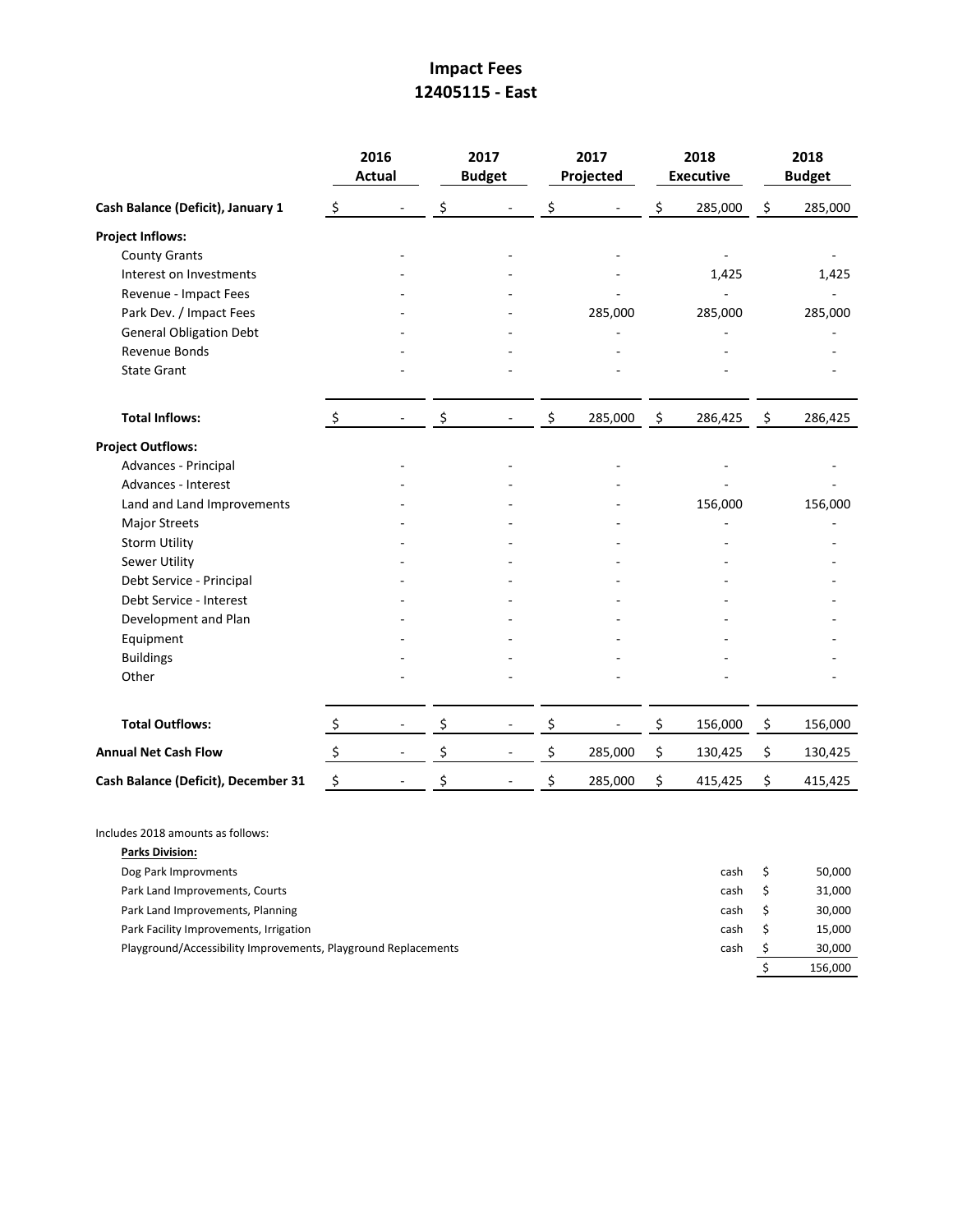## **Impact Fees 12405116 - Central**

|                                     |                           | 2016<br><b>Actual</b>    | 2017<br><b>Budget</b> | 2017<br>Projected |                    | 2018<br><b>Executive</b> |                    | 2018<br><b>Budget</b> |
|-------------------------------------|---------------------------|--------------------------|-----------------------|-------------------|--------------------|--------------------------|--------------------|-----------------------|
| Cash Balance (Deficit), January 1   | $\zeta$                   |                          | \$                    | \$                | \$                 | 82,000                   | \$                 | 82,000                |
| <b>Project Inflows:</b>             |                           |                          |                       |                   |                    |                          |                    |                       |
| <b>County Grants</b>                |                           |                          |                       |                   |                    |                          |                    |                       |
| Interest on Investments             |                           |                          |                       |                   |                    | 400                      |                    | 400                   |
| Revenue - Impact Fees               |                           |                          |                       |                   |                    |                          |                    |                       |
| Park Dev. / Impact Fees             |                           |                          |                       | 82,000            |                    | 82,000                   |                    | 82,000                |
| <b>General Obligation Debt</b>      |                           |                          |                       |                   |                    |                          |                    |                       |
| <b>Revenue Bonds</b>                |                           |                          |                       |                   |                    |                          |                    |                       |
| <b>State Grant</b>                  |                           |                          |                       |                   |                    |                          |                    |                       |
| <b>Total Inflows:</b>               | $\ddot{\mathsf{S}}$       |                          | \$                    | \$<br>82,000      | $\ddot{\varsigma}$ | 82,400                   | $\ddot{\varsigma}$ | 82,400                |
| <b>Project Outflows:</b>            |                           |                          |                       |                   |                    |                          |                    |                       |
| Advances - Principal                |                           |                          |                       |                   |                    |                          |                    |                       |
| Advances - Interest                 |                           |                          |                       |                   |                    |                          |                    |                       |
| Land and Land Improvements          |                           |                          |                       |                   |                    | 55,000                   |                    | 55,000                |
| <b>Major Streets</b>                |                           |                          |                       |                   |                    |                          |                    |                       |
| <b>Storm Utility</b>                |                           |                          |                       |                   |                    |                          |                    |                       |
| Sewer Utility                       |                           |                          |                       |                   |                    |                          |                    |                       |
| Debt Service - Principal            |                           |                          |                       |                   |                    |                          |                    |                       |
| Debt Service - Interest             |                           |                          |                       |                   |                    |                          |                    |                       |
| Development and Plan                |                           |                          |                       |                   |                    |                          |                    |                       |
| Equipment                           |                           |                          |                       |                   |                    |                          |                    |                       |
| <b>Buildings</b>                    |                           |                          |                       |                   |                    |                          |                    |                       |
| Other                               |                           |                          |                       |                   |                    |                          |                    |                       |
| <b>Total Outflows:</b>              | $\zeta$                   |                          | \$                    | \$                | \$                 | 55,000                   | $\zeta$            | 55,000                |
| <b>Annual Net Cash Flow</b>         | $\boldsymbol{\mathsf{S}}$ | $\overline{\phantom{a}}$ | \$                    | \$<br>82,000      | \$                 | 27,400                   | \$                 | 27,400                |
| Cash Balance (Deficit), December 31 | \$                        |                          | \$                    | \$<br>82,000      | \$                 | 109,400                  | \$                 | 109,400               |

Includes 2018 amounts as follows:

**Parks Division:**

Parks Facility Improvements, Facility Maintenance cash \$ 15,000

| Playground/Accessibility Improvements, Playground Replacements | cash S | 40.000 |
|----------------------------------------------------------------|--------|--------|
|                                                                |        | 55,000 |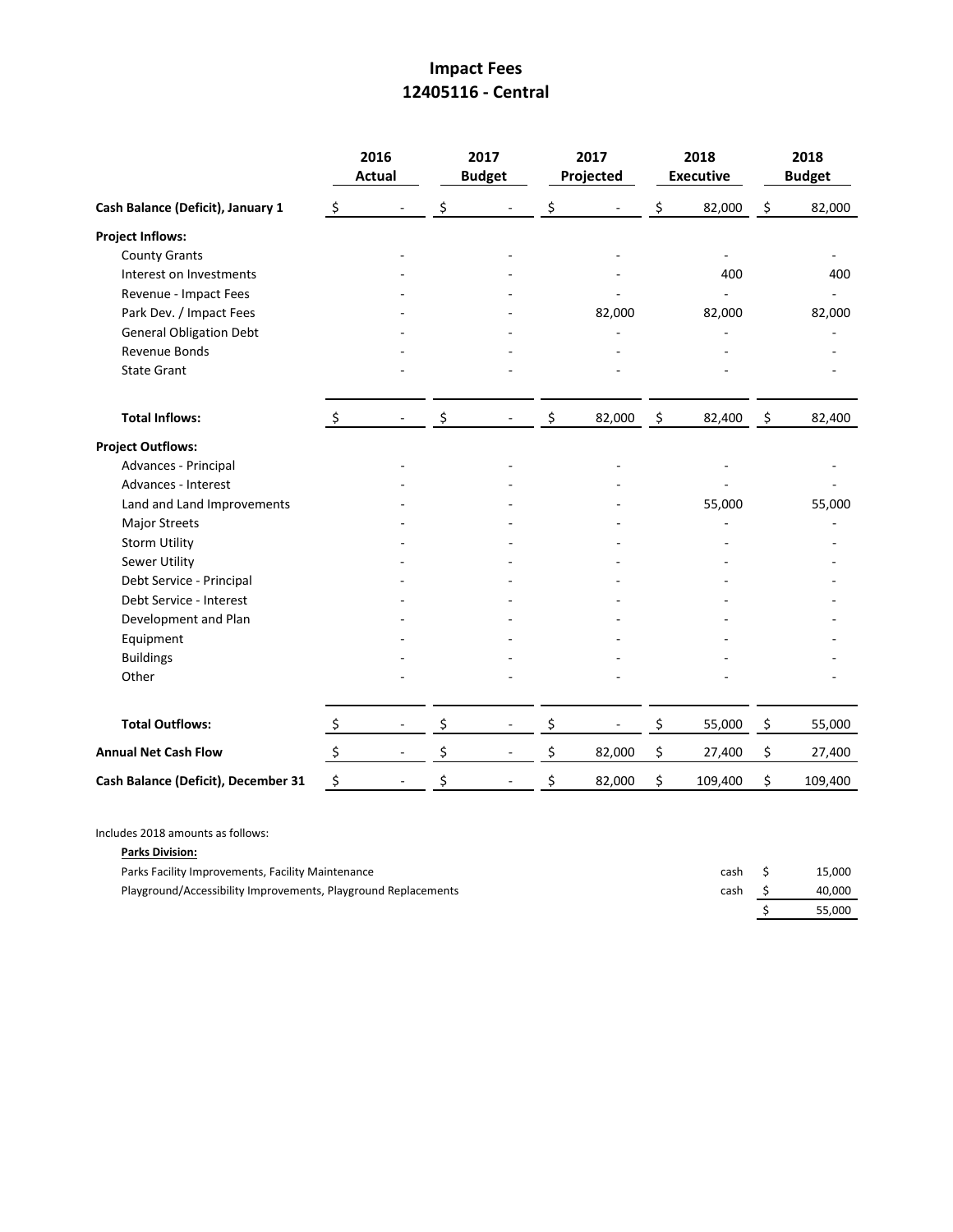# **Impact Fees 12405117 - West**

|                                     |                      | 2016<br>Actual           | 2017<br><b>Budget</b> | 2017<br>Projected | 2018<br><b>Executive</b> |                | 2018<br><b>Budget</b> |
|-------------------------------------|----------------------|--------------------------|-----------------------|-------------------|--------------------------|----------------|-----------------------|
| Cash Balance (Deficit), January 1   | $\ddot{\varsigma}$   |                          | \$                    | \$                | \$<br>238,000            | \$             | 238,000               |
| <b>Project Inflows:</b>             |                      |                          |                       |                   |                          |                |                       |
| <b>County Grants</b>                |                      |                          |                       |                   |                          |                |                       |
| Interest on Investments             |                      |                          |                       |                   | 1,190                    |                | 1,190                 |
| Revenue - Impact Fees               |                      |                          |                       |                   |                          |                |                       |
| Park Dev. / Impact Fees             |                      |                          |                       | 238,000           | 238,000                  |                | 238,000               |
| <b>General Obligation Debt</b>      |                      |                          |                       |                   |                          |                |                       |
| Revenue Bonds                       |                      |                          |                       |                   |                          |                |                       |
| <b>State Grant</b>                  |                      |                          |                       |                   |                          |                |                       |
| <b>Total Inflows:</b>               | $\ddot{\zeta}$       |                          | \$                    | \$<br>238,000     | \$<br>239,190            | $\ddot{\zeta}$ | 239,190               |
| <b>Project Outflows:</b>            |                      |                          |                       |                   |                          |                |                       |
| Advances - Principal                |                      |                          |                       |                   |                          |                |                       |
| Advances - Interest                 |                      |                          |                       |                   |                          |                |                       |
| Land and Land Improvements          |                      |                          |                       |                   | 205,000                  |                | 205,000               |
| <b>Major Streets</b>                |                      |                          |                       |                   |                          |                |                       |
| <b>Storm Utility</b>                |                      |                          |                       |                   |                          |                |                       |
| Sewer Utility                       |                      |                          |                       |                   |                          |                |                       |
| Debt Service - Principal            |                      |                          |                       |                   |                          |                |                       |
| Debt Service - Interest             |                      |                          |                       |                   |                          |                |                       |
| Development and Plan                |                      |                          |                       |                   |                          |                |                       |
| Equipment                           |                      |                          |                       |                   |                          |                |                       |
| <b>Buildings</b>                    |                      |                          |                       |                   |                          |                |                       |
| Other                               |                      |                          |                       |                   |                          |                |                       |
| <b>Total Outflows:</b>              | $\ddot{\zeta}$       | $\overline{\phantom{a}}$ | \$                    | \$                | \$<br>205,000            | \$             | 205,000               |
| <b>Annual Net Cash Flow</b>         | $\boldsymbol{\zeta}$ |                          | \$                    | \$<br>238,000     | \$<br>34,190             | \$             | 34,190                |
| Cash Balance (Deficit), December 31 | $\ddot{\phi}$        |                          | \$                    | \$<br>238,000     | \$<br>272,190            | \$             | 272,190               |

Includes 2018 amounts as follows:

| <b>Parks Division:</b>                                         |      |         |
|----------------------------------------------------------------|------|---------|
| Park Land Improvements, Courts                                 | cash | 45.000  |
| Park Land Improvements, Paving                                 | cash | 100.000 |
| Playground/Accessibility Improvements, Playground Replacements | cash | 60.000  |
|                                                                |      | 205.000 |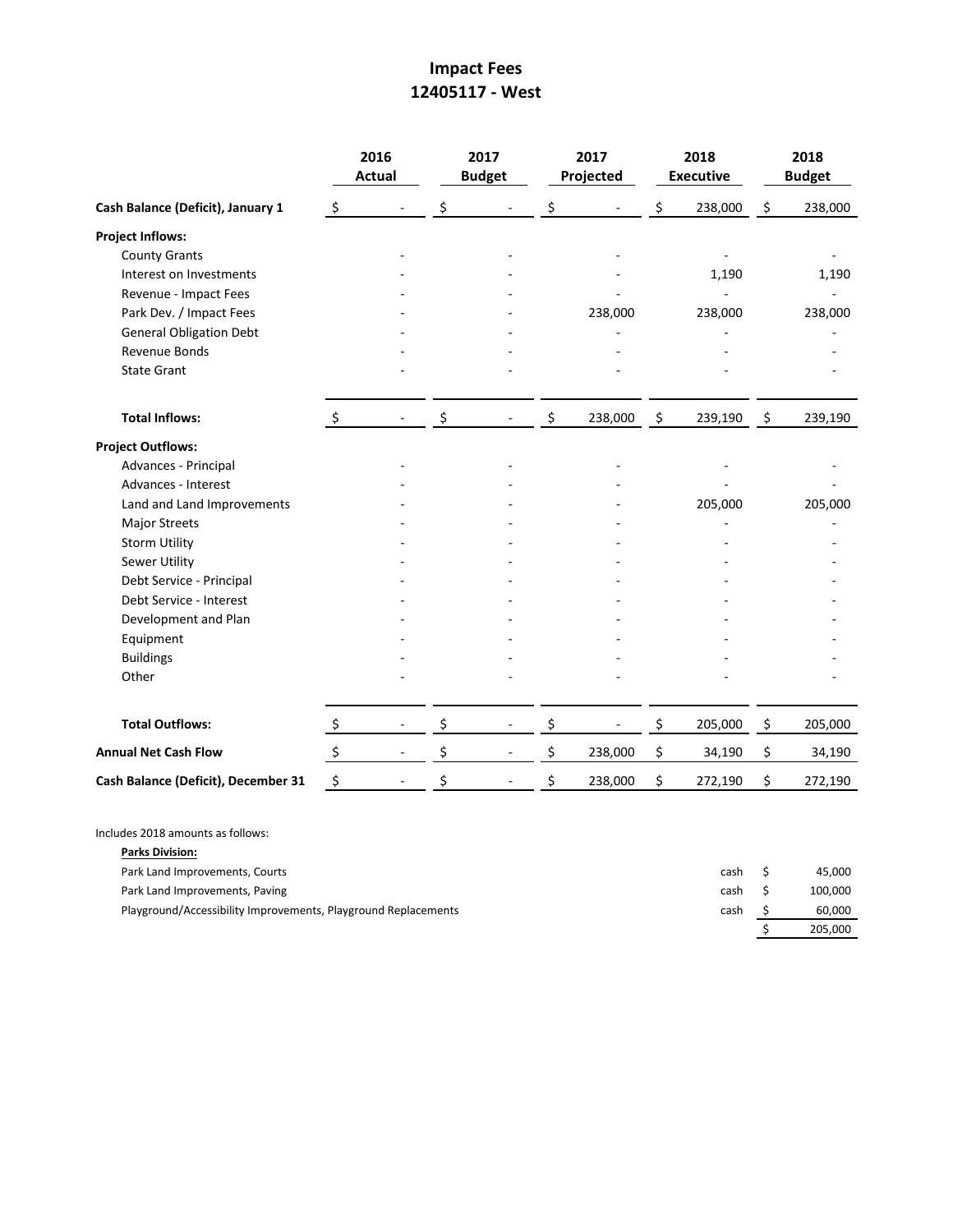## **Impact Fees 12405118 - Park Land**

|                                     |                      | 2016<br><b>Actual</b>    | 2017<br><b>Budget</b> | 2017<br>Projected |         | 2018<br><b>Executive</b> | 2018<br><b>Budget</b> |
|-------------------------------------|----------------------|--------------------------|-----------------------|-------------------|---------|--------------------------|-----------------------|
| Cash Balance (Deficit), January 1   | $\ddot{\zeta}$       |                          | \$                    | \$                | \$      | 2,000,000                | \$<br>2,000,000       |
| <b>Project Inflows:</b>             |                      |                          |                       |                   |         |                          |                       |
| <b>County Grants</b>                |                      |                          |                       |                   |         |                          |                       |
| Interest on Investments             |                      |                          |                       |                   |         | 10,000                   | 10,000                |
| Revenue - Impact Fees               |                      |                          |                       |                   |         |                          |                       |
| Park Dev. / Impact Fees             |                      |                          |                       | 2,000,000         |         | 2,000,000                | 2,000,000             |
| <b>General Obligation Debt</b>      |                      |                          |                       |                   |         |                          |                       |
| <b>Revenue Bonds</b>                |                      |                          |                       |                   |         |                          |                       |
| <b>State Grant</b>                  |                      |                          |                       |                   |         |                          |                       |
| <b>Total Inflows:</b>               | $\ddot{\mathsf{S}}$  |                          | \$                    | \$<br>2,000,000   | $\zeta$ | 2,010,000                | \$<br>2,010,000       |
| <b>Project Outflows:</b>            |                      |                          |                       |                   |         |                          |                       |
| Advances - Principal                |                      |                          |                       |                   |         |                          |                       |
| Advances - Interest                 |                      |                          |                       |                   |         |                          |                       |
| Land and Land Improvements          |                      |                          |                       |                   |         |                          |                       |
| Major Streets                       |                      |                          |                       |                   |         |                          |                       |
| <b>Storm Utility</b>                |                      |                          |                       |                   |         |                          |                       |
| Sewer Utility                       |                      |                          |                       |                   |         |                          |                       |
| Debt Service - Principal            |                      |                          |                       |                   |         |                          |                       |
| Debt Service - Interest             |                      |                          |                       |                   |         |                          |                       |
| Development and Plan                |                      |                          |                       |                   |         |                          |                       |
| Equipment                           |                      |                          |                       |                   |         |                          |                       |
| <b>Buildings</b>                    |                      |                          |                       |                   |         |                          |                       |
| Other                               |                      |                          |                       |                   |         |                          |                       |
| <b>Total Outflows:</b>              | $\ddot{\zeta}$       |                          | \$                    | \$                | \$      |                          | \$                    |
| <b>Annual Net Cash Flow</b>         | $\boldsymbol{\zeta}$ | $\overline{\phantom{0}}$ | \$                    | \$<br>2,000,000   | \$      | 2,010,000                | \$<br>2,010,000       |
| Cash Balance (Deficit), December 31 | \$                   |                          | \$                    | \$<br>2,000,000   | \$      | 4,010,000                | \$<br>4,010,000       |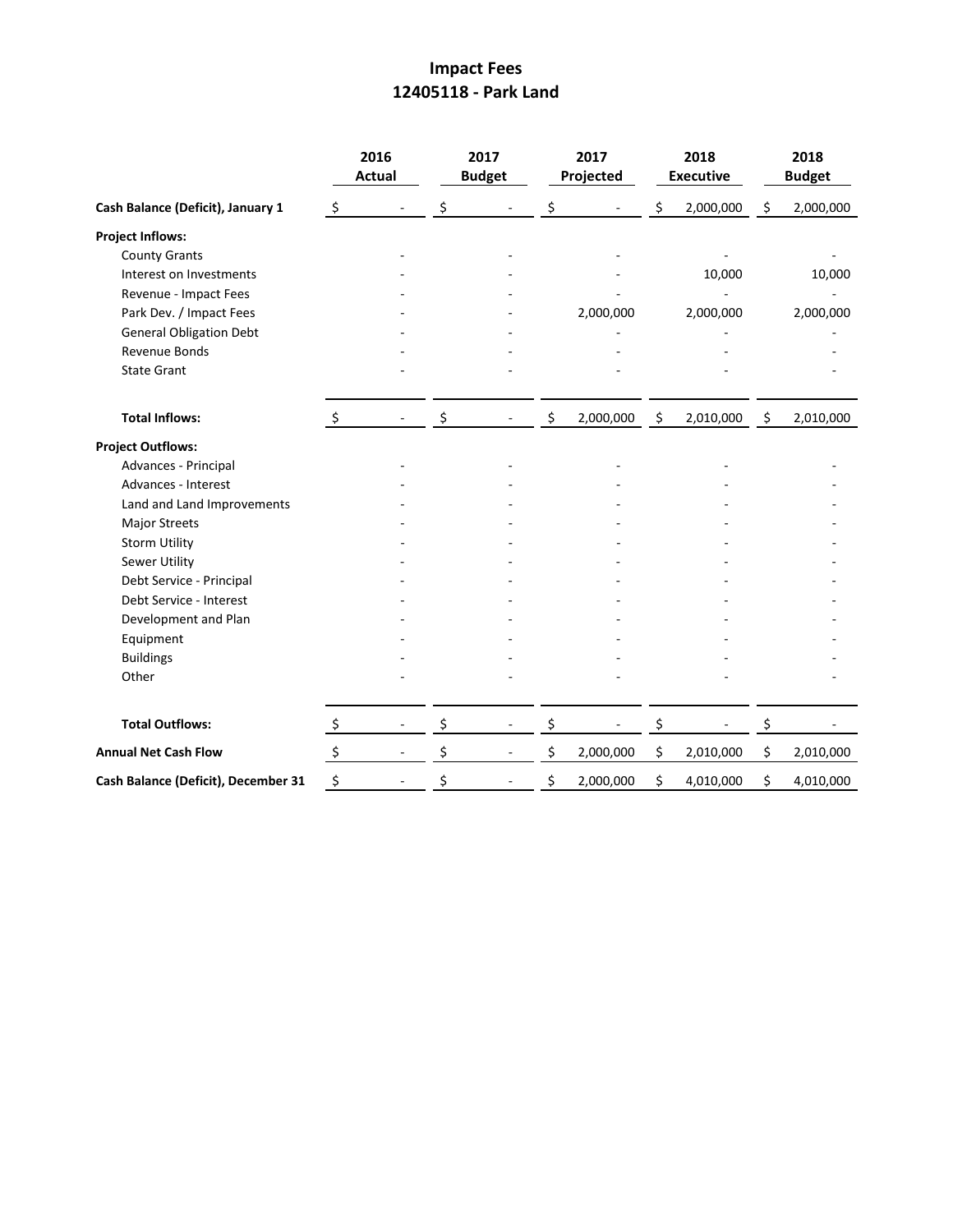# **Impact Fees Engineering Subtotal**

|                                     |               | 2016<br><b>Actual</b> |         | 2017<br><b>Budget</b> |     | 2017<br>Projected |     | 2018<br><b>Executive</b> | 2018<br><b>Budget</b> |
|-------------------------------------|---------------|-----------------------|---------|-----------------------|-----|-------------------|-----|--------------------------|-----------------------|
| Cash Balance (Deficit), January 1   | \$            | (4, 717, 840)         | $\zeta$ | (4,070,845)           | -\$ | (5,374,988)       | -\$ | (5, 357, 134)            | \$<br>(5,357,134)     |
| <b>Project Inflows:</b>             |               |                       |         |                       |     |                   |     |                          |                       |
| <b>County Grants</b>                |               |                       |         |                       |     |                   |     |                          |                       |
| Interest on Investments             |               | 61                    |         |                       |     |                   |     |                          |                       |
| Revenue - Impact Fees               |               | 620,940               |         | 1,227,500             |     | 1,227,500         |     | 453,000                  | 453,000               |
| Park Dev. / Impact Fees             |               |                       |         |                       |     |                   |     |                          |                       |
| <b>General Obligation Debt</b>      |               |                       |         |                       |     |                   |     |                          |                       |
| Revenue Bonds                       |               |                       |         |                       |     |                   |     |                          |                       |
| Other                               |               | 2,545                 |         | 2,830                 |     | 2,830             |     |                          |                       |
| <b>Total Inflows:</b>               | \$            | 623,546               | \$      | 1,230,330             | \$  | 1,230,330         | \$  | 453,000                  | \$<br>453,000         |
| <b>Project Outflows:</b>            |               |                       |         |                       |     |                   |     |                          |                       |
| Advances - Principal                |               |                       |         |                       |     |                   |     |                          |                       |
| Advances - Interest                 |               |                       |         | 21,600                |     | 21,600            |     |                          |                       |
| Land and Land Improvements          |               |                       |         |                       |     |                   |     |                          |                       |
| <b>Major Streets</b>                |               |                       |         |                       |     |                   |     |                          |                       |
| <b>Storm Utility</b>                |               | 450,626               |         |                       |     |                   |     |                          |                       |
| Sewer Utility                       |               | 518,849               |         | 890,000               |     | 890,000           |     |                          |                       |
| Debt Service - Principal            |               | 246,288               |         | 246,245               |     | 246,245           |     | 246,245                  | 246,245               |
| Debt Service - Interest             |               | 64,931                |         | 54,631                |     | 54,631            |     | 48,092                   | 48,092                |
| Development and Plan                |               |                       |         |                       |     |                   |     |                          |                       |
| Equipment                           |               |                       |         |                       |     |                   |     |                          |                       |
| <b>Buildings</b>                    |               |                       |         |                       |     |                   |     |                          |                       |
| Other                               |               |                       |         |                       |     |                   |     |                          |                       |
| <b>Total Outflows:</b>              | \$            | 1,280,694             | \$      | 1,212,476             | \$  | 1,212,476         | \$  | 294,336                  | \$<br>294,336         |
| <b>Annual Net Cash Flow</b>         | $\frac{1}{2}$ | (657, 147)            | \$      | 17,854                | \$  | 17,854            | \$  | 158,664                  | \$<br>158,664         |
| Cash Balance (Deficit), December 31 | \$            | (5,374,988)           | \$      | (4,052,991)           | \$  | (5, 357, 134)     | \$  | (5, 198, 470)            | \$<br>(5, 198, 470)   |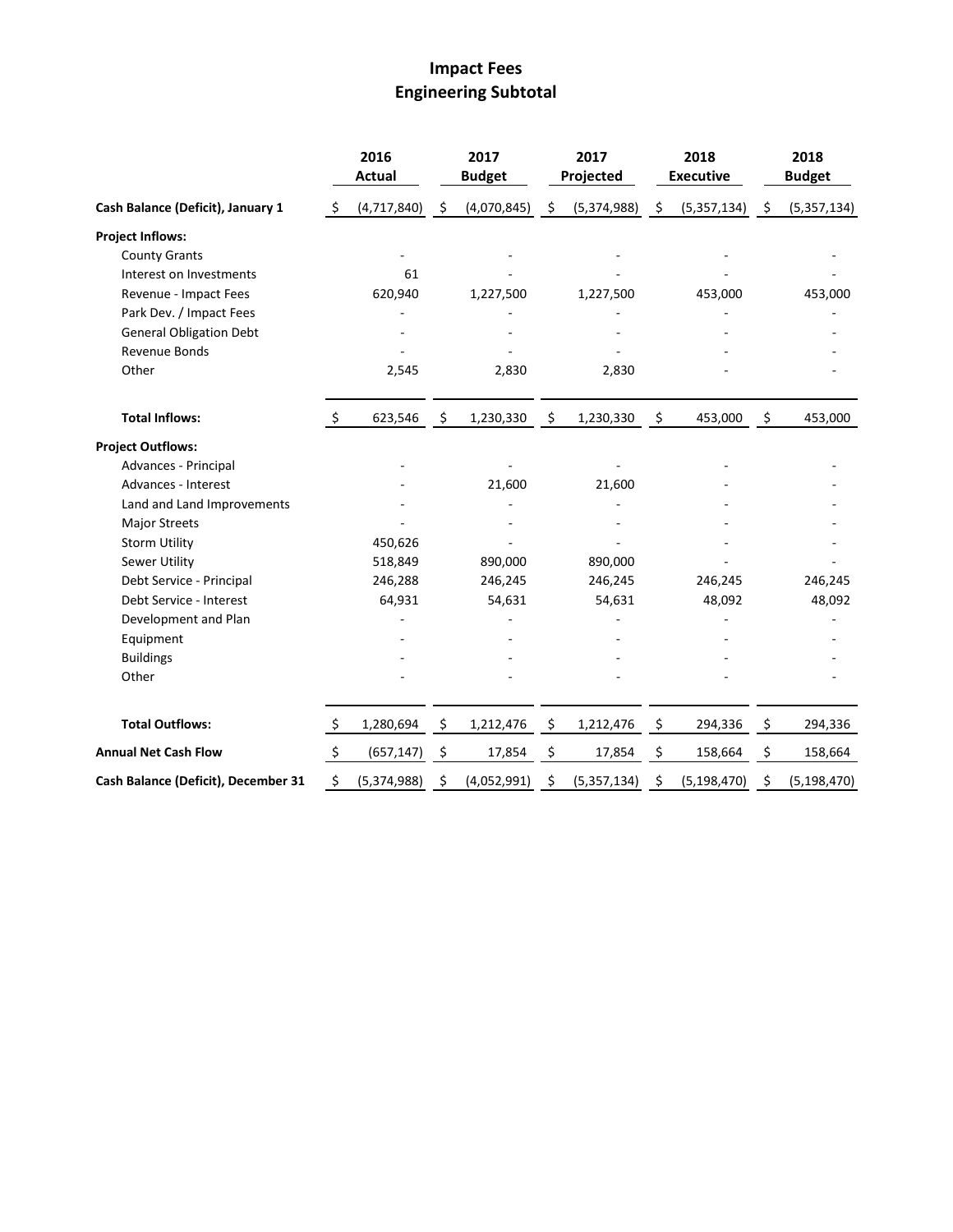#### **Impact Fees 12404020 Engr. - Door Creek North Phase 2**

|                                     |                    | 2016<br><b>Actual</b> |                     | 2017<br><b>Budget</b> |                    | 2017<br>Projected |                    | 2018<br><b>Executive</b> |                | 2018<br><b>Budget</b> |
|-------------------------------------|--------------------|-----------------------|---------------------|-----------------------|--------------------|-------------------|--------------------|--------------------------|----------------|-----------------------|
| Cash Balance (Deficit), January 1   | \$                 | (784, 331)            | $\ddot{\mathsf{S}}$ | (716, 731)            | $\ddot{\varsigma}$ | (661, 235)        | $\ddot{\varsigma}$ | (595, 635)               | $\ddot{\zeta}$ | (595, 635)            |
| <b>Project Inflows:</b>             |                    |                       |                     |                       |                    |                   |                    |                          |                |                       |
| <b>County Grants</b>                |                    |                       |                     | ÷,                    |                    |                   |                    |                          |                |                       |
| Interest on Investments             |                    |                       |                     |                       |                    |                   |                    |                          |                |                       |
| Revenue - Impact Fees               |                    | 123,096               |                     | 70,000                |                    | 70,000            |                    | 50,000                   |                | 50,000                |
| Park Dev. / Impact Fees             |                    |                       |                     |                       |                    |                   |                    |                          |                |                       |
| <b>General Obligation Debt</b>      |                    |                       |                     |                       |                    |                   |                    |                          |                |                       |
| Revenue Bonds                       |                    |                       |                     |                       |                    |                   |                    |                          |                |                       |
| Other                               |                    |                       |                     |                       |                    |                   |                    |                          |                |                       |
| <b>Total Inflows:</b>               | $\ddot{\varsigma}$ | 123,096               | $\zeta$             | 70,000                | \$                 | 70,000            | \$                 | 50,000                   | \$             | 50,000                |
| <b>Project Outflows:</b>            |                    |                       |                     |                       |                    |                   |                    |                          |                |                       |
| Advances - Principal                |                    |                       |                     |                       |                    |                   |                    |                          |                |                       |
| Advances - Interest                 |                    |                       |                     | 4,400                 |                    | 4,400             |                    |                          |                |                       |
| Land and Land Improvements          |                    |                       |                     |                       |                    |                   |                    |                          |                |                       |
| <b>Major Streets</b>                |                    |                       |                     |                       |                    |                   |                    |                          |                |                       |
| <b>Storm Utility</b>                |                    |                       |                     |                       |                    |                   |                    |                          |                |                       |
| Sewer Utility                       |                    |                       |                     |                       |                    |                   |                    |                          |                |                       |
| Debt Service - Principal            |                    |                       |                     |                       |                    |                   |                    |                          |                |                       |
| Debt Service - Interest             |                    |                       |                     |                       |                    |                   |                    |                          |                |                       |
| Development and Plan                |                    |                       |                     |                       |                    |                   |                    |                          |                |                       |
| Equipment                           |                    |                       |                     |                       |                    |                   |                    |                          |                |                       |
| <b>Buildings</b>                    |                    |                       |                     |                       |                    |                   |                    |                          |                |                       |
| Other                               |                    |                       |                     |                       |                    |                   |                    |                          |                |                       |
| <b>Total Outflows:</b>              | $\zeta$            |                       | \$                  | 4,400                 | \$                 | 4,400             | \$                 |                          | \$             |                       |
| <b>Annual Net Cash Flow</b>         | $\ddot{\varsigma}$ | 123,096               | \$                  | 65,600                | \$                 | 65,600            | \$                 | 50,000                   | \$             | 50,000                |
| Cash Balance (Deficit), December 31 | \$                 | (661, 235)            | \$                  | (651, 131)            | \$                 | (595, 635)        | \$                 | (545, 635)               | \$             | (545, 635)            |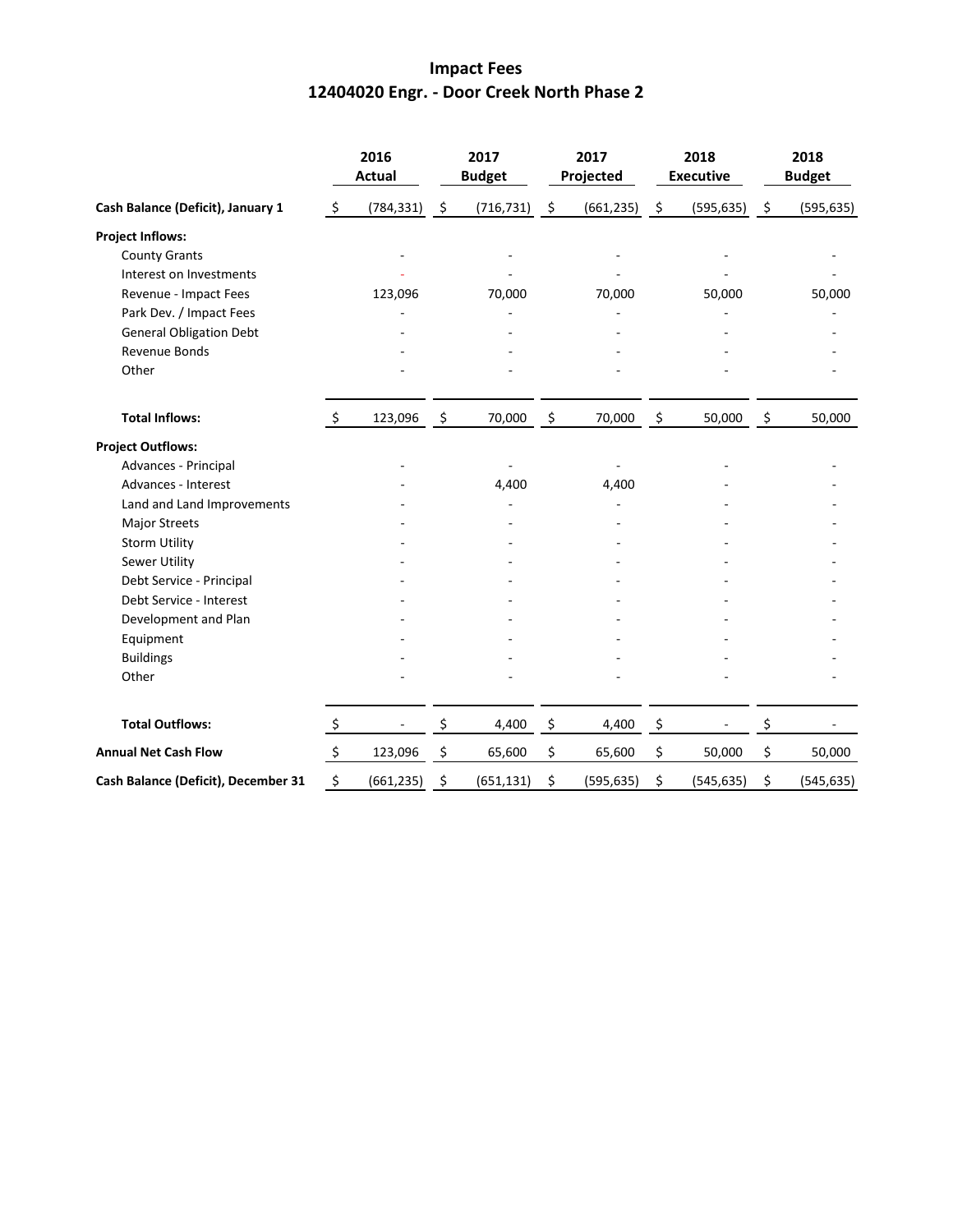# **Impact Fees 12404021 Engr. - Valley View Road**

|                                     |                     | 2016<br><b>Actual</b> |                     | 2017<br><b>Budget</b> |                    | 2017<br>Projected |                     | 2018<br><b>Executive</b> |                    | 2018<br><b>Budget</b> |
|-------------------------------------|---------------------|-----------------------|---------------------|-----------------------|--------------------|-------------------|---------------------|--------------------------|--------------------|-----------------------|
| Cash Balance (Deficit), January 1   | $\zeta$             | (633, 023)            | $\ddot{\zeta}$      | (647, 282)            | $\ddot{\varsigma}$ | (644, 496)        | $\ddot{\varsigma}$  | (660, 405)               | $\ddot{\varsigma}$ | (660, 405)            |
| <b>Project Inflows:</b>             |                     |                       |                     |                       |                    |                   |                     |                          |                    |                       |
| <b>County Grants</b>                |                     |                       |                     |                       |                    |                   |                     |                          |                    |                       |
| Interest on Investments             |                     |                       |                     |                       |                    |                   |                     |                          |                    |                       |
| Revenue - Impact Fees               |                     | 12,795                |                     | 10,000                |                    | 10,000            |                     | 11,000                   |                    | 11,000                |
| Park Dev. / Impact Fees             |                     |                       |                     |                       |                    |                   |                     |                          |                    |                       |
| <b>General Obligation Debt</b>      |                     |                       |                     |                       |                    |                   |                     |                          |                    |                       |
| Revenue Bonds                       |                     |                       |                     |                       |                    |                   |                     |                          |                    |                       |
| <b>Federal Grants</b>               |                     | 1,098                 |                     | 1,200                 |                    | 1,200             |                     |                          |                    |                       |
| <b>Total Inflows:</b>               | $\ddot{\mathsf{S}}$ | 13,893                | $\ddot{\mathsf{s}}$ | 11,200                | - \$               | 11,200            | $\ddot{\mathsf{S}}$ | 11,000                   | - \$               | 11,000                |
| <b>Project Outflows:</b>            |                     |                       |                     |                       |                    |                   |                     |                          |                    |                       |
| Advances - Principal                |                     |                       |                     |                       |                    |                   |                     |                          |                    |                       |
| Advances - Interest                 |                     |                       |                     | 3,250                 |                    | 3,250             |                     |                          |                    |                       |
| Land and Land Improvements          |                     |                       |                     |                       |                    |                   |                     |                          |                    |                       |
| <b>Major Streets</b>                |                     |                       |                     |                       |                    |                   |                     |                          |                    |                       |
| <b>Storm Utility</b>                |                     |                       |                     |                       |                    |                   |                     |                          |                    |                       |
| Sewer Utility                       |                     |                       |                     |                       |                    |                   |                     |                          |                    |                       |
| Debt Service - Principal            |                     | 22,000                |                     | 22,000                |                    | 22,000            |                     | 22,000                   |                    | 22,000                |
| Debt Service - Interest             |                     | 3,366                 |                     | 1,859                 |                    | 1,859             |                     | 2,255                    |                    | 2,255                 |
| Development and Plan                |                     |                       |                     |                       |                    |                   |                     |                          |                    |                       |
| Equipment                           |                     |                       |                     |                       |                    |                   |                     |                          |                    |                       |
| <b>Buildings</b>                    |                     |                       |                     |                       |                    |                   |                     |                          |                    |                       |
| Other                               |                     |                       |                     |                       |                    |                   |                     |                          |                    |                       |
| <b>Total Outflows:</b>              | $\zeta$             | 25,366                | - \$                | 27,109                | \$                 | 27,109            | \$                  | 24,255                   | \$                 | 24,255                |
| <b>Annual Net Cash Flow</b>         | $\ddot{\zeta}$      | (11, 473)             | $\zeta$             | (15,909)              | \$                 | (15,909)          | \$                  | (13, 255)                | \$                 | (13, 255)             |
| Cash Balance (Deficit), December 31 | \$                  | (644, 496)            | \$                  | (663, 191)            | \$                 | (660, 405)        | \$                  | (673, 660)               | \$                 | (673, 660)            |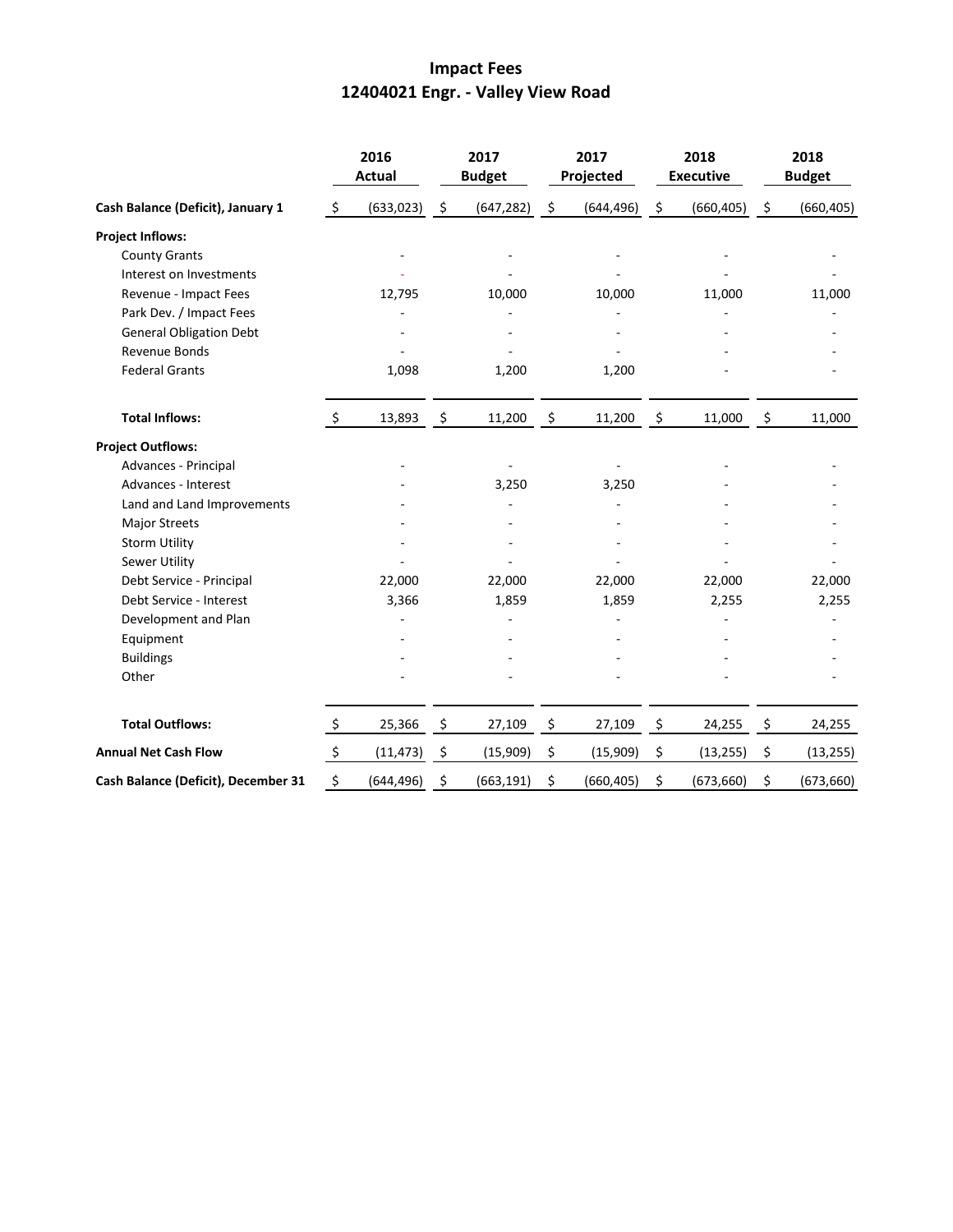# **Impact Fees 12404022 Engr. - Upper Badger Mill Creek**

|                                     | 2016<br><b>Actual</b>     |            | 2017<br><b>Budget</b> |           | 2017<br>Projected   |           | 2018<br><b>Executive</b> |                          | 2018<br><b>Budget</b> |           |
|-------------------------------------|---------------------------|------------|-----------------------|-----------|---------------------|-----------|--------------------------|--------------------------|-----------------------|-----------|
| Cash Balance (Deficit), January 1   | \$                        | (100, 694) | \$                    | (95, 294) | $\ddot{\mathsf{S}}$ | (94, 462) | \$                       | (87, 562)                | $\ddot{\zeta}$        | (87, 562) |
| <b>Project Inflows:</b>             |                           |            |                       |           |                     |           |                          |                          |                       |           |
| <b>County Grants</b>                |                           |            |                       | ÷,        |                     |           |                          |                          |                       |           |
| Interest on Investments             |                           |            |                       |           |                     |           |                          |                          |                       |           |
| Revenue - Impact Fees               |                           | 6,232      |                       | 7,500     |                     | 7,500     |                          | 15,000                   |                       | 15,000    |
| Park Dev. / Impact Fees             |                           |            |                       |           |                     |           |                          |                          |                       |           |
| <b>General Obligation Debt</b>      |                           |            |                       |           |                     |           |                          |                          |                       |           |
| Revenue Bonds                       |                           |            |                       |           |                     |           |                          |                          |                       |           |
| Other                               |                           |            |                       |           |                     |           |                          |                          |                       |           |
| <b>Total Inflows:</b>               | $\zeta$                   | 6,232      | $\ddot{\mathsf{s}}$   | 7,500     | \$                  | 7,500     | \$                       | 15,000                   | \$                    | 15,000    |
| <b>Project Outflows:</b>            |                           |            |                       |           |                     |           |                          |                          |                       |           |
| Advances - Principal                |                           |            |                       |           |                     |           |                          |                          |                       |           |
| Advances - Interest                 |                           |            |                       | 600       |                     | 600       |                          |                          |                       |           |
| Land and Land Improvements          |                           |            |                       |           |                     |           |                          |                          |                       |           |
| Major Streets                       |                           |            |                       |           |                     |           |                          |                          |                       |           |
| <b>Storm Utility</b>                |                           |            |                       |           |                     |           |                          |                          |                       |           |
| Sewer Utility                       |                           |            |                       |           |                     |           |                          |                          |                       |           |
| Debt Service - Principal            |                           |            |                       |           |                     |           |                          |                          |                       |           |
| Debt Service - Interest             |                           |            |                       |           |                     |           |                          |                          |                       |           |
| Development and Plan                |                           |            |                       |           |                     |           |                          |                          |                       |           |
| Equipment                           |                           |            |                       |           |                     |           |                          |                          |                       |           |
| <b>Buildings</b>                    |                           |            |                       |           |                     |           |                          |                          |                       |           |
| Other                               |                           |            |                       |           |                     |           |                          |                          |                       |           |
| <b>Total Outflows:</b>              | $\zeta$                   |            | \$                    | 600       | \$                  | 600       | \$                       | $\overline{\phantom{0}}$ | \$                    |           |
| <b>Annual Net Cash Flow</b>         | $\boldsymbol{\mathsf{S}}$ | 6,232      | \$                    | 6,900     | \$                  | 6,900     | \$                       | 15,000                   | \$                    | 15,000    |
| Cash Balance (Deficit), December 31 | \$                        | (94, 462)  | \$                    | (88, 394) | \$                  | (87, 562) | \$                       | (72, 562)                | \$                    | (72, 562) |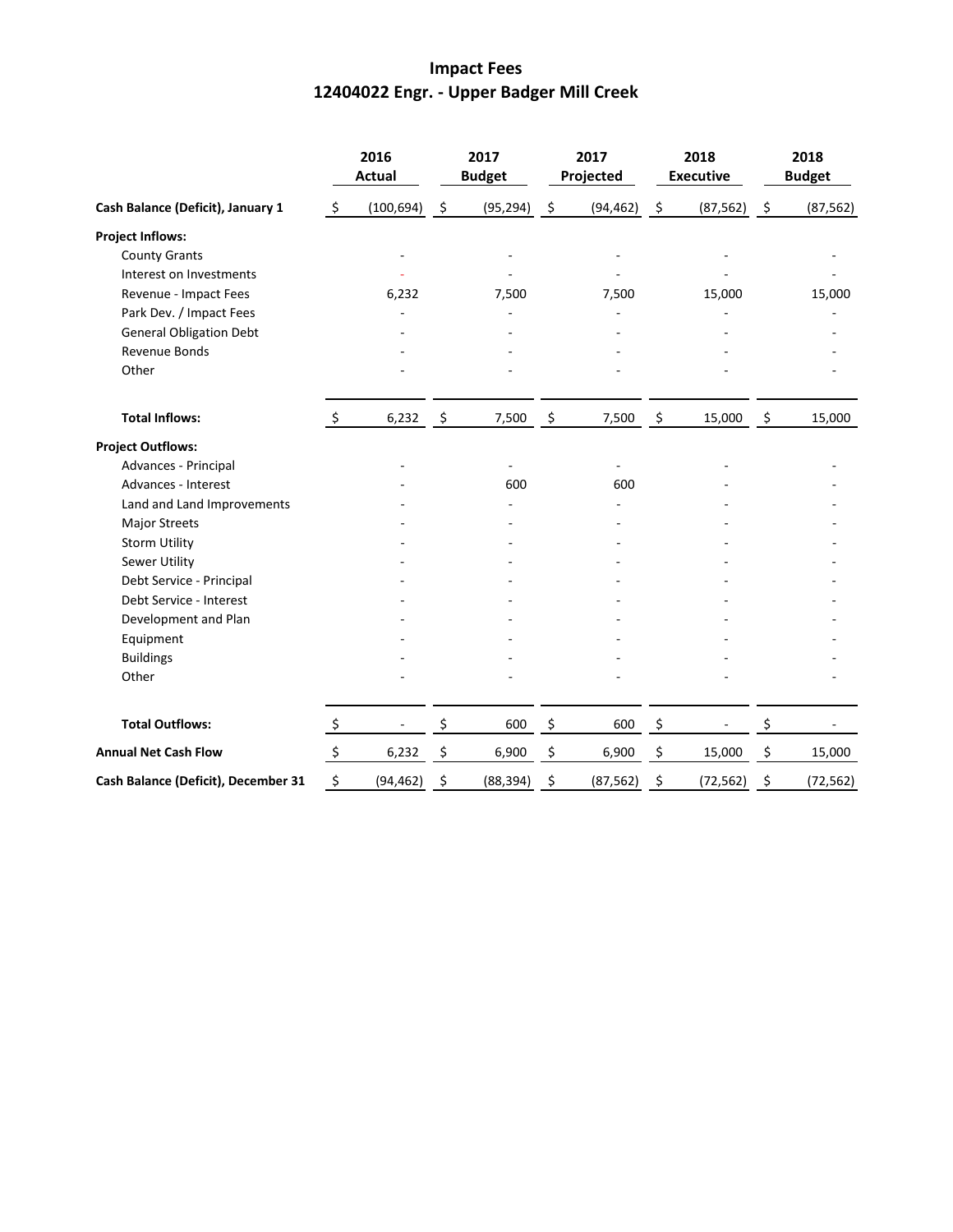# **Impact Fees 12404023 Engr. - Felland Road Impact Fee**

|                                     |                | 2016<br><b>Actual</b> | 2017<br><b>Budget</b> | 2017<br>Projected      | 2018<br><b>Executive</b> |      | 2018<br><b>Budget</b> |
|-------------------------------------|----------------|-----------------------|-----------------------|------------------------|--------------------------|------|-----------------------|
| Cash Balance (Deficit), January 1   | -\$            | $(1,701,536)$ \$      | (1,709,536)           | \$<br>$(1,697,754)$ \$ | (1,705,754)              | - \$ | (1,705,754)           |
| <b>Project Inflows:</b>             |                |                       |                       |                        |                          |      |                       |
| <b>County Grants</b>                |                |                       |                       |                        |                          |      |                       |
| Interest on Investments             |                |                       |                       |                        |                          |      |                       |
| Revenue - Impact Fees               |                | 3,782                 |                       |                        | 7,000                    |      | 7,000                 |
| Park Dev. / Impact Fees             |                |                       |                       |                        |                          |      |                       |
| <b>General Obligation Debt</b>      |                |                       |                       |                        |                          |      |                       |
| <b>Revenue Bonds</b>                |                |                       |                       |                        |                          |      |                       |
| Other                               |                |                       |                       |                        |                          |      |                       |
| <b>Total Inflows:</b>               | \$             | 3,782                 | \$                    | \$                     | \$<br>7,000              | \$   | 7,000                 |
| <b>Project Outflows:</b>            |                |                       |                       |                        |                          |      |                       |
| Advances - Principal                |                |                       |                       |                        |                          |      |                       |
| Advances - Interest                 |                |                       | 8,000                 | 8,000                  |                          |      |                       |
| Land and Land Improvements          |                |                       |                       |                        |                          |      |                       |
| <b>Major Streets</b>                |                |                       |                       |                        |                          |      |                       |
| <b>Storm Utility</b>                |                |                       |                       |                        |                          |      |                       |
| Sewer Utility                       |                |                       |                       |                        |                          |      |                       |
| Debt Service - Principal            |                |                       |                       |                        |                          |      |                       |
| Debt Service - Interest             |                |                       |                       |                        |                          |      |                       |
| Development and Plan                |                |                       |                       |                        |                          |      |                       |
| Equipment                           |                |                       |                       |                        |                          |      |                       |
| <b>Buildings</b>                    |                |                       |                       |                        |                          |      |                       |
| Other                               |                |                       |                       |                        |                          |      |                       |
| <b>Total Outflows:</b>              | $\ddot{\zeta}$ |                       | \$<br>8,000           | \$<br>8,000            | \$                       | \$   |                       |
| <b>Annual Net Cash Flow</b>         | $\zeta$        | 3,782                 | \$<br>(8,000)         | \$<br>(8,000)          | \$<br>7,000              | \$   | 7,000                 |
| Cash Balance (Deficit), December 31 | \$             | (1,697,754)           | \$<br>(1,717,536)     | \$<br>(1,705,754)      | \$<br>(1,698,754)        | \$   | (1,698,754)           |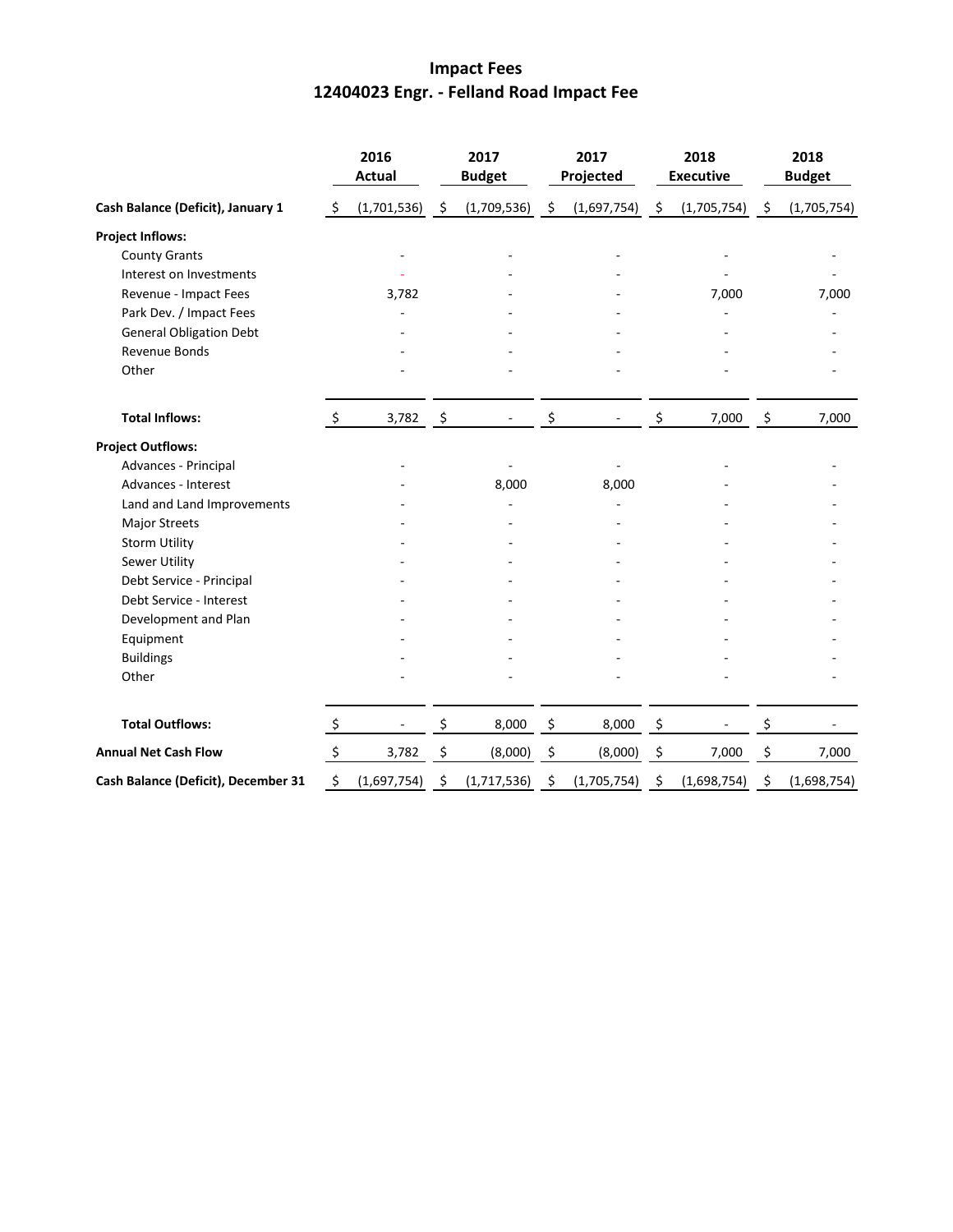# **Impact Fees 12404024 Engr. - Elderberry Neighborhood**

|                                     |               | 2016<br><b>Actual</b>    |                     | 2017<br><b>Budget</b> |                    | 2017<br>Projected |                     | 2018<br><b>Executive</b> |                | 2018<br><b>Budget</b> |  |
|-------------------------------------|---------------|--------------------------|---------------------|-----------------------|--------------------|-------------------|---------------------|--------------------------|----------------|-----------------------|--|
| Cash Balance (Deficit), January 1   | $\zeta$       | (223, 196)               | $\ddot{\mathsf{S}}$ | (149, 395)            | $\ddot{\varsigma}$ | (140, 623)        | $\ddot{\varsigma}$  | (91, 873)                | $\ddot{\zeta}$ | (91, 873)             |  |
| <b>Project Inflows:</b>             |               |                          |                     |                       |                    |                   |                     |                          |                |                       |  |
| <b>County Grants</b>                |               |                          |                     |                       |                    |                   |                     |                          |                |                       |  |
| Interest on Investments             |               |                          |                     |                       |                    |                   |                     |                          |                |                       |  |
| Revenue - Impact Fees               |               | 82,573                   |                     | 50,000                |                    | 50,000            |                     | 20,000                   |                | 20,000                |  |
| Park Dev. / Impact Fees             |               |                          |                     |                       |                    |                   |                     |                          |                |                       |  |
| <b>General Obligation Debt</b>      |               |                          |                     |                       |                    |                   |                     |                          |                |                       |  |
| Revenue Bonds                       |               |                          |                     |                       |                    |                   |                     |                          |                |                       |  |
| Other                               |               |                          |                     |                       |                    |                   |                     |                          |                |                       |  |
| <b>Total Inflows:</b>               | \$            | 82,573                   | $\ddot{\mathsf{S}}$ | 50,000                | \$                 | 50,000            | $\ddot{\mathsf{S}}$ | 20,000                   | $\zeta$        | 20,000                |  |
| <b>Project Outflows:</b>            |               |                          |                     |                       |                    |                   |                     |                          |                |                       |  |
| Advances - Principal                |               |                          |                     |                       |                    |                   |                     |                          |                |                       |  |
| Advances - Interest                 |               |                          |                     | 1,250                 |                    | 1,250             |                     |                          |                |                       |  |
| Land and Land Improvements          |               |                          |                     |                       |                    |                   |                     |                          |                |                       |  |
| <b>Major Streets</b>                |               |                          |                     |                       |                    |                   |                     |                          |                |                       |  |
| <b>Storm Utility</b>                |               |                          |                     |                       |                    |                   |                     |                          |                |                       |  |
| Sewer Utility                       |               |                          |                     |                       |                    |                   |                     |                          |                |                       |  |
| Debt Service - Principal            |               |                          |                     |                       |                    |                   |                     |                          |                |                       |  |
| Debt Service - Interest             |               |                          |                     |                       |                    |                   |                     |                          |                |                       |  |
| Development and Plan                |               |                          |                     |                       |                    |                   |                     |                          |                |                       |  |
| Equipment                           |               |                          |                     |                       |                    |                   |                     |                          |                |                       |  |
| <b>Buildings</b>                    |               |                          |                     |                       |                    |                   |                     |                          |                |                       |  |
| Other                               |               |                          |                     |                       |                    |                   |                     |                          |                |                       |  |
| <b>Total Outflows:</b>              | $\ddot{\phi}$ | $\overline{\phantom{a}}$ | \$                  | 1,250                 | \$                 | 1,250             | $\frac{5}{2}$       |                          | \$             |                       |  |
| <b>Annual Net Cash Flow</b>         | $\zeta$       | 82,573                   | \$                  | 48,750                | \$                 | 48,750            | \$                  | 20,000                   | \$             | 20,000                |  |
| Cash Balance (Deficit), December 31 | \$            | (140, 623)               | \$                  | (100, 645)            | \$                 | (91, 873)         | \$                  | (71, 873)                | \$             | (71, 873)             |  |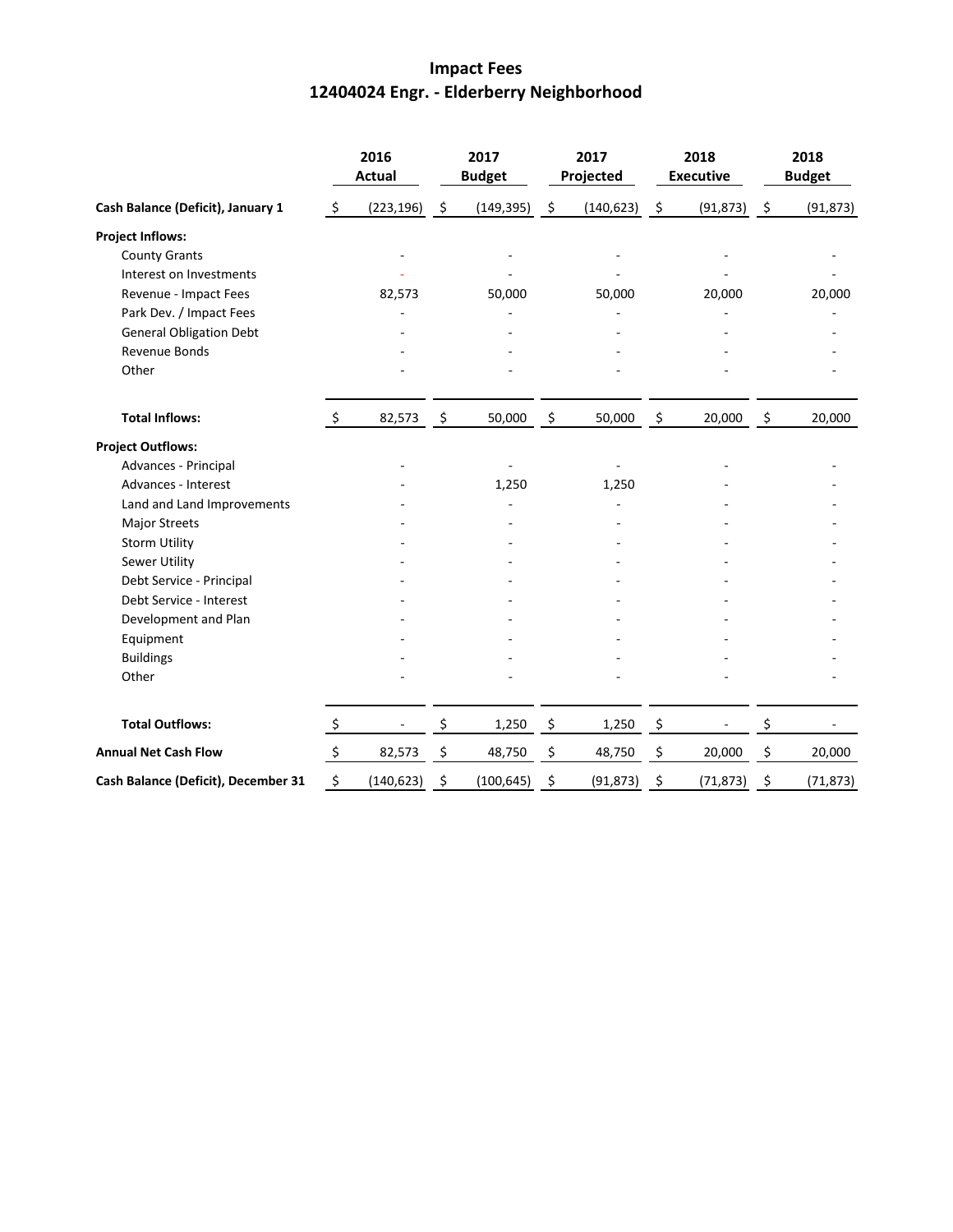# **Impact Fees 12404025 Engr. - Northeast Neighborhood**

|                                     |                     | 2016<br><b>Actual</b> |                     | 2017<br><b>Budget</b> |    | 2017<br>Projected |               | 2018<br><b>Executive</b> | 2018<br><b>Budget</b> |            |
|-------------------------------------|---------------------|-----------------------|---------------------|-----------------------|----|-------------------|---------------|--------------------------|-----------------------|------------|
| Cash Balance (Deficit), January 1   | \$                  | (519, 865)            | $\ddot{\varsigma}$  | (552, 996)            | \$ | (551, 854)        | $\frac{5}{2}$ | (584, 274)               | $\ddot{\varsigma}$    | (584, 274) |
| <b>Project Inflows:</b>             |                     |                       |                     |                       |    |                   |               |                          |                       |            |
| <b>County Grants</b>                |                     |                       |                     |                       |    |                   |               |                          |                       |            |
| Interest on Investments             |                     |                       |                     |                       |    |                   |               |                          |                       |            |
| Revenue - Impact Fees               |                     |                       |                     |                       |    |                   |               |                          |                       |            |
| Park Dev. / Impact Fees             |                     |                       |                     |                       |    |                   |               |                          |                       |            |
| <b>General Obligation Debt</b>      |                     |                       |                     |                       |    |                   |               |                          |                       |            |
| Revenue Bonds                       |                     |                       |                     |                       |    |                   |               |                          |                       |            |
| <b>Federal Grants</b>               |                     | 1,447                 |                     | 1,630                 |    | 1,630             |               |                          |                       |            |
| <b>Total Inflows:</b>               | $\zeta$             | 1,447                 | - \$                | 1,630                 | \$ | 1,630             | - \$          |                          | \$                    |            |
| <b>Project Outflows:</b>            |                     |                       |                     |                       |    |                   |               |                          |                       |            |
| Advances - Principal                |                     |                       |                     |                       |    |                   |               |                          |                       |            |
| Advances - Interest                 |                     |                       |                     | 2,600                 |    | 2,600             |               |                          |                       |            |
| Land and Land Improvements          |                     |                       |                     |                       |    |                   |               |                          |                       |            |
| <b>Major Streets</b>                |                     |                       |                     |                       |    |                   |               |                          |                       |            |
| <b>Storm Utility</b>                |                     |                       |                     |                       |    |                   |               |                          |                       |            |
| Sewer Utility                       |                     |                       |                     |                       |    |                   |               |                          |                       |            |
| Debt Service - Principal            |                     | 29,000                |                     | 29,000                |    | 29,000            |               | 29,000                   |                       | 29,000     |
| Debt Service - Interest             |                     | 4,437                 |                     | 2,450                 |    | 2,450             |               | 2,972                    |                       | 2,972      |
| Development and Plan                |                     |                       |                     |                       |    |                   |               |                          |                       |            |
| Equipment                           |                     |                       |                     |                       |    |                   |               |                          |                       |            |
| <b>Buildings</b>                    |                     |                       |                     |                       |    |                   |               |                          |                       |            |
| Other                               |                     |                       |                     |                       |    |                   |               |                          |                       |            |
| <b>Total Outflows:</b>              | $\ddot{\mathsf{S}}$ | 33,437                | $\ddot{\mathsf{S}}$ | 34,050                | \$ | 34,050            | \$            | 31,972                   | \$                    | 31,972     |
| <b>Annual Net Cash Flow</b>         | $\ddot{\mathsf{S}}$ | (31,990)              | \$                  | (32, 420)             | \$ | (32, 420)         | \$            | (31, 972)                | \$                    | (31, 972)  |
| Cash Balance (Deficit), December 31 | \$                  | (551, 854)            | \$                  | (585, 416)            | \$ | (584, 274)        | \$            | (616, 247)               | \$                    | (616, 247) |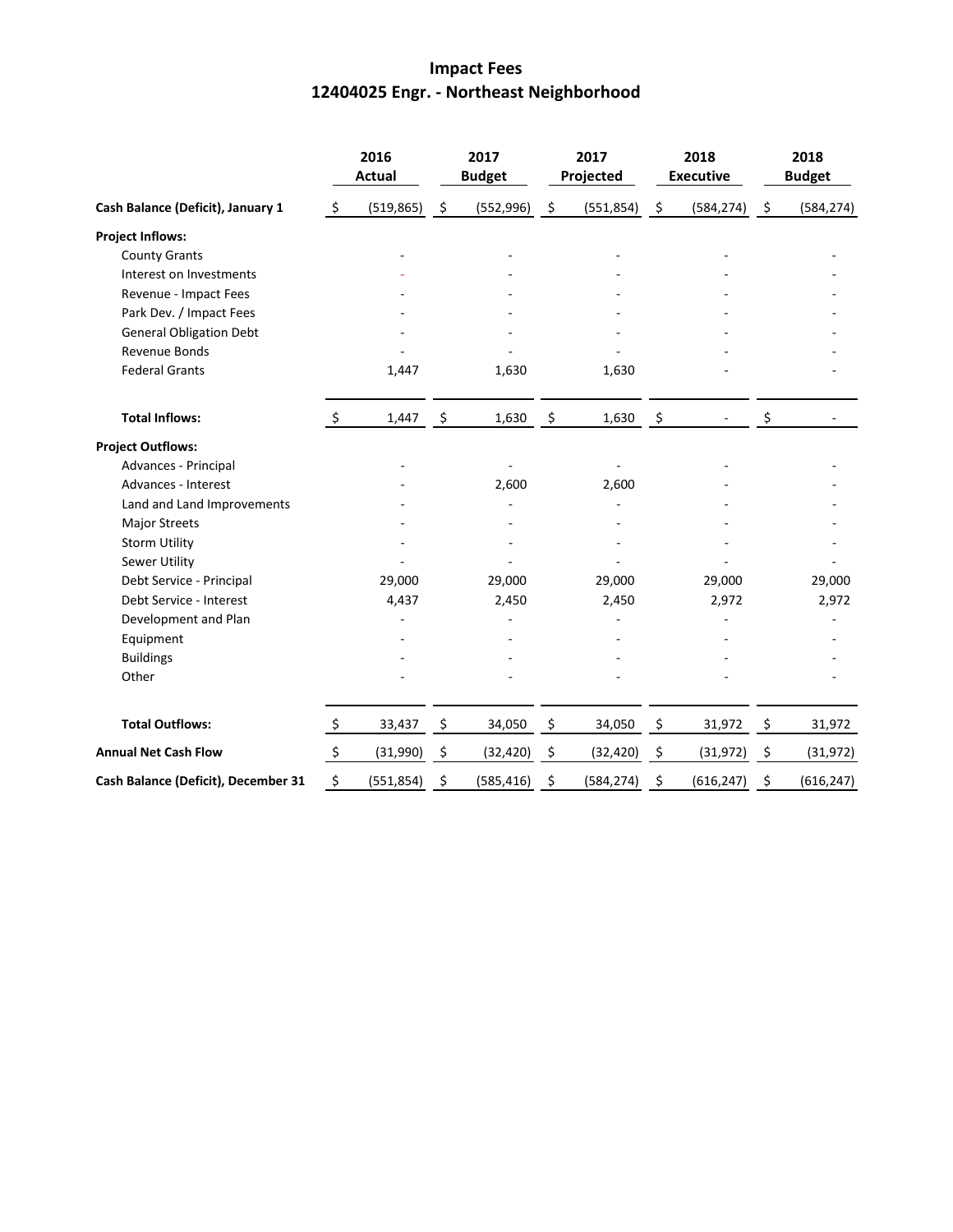# **Impact Fees 12404026 Engr. - Lower Badger Mill Creek Sanitary Sewer and Stormwater**

|                                     |                     | 2016<br><b>Actual</b> |                     | 2017<br><b>Budget</b> |     | 2017<br>Projected |      | 2018<br><b>Executive</b> | 2018<br><b>Budget</b> |             |
|-------------------------------------|---------------------|-----------------------|---------------------|-----------------------|-----|-------------------|------|--------------------------|-----------------------|-------------|
| Cash Balance (Deficit), January 1   | \$                  | (764, 987)            | $\ddot{\mathsf{S}}$ | (209, 402)            | -\$ | (1,592,201)       | - \$ | (1,639,268)              | -\$                   | (1,639,268) |
| <b>Project Inflows:</b>             |                     |                       |                     |                       |     |                   |      |                          |                       |             |
| <b>County Grants</b>                |                     |                       |                     |                       |     |                   |      |                          |                       |             |
| Interest on Investments             |                     |                       |                     |                       |     |                   |      |                          |                       |             |
| Revenue - Impact Fees               |                     | 392,461               |                     | 200,000               |     | 200,000           |      | 350,000                  |                       | 350,000     |
| Park Dev. / Impact Fees             |                     |                       |                     |                       |     |                   |      |                          |                       |             |
| <b>General Obligation Debt</b>      |                     |                       |                     |                       |     |                   |      |                          |                       |             |
| Revenue Bonds                       |                     |                       |                     |                       |     |                   |      |                          |                       |             |
| Other                               |                     |                       |                     |                       |     |                   |      |                          |                       |             |
| <b>Total Inflows:</b>               | \$                  | 392,461               | $\ddot{\mathsf{S}}$ | 200,000               | \$  | 200,000           | \$   | 350,000                  | \$                    | 350,000     |
| <b>Project Outflows:</b>            |                     |                       |                     |                       |     |                   |      |                          |                       |             |
| Advances - Principal                |                     |                       |                     |                       |     |                   |      |                          |                       |             |
| Advances - Interest                 |                     |                       |                     | 1,500                 |     | 1,500             |      |                          |                       |             |
| Land and Land Improvements          |                     |                       |                     |                       |     |                   |      |                          |                       |             |
| <b>Major Streets</b>                |                     |                       |                     |                       |     |                   |      |                          |                       |             |
| <b>Storm Utility</b>                |                     | 450,626               |                     |                       |     |                   |      |                          |                       |             |
| Sewer Utility                       |                     | 516,633               |                     |                       |     |                   |      |                          |                       |             |
| Debt Service - Principal            |                     | 195,288               |                     | 195,245               |     | 195,245           |      | 195,245                  |                       | 195,245     |
| Debt Service - Interest             |                     | 57,128                |                     | 50,322                |     | 50,322            |      | 42,864                   |                       | 42,864      |
| Development and Plan                |                     |                       |                     |                       |     |                   |      |                          |                       |             |
| Equipment                           |                     |                       |                     |                       |     |                   |      |                          |                       |             |
| <b>Buildings</b>                    |                     |                       |                     |                       |     |                   |      |                          |                       |             |
| Other                               |                     |                       |                     |                       |     |                   |      |                          |                       |             |
| <b>Total Outflows:</b>              | $\ddot{\mathsf{S}}$ | 1,219,675             | $\ddot{\mathsf{S}}$ | 247,067               | \$  | 247,067           | \$   | 238,109                  | \$                    | 238,109     |
| <b>Annual Net Cash Flow</b>         | $\ddot{\varsigma}$  | (827, 214)            | \$                  | (47,067)              | \$  | (47,067)          | \$   | 111,891                  | \$                    | 111,891     |
| Cash Balance (Deficit), December 31 | \$                  | (1,592,201)           | \$                  | (256, 469)            | \$  | (1,639,268)       | \$   | (1,527,377)              | \$                    | (1,527,377) |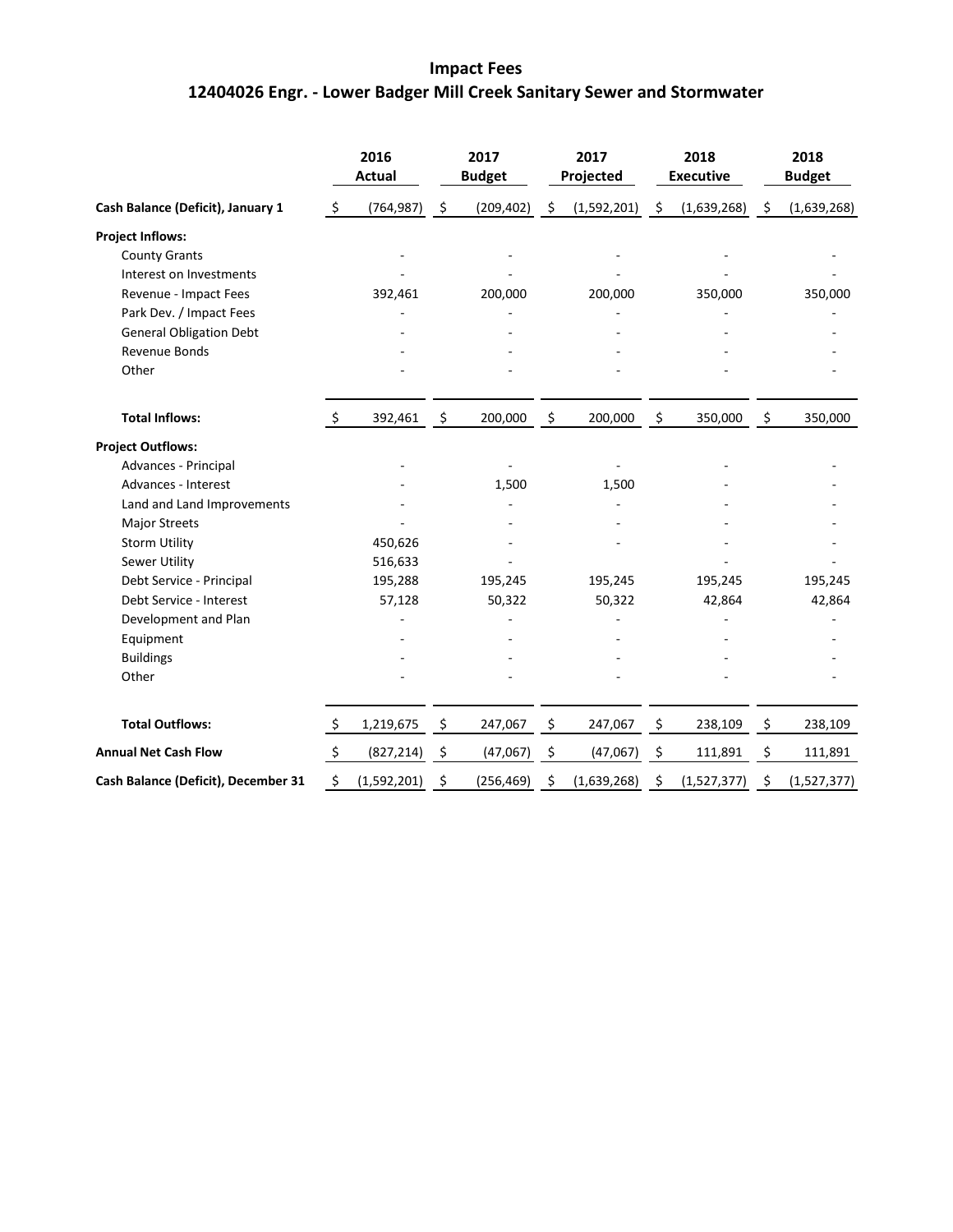## **Impact Fees 12404027 Engr. - Pumpkin Hollow**

|                                     | 2016<br><b>Actual</b> |          | 2017<br><b>Budget</b> |         | 2017<br>Projected |          | 2018<br><b>Executive</b> |          | 2018<br><b>Budget</b> |          |
|-------------------------------------|-----------------------|----------|-----------------------|---------|-------------------|----------|--------------------------|----------|-----------------------|----------|
| Cash Balance (Deficit), January 1   | \$                    |          | \$                    |         | \$                | (2, 215) | $\ddot{\varsigma}$       | (2, 215) | - \$                  | (2, 215) |
| <b>Project Inflows:</b>             |                       |          |                       |         |                   |          |                          |          |                       |          |
| <b>County Grants</b>                |                       |          |                       |         |                   |          |                          |          |                       |          |
| Interest on Investments             |                       |          |                       |         |                   |          |                          |          |                       |          |
| Revenue - Impact Fees               |                       |          |                       | 890,000 |                   | 890,000  |                          |          |                       |          |
| Park Dev. / Impact Fees             |                       |          |                       |         |                   |          |                          |          |                       |          |
| <b>General Obligation Debt</b>      |                       |          |                       |         |                   |          |                          |          |                       |          |
| Revenue Bonds                       |                       |          |                       |         |                   |          |                          |          |                       |          |
| Other                               |                       |          |                       |         |                   |          |                          |          |                       |          |
| <b>Total Inflows:</b>               | $\ddot{\mathsf{S}}$   |          | \$                    | 890,000 | \$                | 890,000  | $\mathfrak{S}$           |          | \$                    |          |
| <b>Project Outflows:</b>            |                       |          |                       |         |                   |          |                          |          |                       |          |
| Advances - Principal                |                       |          |                       |         |                   |          |                          |          |                       |          |
| Advances - Interest                 |                       |          |                       |         |                   |          |                          |          |                       |          |
| Land and Land Improvements          |                       |          |                       |         |                   |          |                          |          |                       |          |
| <b>Major Streets</b>                |                       |          |                       |         |                   |          |                          |          |                       |          |
| <b>Storm Utility</b>                |                       |          |                       |         |                   |          |                          |          |                       |          |
| Sewer Utility                       |                       | 2,215    |                       | 890,000 |                   | 890,000  |                          |          |                       |          |
| Debt Service - Principal            |                       |          |                       |         |                   |          |                          |          |                       |          |
| Debt Service - Interest             |                       |          |                       |         |                   |          |                          |          |                       |          |
| Development and Plan                |                       |          |                       |         |                   |          |                          |          |                       |          |
| Equipment                           |                       |          |                       |         |                   |          |                          |          |                       |          |
| <b>Buildings</b>                    |                       |          |                       |         |                   |          |                          |          |                       |          |
| Other                               |                       |          |                       |         |                   |          |                          |          |                       |          |
| <b>Total Outflows:</b>              | $\ddot{\zeta}$        | 2,215    | $\ddot{\mathsf{S}}$   | 890,000 | \$                | 890,000  | \$                       | -        | \$                    |          |
| <b>Annual Net Cash Flow</b>         | $\ddot{\varsigma}$    | (2, 215) | \$                    |         | \$                |          | \$                       |          | \$                    |          |
| Cash Balance (Deficit), December 31 | \$                    | (2, 215) | \$                    |         | \$                | (2, 215) | \$                       | (2, 215) | \$                    | (2, 215) |

Includes 2017 amounts as follows: Sewer Utility, Pumpkin Hollow Neighborhood

borrow \$ 890,000 \$ 890,000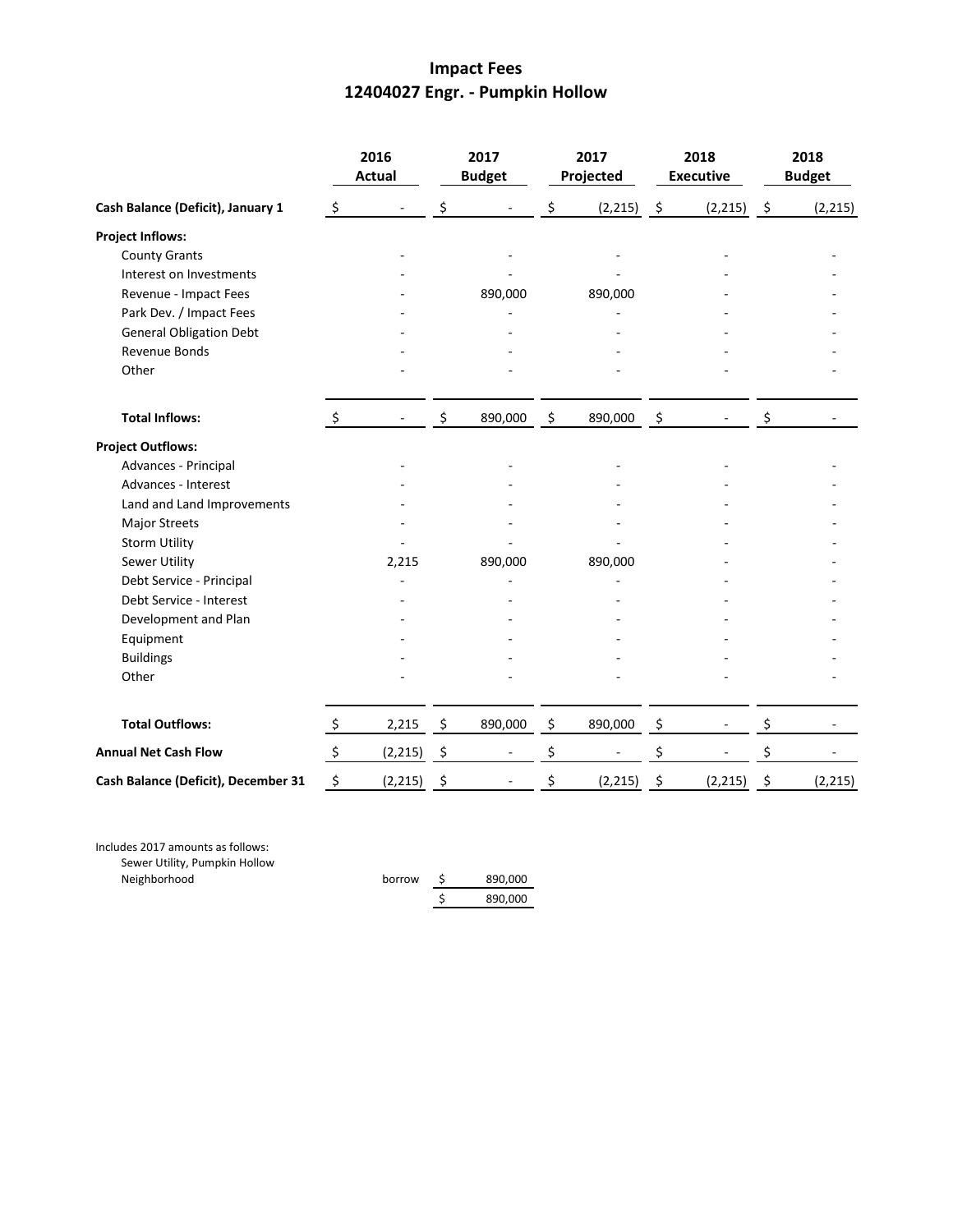# **Impact Fees 12404028 Engr. - Jeffy Trail**

|                                     | 2016<br><b>Actual</b>     |       | 2017<br><b>Budget</b> |       | 2017<br>Projected  |       | 2018<br><b>Executive</b> |                          | 2018<br><b>Budget</b> |       |
|-------------------------------------|---------------------------|-------|-----------------------|-------|--------------------|-------|--------------------------|--------------------------|-----------------------|-------|
| Cash Balance (Deficit), January 1   | $\zeta$                   | 9,791 | $\ddot{\varsigma}$    | 9,791 | $\ddot{\varsigma}$ | 9,852 | $\tilde{\mathcal{Z}}$    | 9,852                    | $\ddot{\varsigma}$    | 9,852 |
| <b>Project Inflows:</b>             |                           |       |                       |       |                    |       |                          |                          |                       |       |
| <b>County Grants</b>                |                           |       |                       |       |                    |       |                          |                          |                       |       |
| Interest on Investments             |                           | 61    |                       |       |                    |       |                          |                          |                       |       |
| Revenue - Impact Fees               |                           |       |                       |       |                    |       |                          |                          |                       |       |
| Park Dev. / Impact Fees             |                           |       |                       |       |                    |       |                          |                          |                       |       |
| <b>General Obligation Debt</b>      |                           |       |                       |       |                    |       |                          |                          |                       |       |
| Revenue Bonds                       |                           |       |                       |       |                    |       |                          |                          |                       |       |
| Other                               |                           |       |                       |       |                    |       |                          |                          |                       |       |
| <b>Total Inflows:</b>               | $\ddot{\mathsf{S}}$       | 61    | $\ddot{\mathsf{s}}$   |       | \$                 |       | \$                       |                          | \$                    |       |
| <b>Project Outflows:</b>            |                           |       |                       |       |                    |       |                          |                          |                       |       |
| Advances - Principal                |                           |       |                       |       |                    |       |                          |                          |                       |       |
| Advances - Interest                 |                           |       |                       |       |                    |       |                          |                          |                       |       |
| Land and Land Improvements          |                           |       |                       |       |                    |       |                          |                          |                       |       |
| Major Streets                       |                           |       |                       |       |                    |       |                          |                          |                       |       |
| <b>Storm Utility</b>                |                           |       |                       |       |                    |       |                          |                          |                       |       |
| <b>Sewer Utility</b>                |                           |       |                       |       |                    |       |                          |                          |                       |       |
| Debt Service - Principal            |                           |       |                       |       |                    |       |                          |                          |                       |       |
| Debt Service - Interest             |                           |       |                       |       |                    |       |                          |                          |                       |       |
| Development and Plan                |                           |       |                       |       |                    |       |                          |                          |                       |       |
| Equipment                           |                           |       |                       |       |                    |       |                          |                          |                       |       |
| <b>Buildings</b>                    |                           |       |                       |       |                    |       |                          |                          |                       |       |
| Other                               |                           |       |                       |       |                    |       |                          |                          |                       |       |
| <b>Total Outflows:</b>              | $\ddot{\zeta}$            |       | \$                    |       | \$                 |       | \$                       | $\overline{\phantom{a}}$ | \$                    |       |
| <b>Annual Net Cash Flow</b>         | $\boldsymbol{\mathsf{S}}$ | 61    | \$                    |       | \$                 |       | \$                       |                          | \$                    |       |
| Cash Balance (Deficit), December 31 | \$                        | 9,852 | \$                    | 9,791 | \$                 | 9,852 | \$                       | 9,852                    | \$                    | 9,852 |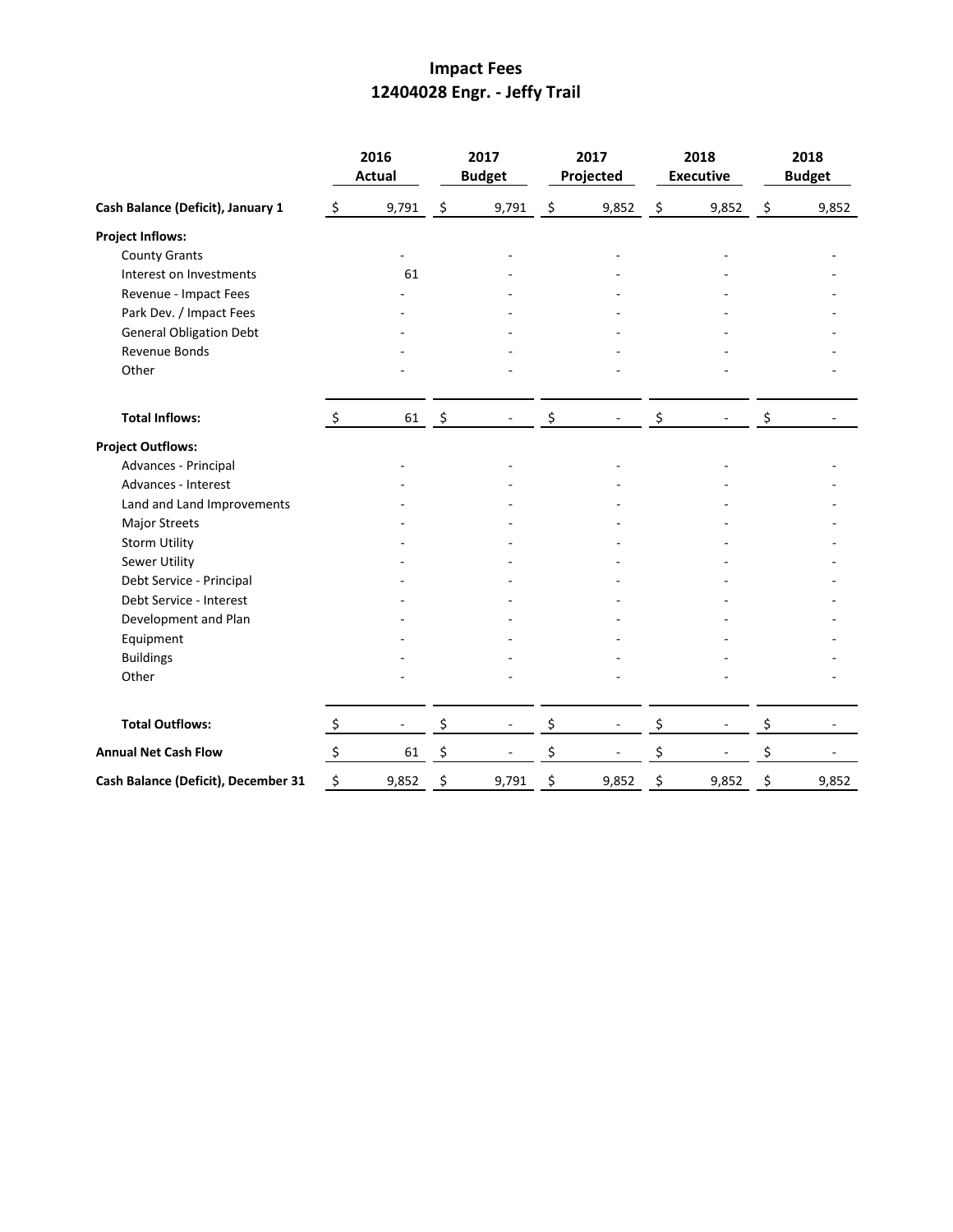# **Impact Fees Traffic Engineering Subtotal**

|                                     | 2016<br><b>Actual</b> |         |                     | 2017<br><b>Budget</b> |    | 2017<br>Projected |    | 2018<br><b>Executive</b> |    | 2018<br><b>Budget</b> |  |
|-------------------------------------|-----------------------|---------|---------------------|-----------------------|----|-------------------|----|--------------------------|----|-----------------------|--|
| Cash Balance (Deficit), January 1   | $\zeta$               | 54,950  | \$                  | 54,950                | \$ | 100,671           | \$ | 100,671                  | \$ | 100,671               |  |
| <b>Project Inflows:</b>             |                       |         |                     |                       |    |                   |    |                          |    |                       |  |
| <b>County Grants</b>                |                       |         |                     |                       |    |                   |    |                          |    |                       |  |
| Interest on Investments             |                       | 482     |                     |                       |    |                   |    |                          |    |                       |  |
| Revenue - Impact Fees               |                       | 45,239  |                     |                       |    |                   |    |                          |    |                       |  |
| Park Dev. / Impact Fees             |                       |         |                     |                       |    |                   |    |                          |    |                       |  |
| <b>General Obligation Debt</b>      |                       |         |                     |                       |    |                   |    |                          |    |                       |  |
| Revenue Bonds                       |                       |         |                     |                       |    |                   |    |                          |    |                       |  |
| Other                               |                       |         |                     |                       |    |                   |    |                          |    |                       |  |
| <b>Total Inflows:</b>               | $\ddot{\mathsf{s}}$   | 45,721  | $\ddot{\mathsf{s}}$ |                       | \$ |                   | \$ |                          | \$ |                       |  |
| <b>Project Outflows:</b>            |                       |         |                     |                       |    |                   |    |                          |    |                       |  |
| Advances - Principal                |                       |         |                     |                       |    |                   |    |                          |    |                       |  |
| Advances - Interest                 |                       |         |                     |                       |    |                   |    |                          |    |                       |  |
| Land and Land Improvements          |                       |         |                     |                       |    |                   |    |                          |    |                       |  |
| Major Streets                       |                       |         |                     |                       |    |                   |    |                          |    |                       |  |
| <b>Storm Utility</b>                |                       |         |                     |                       |    |                   |    |                          |    |                       |  |
| Sewer Utility                       |                       |         |                     |                       |    |                   |    |                          |    |                       |  |
| Debt Service - Principal            |                       |         |                     |                       |    |                   |    |                          |    |                       |  |
| Debt Service - Interest             |                       |         |                     |                       |    |                   |    |                          |    |                       |  |
| Development and Plan                |                       |         |                     |                       |    |                   |    |                          |    |                       |  |
| Equipment                           |                       |         |                     |                       |    |                   |    |                          |    |                       |  |
| <b>Buildings</b>                    |                       |         |                     |                       |    |                   |    |                          |    |                       |  |
| Other                               |                       |         |                     |                       |    |                   |    |                          |    |                       |  |
| <b>Total Outflows:</b>              | $\ddot{\zeta}$        |         | \$                  |                       | \$ |                   | \$ |                          | \$ |                       |  |
| <b>Annual Net Cash Flow</b>         | \$                    | 45,721  | \$                  |                       | \$ |                   | \$ |                          | \$ |                       |  |
| Cash Balance (Deficit), December 31 | \$                    | 100,671 | \$                  | 54,950                | \$ | 100,671           | \$ | 100,671                  | \$ | 100,671               |  |